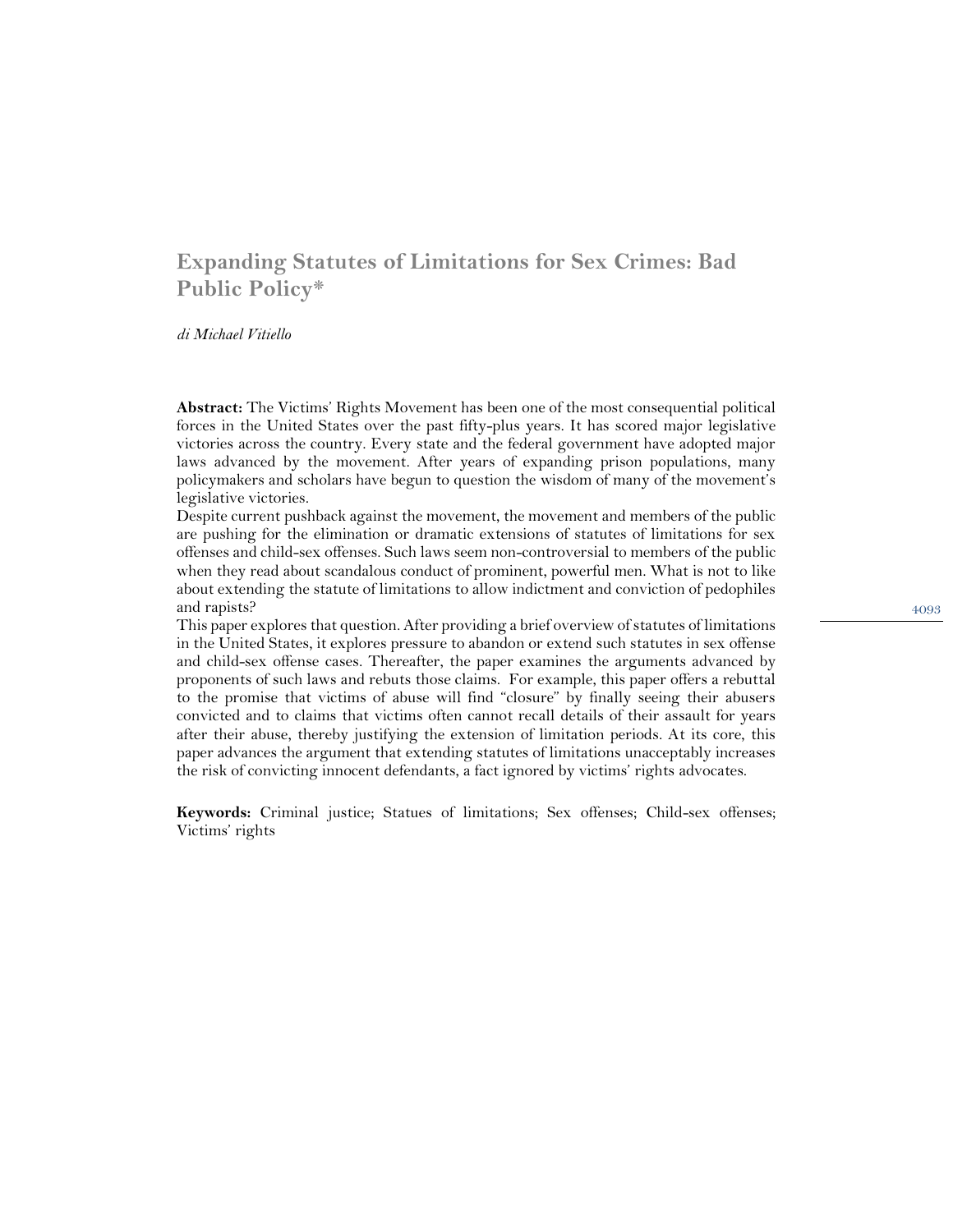#### **Introduction**

Statutes of limitations vary across the  $50$  states within the United States<sup>1</sup> and within the federal system.<sup>2</sup> One can make some generalizations: for example, murder has no statute of limitations;<sup>3</sup> but for all but a few crimes, statutes typically require prosecution within a matter of several years.<sup>4</sup>

In recent decades, states and Congress have extended statutes of limitations for two categories of crimes: sex offenses with children and sex offenses generally.<sup>5</sup> Headlines about systematic child abuse, for example, by priests and other authority figures, have created pressure to abandon or lengthen statutes of limitations across the country.<sup>6</sup> Similarly, headlines about prominent men abusing power to extort sex from women in subordinate positions have also fueled parallel extensions of statutes of limitations for sex offenses.<sup>7</sup> These changes have occurred in liberal and conservative states across the country.<sup>8</sup>

<sup>\*</sup>Michael Vitiello, Distinguished Professor of Law, the University of Pacific, McGeorge School of Law; University of Pennsylvania, J.D. 1974; Swarthmore College, B.A., 1969. I want to extend my thanks to Professors Joshua Dressler and Nadia Banteka for their extremely helpful comments on an earlier draft and to my research assistant Mikayla Anderson for her excellent work on this article.

<sup>1</sup> *Time Limits for Charges: State Criminal Statutes of Limitations*, *FindLaw* (Apr. 16, 2020), [https://criminal.findlaw.com/criminal-law-basics/time-limits-for-charges-state-criminal](https://criminal.findlaw.com/criminal-law-basics/time-limits-for-charges-state-criminal-statutes-of-limitations.html)[statutes-of-limitations.html](https://criminal.findlaw.com/criminal-law-basics/time-limits-for-charges-state-criminal-statutes-of-limitations.html)

<sup>2</sup> *See generally* C. Doyle, *Statutes of Limitation in Federal Criminal Cases: An Overview*, *Cong. Research Serv*. (Nov. 14, 2017), https://fas.org/sgp/crs/misc/RL31253.pdf (offering general information about statutes of limitations in federal criminal cases, ranging from sex crimes to arson to immigration offenses).

<sup>3</sup> *See Time Limits for Charges, supra* note 1.

<sup>4</sup> *See id.* 

<sup>5</sup> *See* Doyle, *supra* note 2, at 4 (reporting that Congress extended the statute of limitations generally and eliminated the statute of limitations for child sexual abuse cases arising under specific statutory provisions); *see also* Haley Sweetland Edwards, *Statute-of-Limitation Laws Can Leave Few Choices for Child Sex-Abuse Victims. That's Why These People Are Trying to Change Them*, *Time* (Sept. 13, 2018, 11:01 AM), https://time.com/5394927/statute-oflimitations-changes/ (asserting that 15 states took up bills that would change statutes of limitations for child sex abuse cases and two states, Hawaii and Michigan, passed such bills). <sup>6</sup> Edwards, *supra* note 5.

<sup>7</sup> *See, e.g.,* J. Filipovic, *Corey Feldman's Claims Show Why Sex Crimes Should Have No Statute of Limitations*, *Time* (May 26, 2016), [https://time.com/4349546/statute-limitations-rape](https://time.com/4349546/statute-limitations-rape-feldman/)[feldman/.](https://time.com/4349546/statute-limitations-rape-feldman/)

<sup>8</sup> *See generally State by State Guide on Statutes of Limitations*, *RAINN*, <https://www.rainn.org/state-state-guide-statutes-limitations> (reporting general information for each state's statutes of limitations for sex crimes); *see also Gov. Cuomo Signs Bill Extending Statute of Limitations for Rape*, *NBC N.Y*. (Sept. 18, 2019, 4:55 PM), [https://www.nbcnewyork.com/news/local/cuomo-signs-bill-extending-statute-of-](https://www.nbcnewyork.com/news/local/cuomo-signs-bill-extending-statute-of-limitations-for-rape/1991478/)

[limitations-for-rape/1991478/](https://www.nbcnewyork.com/news/local/cuomo-signs-bill-extending-statute-of-limitations-for-rape/1991478/) (explaining Democratic New York Governor Cuomo's choice to enact legislation extending the statute of limitations for rape) *and* E. Epperly, *New Law Erases or Extends Statute of Limitations for Various Sex Crimes*, *The Daily Chronicle*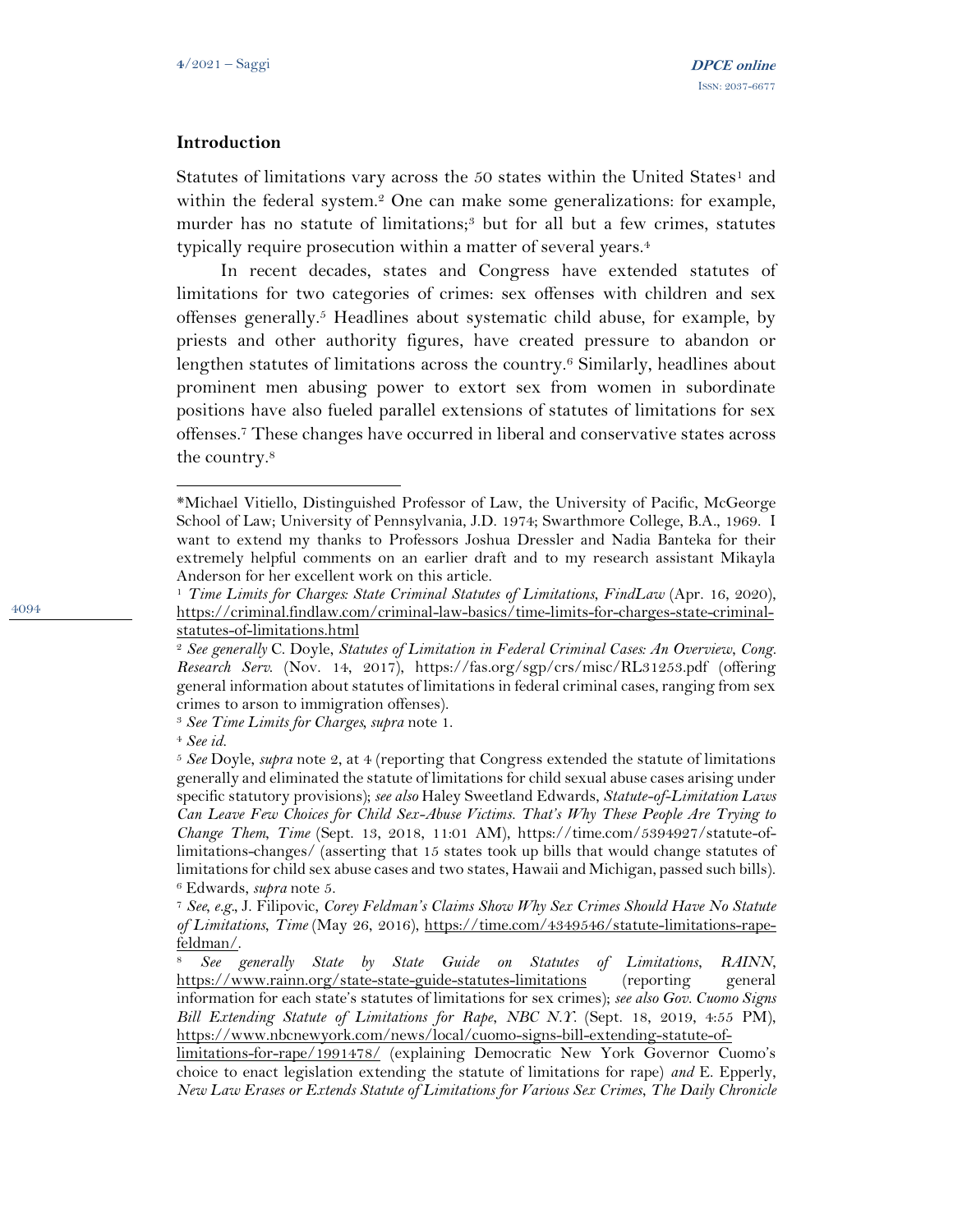One might ask, what is not to like about such efforts? Surely, there are few more sympathetic victims than children and individuals in subordinate positions compelled to accept unwanted sexual contact. This paper focuses on that question.

Elsewhere, I have written about the victims' rights movement.<sup>9</sup> While acknowledging some of the important policy changes inspired by the movement, I have also critiqued some of its excesses.<sup>10</sup> The movement has been instrumental in extending statutes of limitations or their elimination in sex and child sex offense statutes.<sup>11</sup> They can advance their cause because to members of the public and, therefore, to policymakers, such extensions come with little cost.<sup>12</sup> After all, who can defend sexual abusers?

The thesis of this paper is that the extension or elimination of statutes of limitations increases the risk of convicting innocent defendants. <sup>13</sup> Lost in the march towards extending the statute of limitations is a meaningful discussion of the policies that support statutes of limitations.<sup>14</sup> Repose, the idea that one can now go on with his life after the statute has run, is not the only policy supporting statutes of limitations.<sup>15</sup> As developed below, statutes of limitations advance accurate factfinding: extending them may result in the loss of exculpatory evidence.<sup>16</sup> Further, memories are shaped by many factors, often post-event.<sup>17</sup> Those factors may create false memories, leading to false

<sup>(</sup>Apr. 19, 2019), [http://www.chronline.com/crime/new-law-erases-or-extends-statute-of](http://www.chronline.com/crime/new-law-erases-or-extends-statute-of-limitations-for-various-sex-crimes/article_686c1988-62e1-11e9-9d7e-1bf7b66604b1.html)[limitations-for-various-sex-crimes/article\\_686c1988-62e1-11e9-9d7e-1bf7b66604b1.html](http://www.chronline.com/crime/new-law-erases-or-extends-statute-of-limitations-for-various-sex-crimes/article_686c1988-62e1-11e9-9d7e-1bf7b66604b1.html) (describing Washington's new law eliminating the statute of limitations for most sex crimes against minors and extending statutes of limitations for rape).

<sup>9</sup> M. Vitiello, *The Victim Impact Statements: Skewing Criminal Justice Away from First Principles*, in 76 *N.Y.U. Ann. Surv. Am. L.* (forthcoming 2021).

<sup>10</sup> *Id.*

<sup>11</sup> *See, e.g.,* L. Bazelon & B. Green, *Victims' Rights from a Restorative Perspective*, in 17 *Ohio St. J. Crim. L*. 293, 307 (2020) (describing how the victims' rights movement and the #MeToo Movement have led to reform, including New York's Child Victims Act, which extends the statute of limitations in sexual assault cases).

<sup>12</sup> *See, e.g.,* A. Yoon-Hendricks, *New California Law Gives Victims of Childhood Sexual Assault More Time to File Lawsuits*, *The Sacramento Bee* (Oct. 14, 2019, 3:08 PM), [https://www.sacbee.com/news/politics-government/capitol-](https://www.sacbee.com/news/politics-government/capitol-alert/article236209553.html)

[alert/article236209553.html](https://www.sacbee.com/news/politics-government/capitol-alert/article236209553.html) (describing successful efforts of Californians, including childhood sexual assault survivors and policymakers, to pass a bill extending the statute of limitations for childhood sexual abuse claims in California).

<sup>13</sup> *See infra* Part III(B).

<sup>14</sup> *See id.* 

<sup>15</sup> J. DiFonzo, *In Praise of Statutes of Limitations in Sex Offense Cases*, in 41 *Hous. L. Rev*. 1205, 1209-10 (2004) (listing several policies supporting statutes of limitations, including the desire for prosecutions to be based on reasonably fresh evidence and diligent prosecution) (internal quotations omitted).

<sup>16</sup> *See infra* Part III(B).

<sup>17</sup> *See, e.g.,* E. Loftus, *Memory* , 2006, 37, 47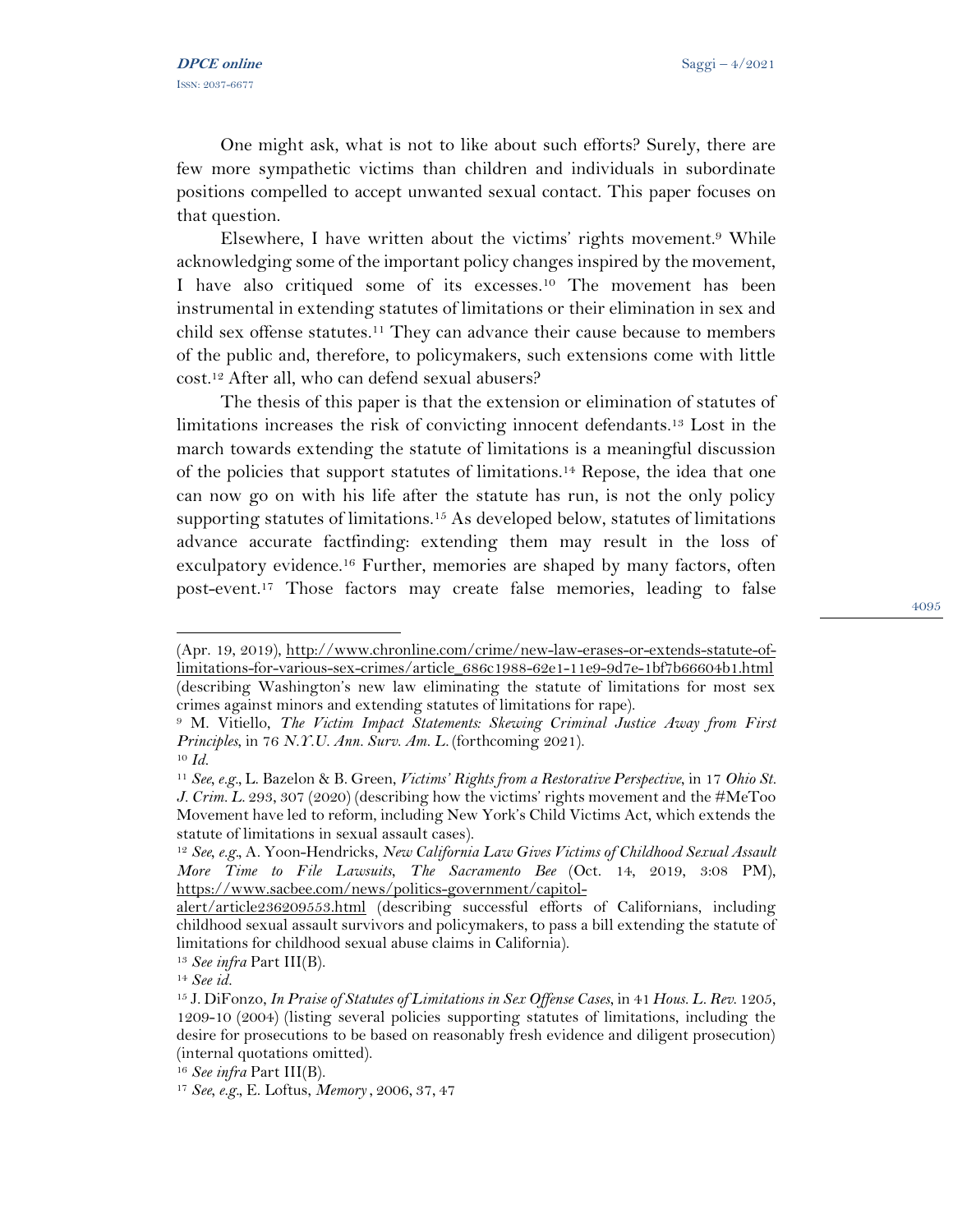accusations and convictions.<sup>18</sup> Extending the statutes of limitations add to the chance that innocent offenders end up convicted of serious crimes.<sup>19</sup> Also lost in the victims' rights movement's efforts to extend statutes of limitations is the fact that many jurisdictions have in place rules that already extend the limitation's period<sup>20</sup> and that they have extended statutes of limitations in such cases for civil actions, protecting many of the claimed interests of abuse victims.<sup>21</sup>

Part I provides a brief overview of statutes of limitations around the United States.<sup>22</sup> Part II turns to recent developments that have led to abandoning or lengthening statutes of limitations for sex offenses and child sex offenses. That section explores arguments advanced by proponents for such extensions.<sup>23</sup> Part III argues that efforts to abandon statutes of limitations for sex offenses are misguided. Most importantly, while victims of sexual abuse are among the most sympathetic crime victims, the victims' rights movement has caused policymakers to lose sight of fundamental principles of criminal law.<sup>24</sup> Critically, the extension of statutes of limitations increases the likelihood of convicting innocent defendants.<sup>25</sup>

#### **Part I: An Overview of Statutes of Limitations around the United States**

The United States consists of 50 states, each with its own criminal law, and the federal system, with separate criminal laws. <sup>26</sup> As a result, generalizing about statutes of limitations has its limits. Some generalizations are possible.

As implied by the term itself, limitations on the government's ability to bring criminal charges are creatures of statutes.<sup>27</sup> They did not exist at common

<sup>18</sup> *See, e.g.,* E. Loftus, *The Myth of Repressed Memory*, New York, 1994, 8-19.

<sup>19</sup> *See infra* Part III(B).

<sup>20</sup> For example, Connecticut, Indiana, and New Jersey, among other states, have provisions that expand or eliminate the statute of limitations for sex crimes if DNA evidence is available. *See State by State Guide on Statutes of Limitations, RAINN*, [https://www.rainn.org/state-state-guide-statutes-limitations.](https://www.rainn.org/state-state-guide-statutes-limitations)

<sup>21</sup> Associated Press, *A Look at 15 States Making it Easier to Sue Over Sex Abuse*, *abcNew*S (Dec. 1, 2019, 10:04 PM), [https://abcnews.go.com/US/wireStory/15-states-making-easier-sue](https://abcnews.go.com/US/wireStory/15-states-making-easier-sue-sex-abuse-67428898)[sex-abuse-67428898.](https://abcnews.go.com/US/wireStory/15-states-making-easier-sue-sex-abuse-67428898)

<sup>22</sup> *Infra* Part I.

<sup>23</sup> *Infra* Part II.

<sup>24</sup> *Infra* Part III.

<sup>25</sup> *See id.* 

<sup>26</sup> *See* L.B. Eisen, *Criminal Justice Reform at the State Level*, *Brennan Center for Justice* (Jan. 2, 2020), [https://www.brennancenter.org/our-work/research-reports/criminal-justice](https://www.brennancenter.org/our-work/research-reports/criminal-justice-reform-state-level)[reform-state-level](https://www.brennancenter.org/our-work/research-reports/criminal-justice-reform-state-level) (offering an overview of the various levels of criminal justice in the United States).

<sup>27</sup> Doyle, *supra* note 2, at 1.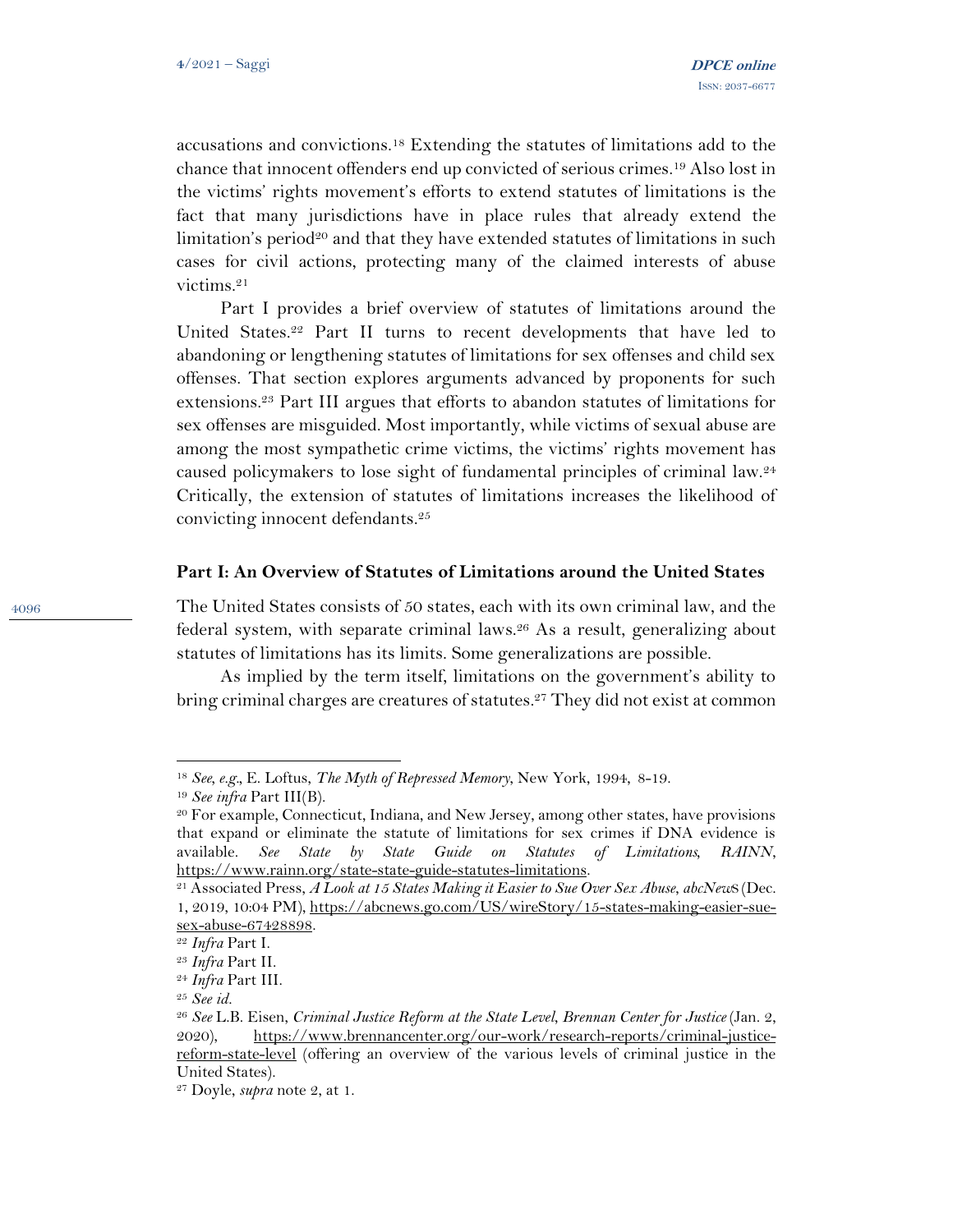law,<sup>28</sup> the system that the United States inherited from England.<sup>29</sup> Despite the adoption of English common law, the First Congress in the United States enacted legislation creating specific statutes of limitations.<sup>30</sup>

In the federal system, by legislation, capital offenses may be brought without time limitations.<sup>31</sup> Congress created a catchall provision creating a fiveyear statute of limitations for federal crimes.<sup>32</sup> In some instances, Congress has created specific statutes of limitations, dealing with a particular crime. For example, theft of artwork has a 20-year statute of limitations<sup>33</sup> and arson has a 10-year statute of limitations.<sup>34</sup> The pattern varies, depending on unique policy considerations for other crimes or circumstances that may make detection difficult.<sup>35</sup>

Federal law now contains two major provisions extending the statute of limitations in child sex abuse cases. One provision eliminates the statute of limitations entirely for certain child sexual abuse cases.<sup>36</sup> Another provision allows charges to be brought within the longer of 10 years or the life of the victim.<sup>37</sup>

States vary considerably with regards to statutes of limitations. Most states include no statute of limitations for murder.<sup>38</sup> States vary on the length of the statutes of limitations for other felonies. Alaska, for example, has two tiers of crimes: for some, the statute of limitations is five years, for others, ten years.<sup>39</sup> Arizona's general statute of limitations is seven years.<sup>40</sup> California sets the

<sup>28</sup> Doggett v. United States, 505 U.S. 647, 667 (1992) (Thomas, J., dissenting).

<sup>29</sup> J. Harper, *Remember the Common* Law, *Cato Institute* (2016)[, https://www.cato.org/policy](https://www.cato.org/policy-report/march/april-2016/remember-common-law)[report/march/april-2016/remember-common-law.](https://www.cato.org/policy-report/march/april-2016/remember-common-law) Today, no jurisdiction in the United States recognizes the power of judges to create criminal law.

<sup>30</sup> Doyle, *supra* note 2, at 1.

<sup>31</sup> *Id.* 

<sup>32</sup> 18 U.S.C. § 3282.

<sup>33</sup> Doyle, *supra* note 2, at 3.

<sup>34</sup> *Id.* 

<sup>35</sup> *See id.* at 3 ("Investigative difficulties or the seriousness of the crime seem to have provided the rationale for enlargement of the time limit for prosecuting these offenses beyond the five-year standard").

<sup>36</sup> 18 U.S.C. § 3299.

<sup>37</sup> Doyle, *supra* note 2, at 4.

<sup>38</sup> *See generally Time Limits for Charges, supra* note 1; *see, e.g., Iowa Criminal Statute of Limitations Laws*, *FindLaw* (Oct. 12, 2020)[, https://statelaws.findlaw.com/iowa-law/iowa](https://statelaws.findlaw.com/iowa-law/iowa-criminal-statute-of-limitations-laws.html)[criminal-statute-of-limitations-laws.html;](https://statelaws.findlaw.com/iowa-law/iowa-criminal-statute-of-limitations-laws.html) *Florida Criminal Statute of Limitations Laws*, *FindLaw* (Sept. 29, 2020); [https://statelaws.findlaw.com/florida-law/florida-criminal](https://statelaws.findlaw.com/florida-law/florida-criminal-statute-of-limitations-laws.html)[statute-of-limitations-laws.html;](https://statelaws.findlaw.com/florida-law/florida-criminal-statute-of-limitations-laws.html) *Maryland Criminal Statute of Limitations Laws*, *FindLaw* (Oct. 12, 2020), [https://statelaws.findlaw.com/maryland-law/maryland-criminal-statute](https://statelaws.findlaw.com/maryland-law/maryland-criminal-statute-of-limitations-laws.html)[of-limitations-laws.html.](https://statelaws.findlaw.com/maryland-law/maryland-criminal-statute-of-limitations-laws.html)

<sup>39</sup> *Time Limits for Charges, supra* note 1.

<sup>40</sup> *Id.*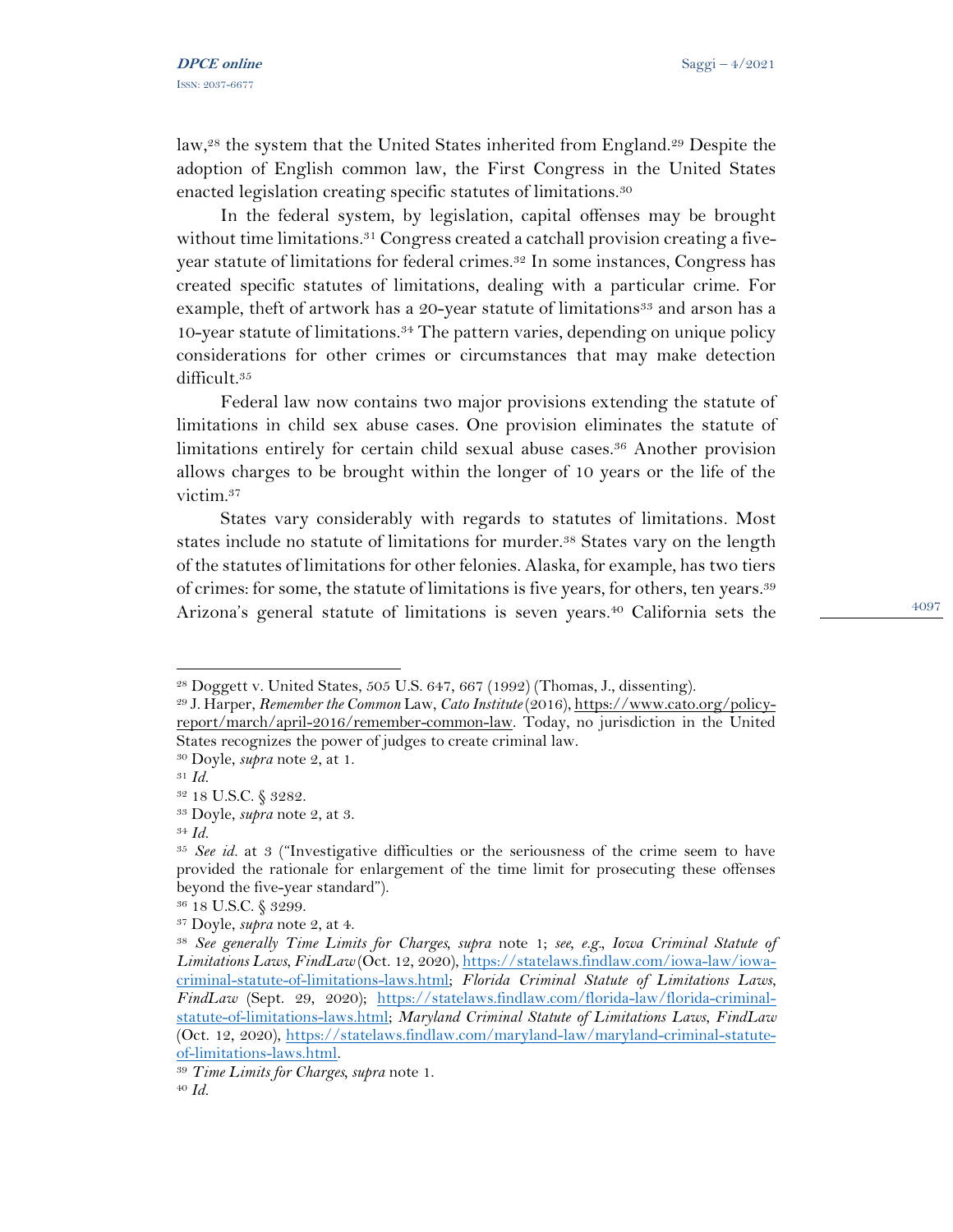limitations at six or three years, depending on the crime.<sup>41</sup> Connecticut has a patchwork: for the most serious felonies, there is no statute of limitations.<sup>42</sup> For most other felonies, the statute of limitations is five years.<sup>43</sup> For sexual assault, abuse or exploitation, the statute of limitations is thirty-years.<sup>44</sup> In cases of abuse of minors, the statute of limitations runs for five years after the victim gives notification to the police.<sup>45</sup> One can find a comprehensive list of state statutes of limitations at the website cited below.<sup>46</sup>

Most jurisdictions recognize various equitable exceptions to the more rigid time limits implied by statutes of limitations.<sup>47</sup> Statutes of limitations may be tolled if a defendant has fled or otherwise frustrated reasonable efforts of police to locate him.<sup>48</sup> Typical is a federal statute that provides that "No statute of limitations shall extend to any person fleeing from justice."<sup>49</sup> State statutes vary. For example, some require a showing that the offender was fleeing or hiding.<sup>50</sup> Other statutes toll the limitation period for any amount of time that the offender is absent from that state.<sup>51</sup> Yet another variation tolls the statutes of limitations when the suspect is out of state, but the relevant provision may set out deadlines for prosecution.<sup>52</sup>

Importantly, these kinds of laws reflect a balance of competing policies. As summarized in the Working Papers of the National Commission on Reform of Federal Criminal Laws:

The primary reasons for restrictions of time revolve around universally accepted notions that prompt investigation and prosecution insures that conviction or acquittal is a reliable result, and not the product of faded memory or unavailable evidence; that ancient wrongs ought not to be resurrected except in some cases of concealment of the offense or identity of the offender; and that community security and economy in allocation of enforcement resources require that most effort be concentrated on recent wrongs.<sup>53</sup>

As indicated above, on the other side of the ledger are equitable considerations.<sup>54</sup> The law should not encourage an offender to frustrate the

- <sup>44</sup> *Id.*
- <sup>45</sup> *Id.*
- <sup>46</sup> *Id.*

<sup>48</sup> *Id.* 

*<sup>41</sup> Id.*

<sup>42</sup> *Id.*

<sup>43</sup> *Id.* 

<sup>47</sup> DiFonzo, *supra* note 15, at 1212.

<sup>49</sup> 18 U.S.C. § 3290.

<sup>50</sup> DiFonzo, *supra* note 15, at 1213.

<sup>51</sup> *Id.* 

<sup>52</sup> *Id.* 

<sup>53</sup> *Id.* at 1209.

<sup>54</sup> *See supra* Part I.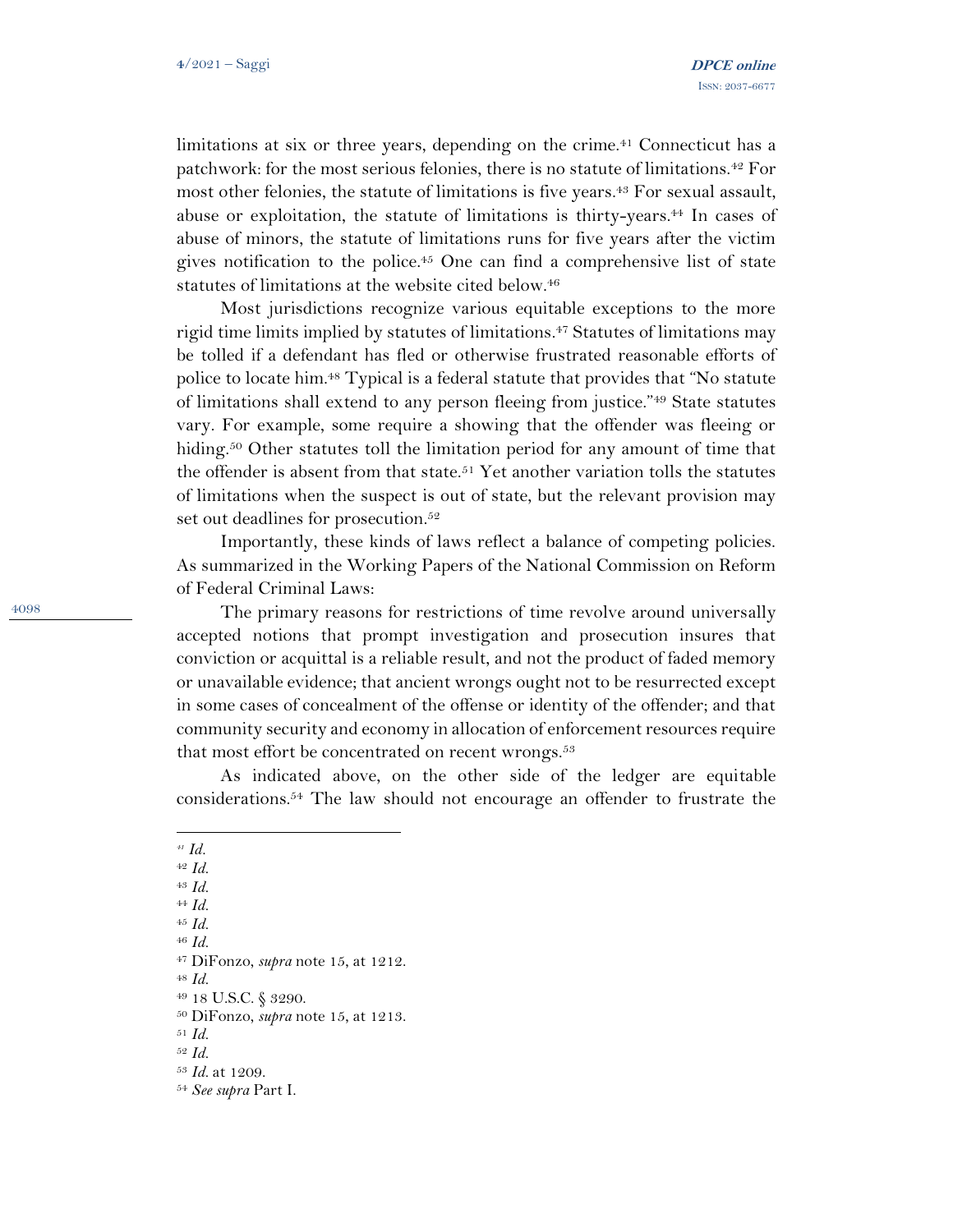legitimate efforts to pursue the offender's arrest and prosecution.<sup>55</sup> As developed below, states and the federal government have rethought that balance in child sexual abuse and sexual assault cases.<sup>56</sup>

# **Part II: The Call to Abandon Statutes of Limitations for Sex and Child Sex Offenses**

One does not need to look far to find headlines about the demand to extend statutes of limitations in various sex offense cases. Even before the #MeToo movement,<sup>57</sup> revelations about years of cover-ups about child sexual abuse by Catholic priests and other men in positions of power have incensed members of the public. $58$ 

Claims of sexual abuse by Catholic priests surfaced in the mid-1980s in the United States.<sup>59</sup> Books and articles about the abuse began to appear in the 1990s, culminating with an importance series published by the Boston Globe newspaper.<sup>60</sup> The cases continue to surface with several themes: Church officials routinely reappointed priests to other dioceses;<sup>61</sup> they seldom reported abuse to

<sup>4099</sup>

<sup>55</sup> *See id.* 

<sup>56</sup> *Infra* Part II.

<sup>57</sup> *See generally History & Inception, Me Too*, [https://metoomvmt.org/get-to-know](https://metoomvmt.org/get-to-know-us/history-inception/)[us/history-inception/.](https://metoomvmt.org/get-to-know-us/history-inception/)

<sup>58</sup> *See* H. Callaghan, *End the Statute of Limitations*, *Markkula Center for Applied Ethics* (Aug. 27, 2018), [https://www.scu.edu/ethics/all-about-ethics/extend-the-statute-of](https://www.scu.edu/ethics/all-about-ethics/extend-the-statute-of-limitations/)[limitations/](https://www.scu.edu/ethics/all-about-ethics/extend-the-statute-of-limitations/) (arguing that ending or extending statutes of limitations for sex crimes may help abuse victims in the future).

<sup>59</sup> M. Moran, *Cardinal Sins: How the Catholic Church Sexual Abuse Crisis Changed Private Law*, in 95 *The Geo. J. Gender & the Law* 101-03 (2019).

<sup>60</sup> M. Rezendes, *Church Allowed Abuse by Priest for Years, Boston Globe* (Jan. 6, 2002), [https://www.bostonglobe.com/news/special-reports/2002/01/06/church-allowed-](https://www.bostonglobe.com/news/special-reports/2002/01/06/church-allowed-abuse-priest-for-years/cSHfGkTIrAT25qKGvBuDNM/story.html)

[abuse-priest-for-years/cSHfGkTIrAT25qKGvBuDNM/story.html.](https://www.bostonglobe.com/news/special-reports/2002/01/06/church-allowed-abuse-priest-for-years/cSHfGkTIrAT25qKGvBuDNM/story.html) *See also Report I of the 40th Statewide Investigating Grand Jury* (July 27, 2018), [https://www.attorneygeneral.gov/wp-content/uploads/2018/08/A-Report-of-the-](https://www.attorneygeneral.gov/wp-content/uploads/2018/08/A-Report-of-the-Fortieth-Statewide-Investigating-Grand-Jury_Cleland-Redactions-8-12-08_Redacted.pdf)[Fortieth-Statewide-Investigating-Grand-Jury\\_Cleland-Redactions-8-12-08\\_Redacted.pdf.](https://www.attorneygeneral.gov/wp-content/uploads/2018/08/A-Report-of-the-Fortieth-Statewide-Investigating-Grand-Jury_Cleland-Redactions-8-12-08_Redacted.pdf) <sup>61</sup> *See* C. Lauer & M. Homer, *Almost 1,700 Priests and Clergy Accused of Sex Abuse Are Unsupervised*, *NBC News* (Oct. 4, 2019, 9:03 AM), [https://www.nbcnews.com/news/religion/nearly-1-700-priests-clergy-accused-sex-](https://www.nbcnews.com/news/religion/nearly-1-700-priests-clergy-accused-sex-abuse-are-unsupervised-n1062396)

[abuse-are-unsupervised-n1062396](https://www.nbcnews.com/news/religion/nearly-1-700-priests-clergy-accused-sex-abuse-are-unsupervised-n1062396) (finding that at least 160 priests accused of sexual abuse continued working or volunteering in churches, including some Catholic dioceses overseas).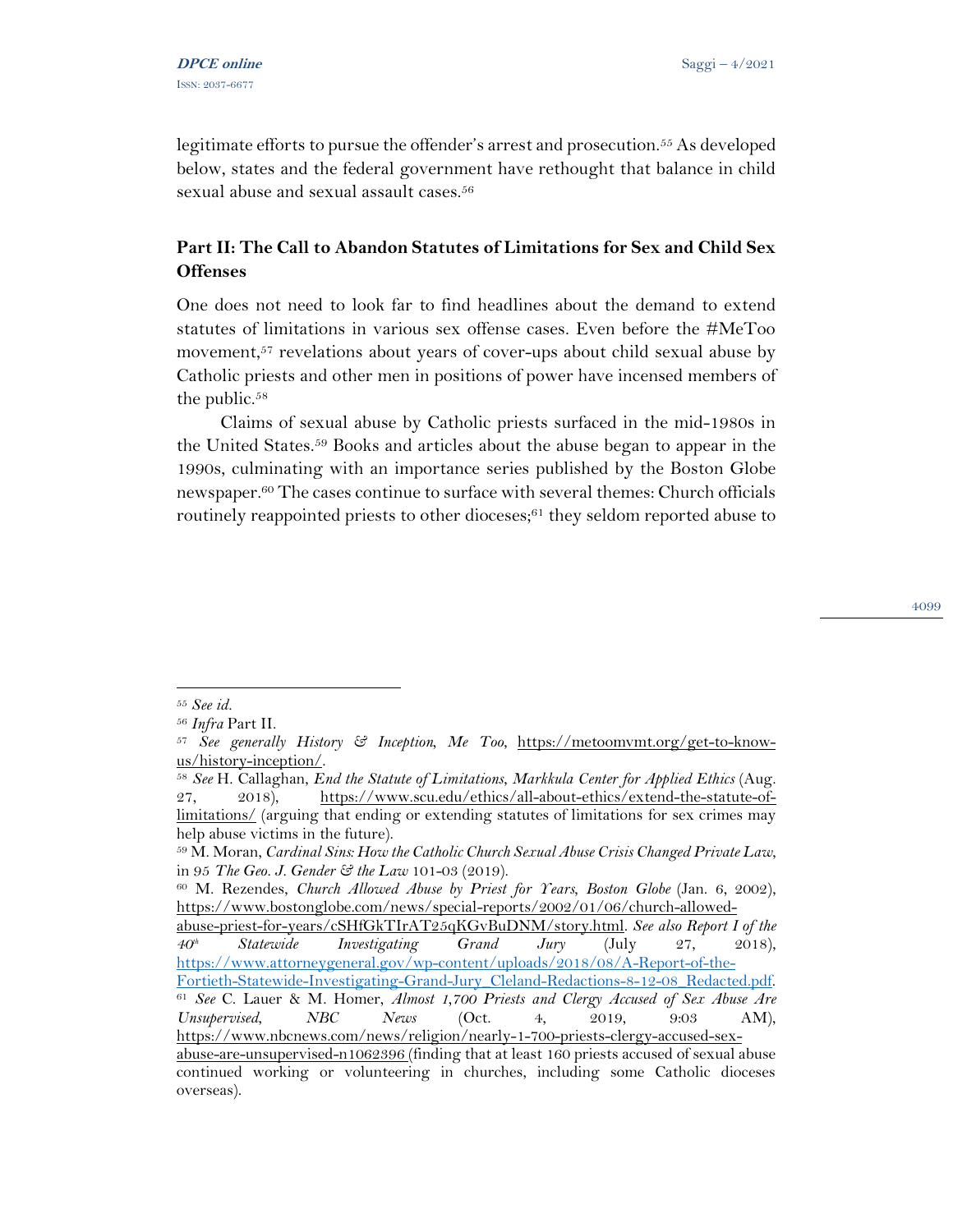public officials;<sup>62</sup> the Church officials seemed more concerned about the Church's reputation than the harm to young victims of abuse.<sup>63</sup>

Lawsuits mounted against the Church. Those suits ended up settling, costing the Church millions of dollars.<sup>64</sup> Often, Church officials were not forthcoming during discovery; instead, they attempted to shield the Church and its priests from public scrutiny.<sup>65</sup> Another tactic was to attempt to acknowledge the abuse scandal but engage in damage control. For example, even as recently as 2008, years after the cases began to mount up, Church officials contended that only about 1% of its priests worldwide were involved in abuse.<sup>66</sup>

In 2018, a Pennsylvania grand jury reported its findings about abuse within the church in that state.<sup>67</sup> In its  $884$ -page report, the grand jury found over 1000 claims of abuse by about 300 priests in six of the eight dioceses in Pennsylvania.<sup>68</sup> The report speculated that there were likely thousands more cases that went unreported.<sup>69</sup>

Despite obvious criminal violations, the state pursued only two criminal cases. That was so because the statute of limitations had run on most of the crimes.<sup>70</sup> Among several recommendations, the Pennsylvania grand jury urged that the statute of limitations for criminal violations be eliminated.<sup>71</sup>

<sup>62</sup> *See, e.g.,* L. Goodstein & M. Dave, *Catholic Church in Illinois Withheld Names of at Least 500 Priests Accused of Abuse, Attorney General Says*, *N.Y. Times* (Dec. 19, 2018), [https://www.nytimes.com/2018/12/19/us/illinois-attorney-general-catholic-church](https://www.nytimes.com/2018/12/19/us/illinois-attorney-general-catholic-church-priest-abuse.html)[priest-abuse.html](https://www.nytimes.com/2018/12/19/us/illinois-attorney-general-catholic-church-priest-abuse.html) (reporting that the dioceses publicly named only 185 of the 690 priests accused of abuse).

<sup>63</sup> *See id.* 

<sup>64</sup> *See, e.g.,* K. Coffman, *Catholic Church Pays \$7 Million to Victims in Colorado of Sexual Abuse by Priests*, *Reuters* (Dec. 1, 2020, 5:12 PM), [https://www.reuters.com/article/us-colorado](https://www.reuters.com/article/us-colorado-priests-sexabuse/catholic-church-pays-7-million-to-victims-in-colorado-of-sexual-abuse-by-priests-idUSKBN28C04C)[priests-sexabuse/catholic-church-pays-7-million-to-victims-in-colorado-of-sexual-abuse](https://www.reuters.com/article/us-colorado-priests-sexabuse/catholic-church-pays-7-million-to-victims-in-colorado-of-sexual-abuse-by-priests-idUSKBN28C04C)[by-priests-idUSKBN28C04C.](https://www.reuters.com/article/us-colorado-priests-sexabuse/catholic-church-pays-7-million-to-victims-in-colorado-of-sexual-abuse-by-priests-idUSKBN28C04C)

<sup>65</sup> *See, e.g.,* J. Morson, *A Vanishing Priest, a Wall of Secrecy and a 25-Year-Old Abuse Case, N.Y. Times* (Jan. 30, 2021), [https://www.nytimes.com/2021/01/30/nyregion/religious-orders](https://www.nytimes.com/2021/01/30/nyregion/religious-orders-abuse.html)[abuse.html](https://www.nytimes.com/2021/01/30/nyregion/religious-orders-abuse.html) (offering just one example of the Church and its officers not complying with discovery in a civil action).

<sup>66</sup> R. Owen, *Pope Calls for Continuous Prayer to Rid Priesthood of Paedophilia*, *The Times* (Jan.  $7,$  2008),

[https://web.archive.org/web/20110629142115/http://www.timesonline.co.uk/tol/com](https://web.archive.org/web/20110629142115/http:/www.timesonline.co.uk/tol/comment/faith/article3142511.ece) [ment/faith/article3142511.ece.](https://web.archive.org/web/20110629142115/http:/www.timesonline.co.uk/tol/comment/faith/article3142511.ece) 

<sup>67</sup> *See Report I, supra* note 60.

<sup>68</sup> *Id.* at 1.

<sup>69</sup> *Id.* 

<sup>70</sup> *See* L. Goodstein & S. Otterman, *Catholic Priests Abused 1,000 Children in Pennsylvania, Report Says*, *N.Y. Times* (Aug. 14, 2018), https://www.nytimes.com/2018/08/14/us/catholic-church-sex-abuse-

pennsylvania.html.

<sup>71</sup> *Report I, supra* note 60, at 307. Interestingly, the grand jury recommended that the statute of limitations for civil liability be extended, not eliminated. As developed in this paper, sound policy seemingly would flip those recommendations.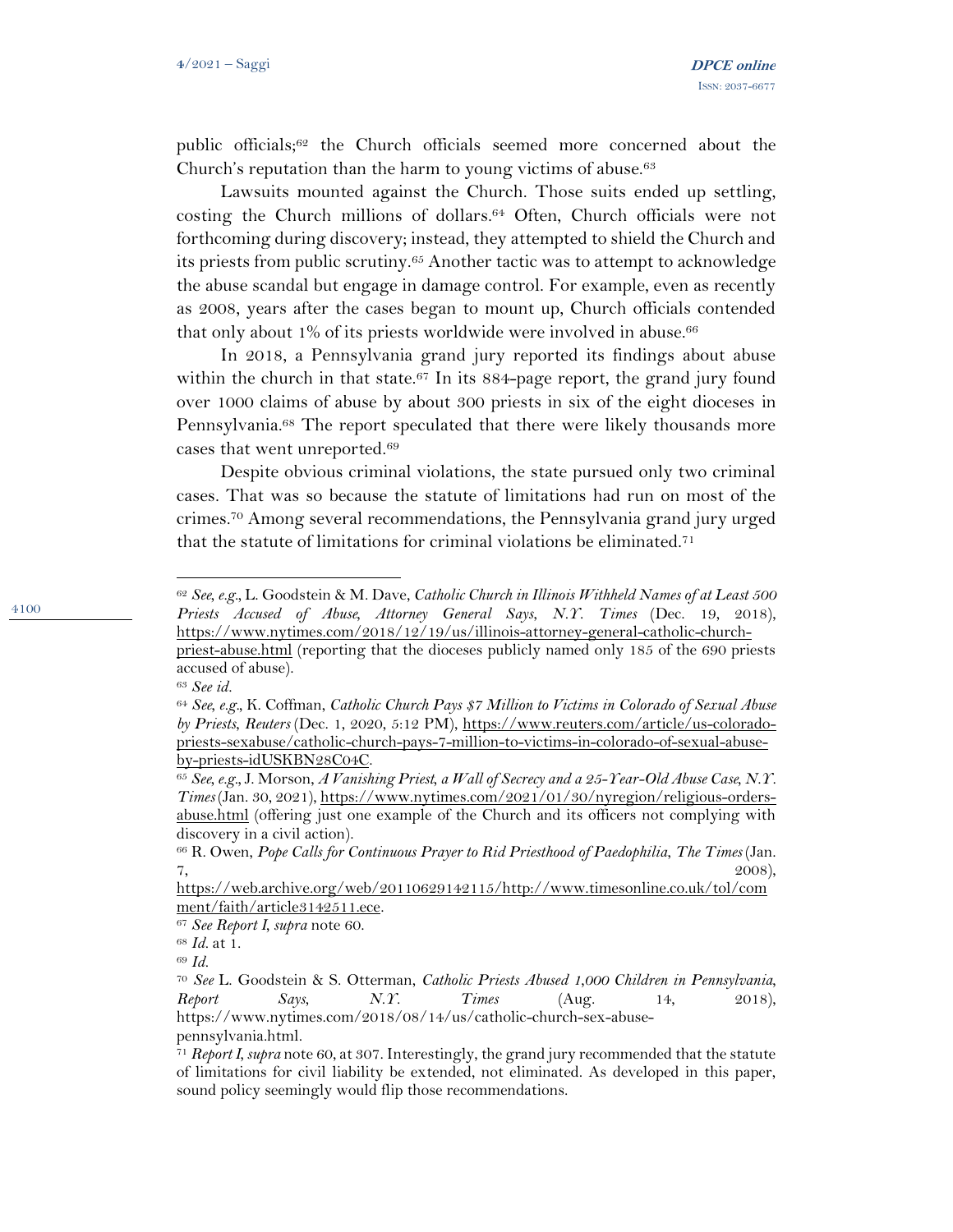Stories continue to emerge that enrage the public. For example, in 2019, the Associated Press published a report revealing that about 1,700 priests, monks, and other Church members accused of sexual misconduct were "living under the radar," unsupervised by Church or police authorities.<sup>72</sup> Many of those individuals were working with young people in positions of trust or authority.<sup>73</sup>

The COVID-19 pandemic has pushed many stories off the front page in 2020. But another headline story during 2020 was the Boy Scout sex abuse scandal.<sup>74</sup> That scandal dates back many years but picked up momentum in more recent years. Civil suits resulted in significant jury verdicts, eventually leading the organization to file in federal court to seek Chapter 11 Bankruptcy protection in February 2020.<sup>75</sup> By November 2020, over 60,000 men had come forward to make claims against the organization, with many more victims who chose not to join the proceedings.<sup>76</sup>

As with the Catholic Church, the Boy Scout officials tried to deny claims abuse for many years.<sup>77</sup> Also similar to the situation with regards to criminal prosecution of priests, few criminal charges have been brought against sex abusers within the Boy Scouts.<sup>78</sup>

Similar to the story involving the Boy Scouts, COVID-19 pushed other sex scandals off the front page. The powerful movie mogul Harvey Weinstein first came under public scrutiny for sex offenses in 2017. <sup>79</sup> He was convicted of two counts of sexual misconduct in January 2020 and sentenced to 23 years in prison in February 2020.<sup>80</sup>

<sup>72</sup> Lauer & Hoyer, *supra* note 61.

<sup>73</sup> *Id.* 

<sup>74</sup> *See* W. Goodwyn*, Boy Scouts of America Sexual Abuse Victims Seek Justice in Bankruptcy*  Court, *NPR* (Nov. 13, 3030), [https://www.npr.org/2020/11/13/933924470/boy-scouts](https://www.npr.org/2020/11/13/933924470/boy-scouts-of-america-sexual-abuse-victims-seek-justice-in-bankruptcy-court)[of-america-sexual-abuse-victims-seek-justice-in-bankruptcy-court.](https://www.npr.org/2020/11/13/933924470/boy-scouts-of-america-sexual-abuse-victims-seek-justice-in-bankruptcy-court)

<sup>75</sup> *Id.* 

<sup>76</sup> *Id.* 

<sup>77</sup>*See* E. Dockterman, *These Men Say the Boy Scouts' Sex Abuse Problem is Worse Than Anyone Knew, Time* (June 1, 2019, 7:00 AM),<https://time.com/longform/boy-scouts-sex-abuse/> (explaining how the Boy Scout organization is in denial about claims of abuse despite the fact that tens of thousands of members have come forward alleging abuse).

<sup>78</sup> *Id.* (reporting that the Boy Scouts hired lobbyists to protest the extension of statutes of limitations in an effort to avoid said criminal charges).

<sup>79</sup> *See* C. Dwyer, *Harvey Weinstein Sentenced to 23 Years in Prison for Rape and Sexual Abuse*, *NPR* (Mar. 11, 2020, 11:06 AM), https://www.npr.org/2020/03/11/814051801/harveyweinstein-sentenced-to-23-years-in-prison.

<sup>80</sup> *Id.*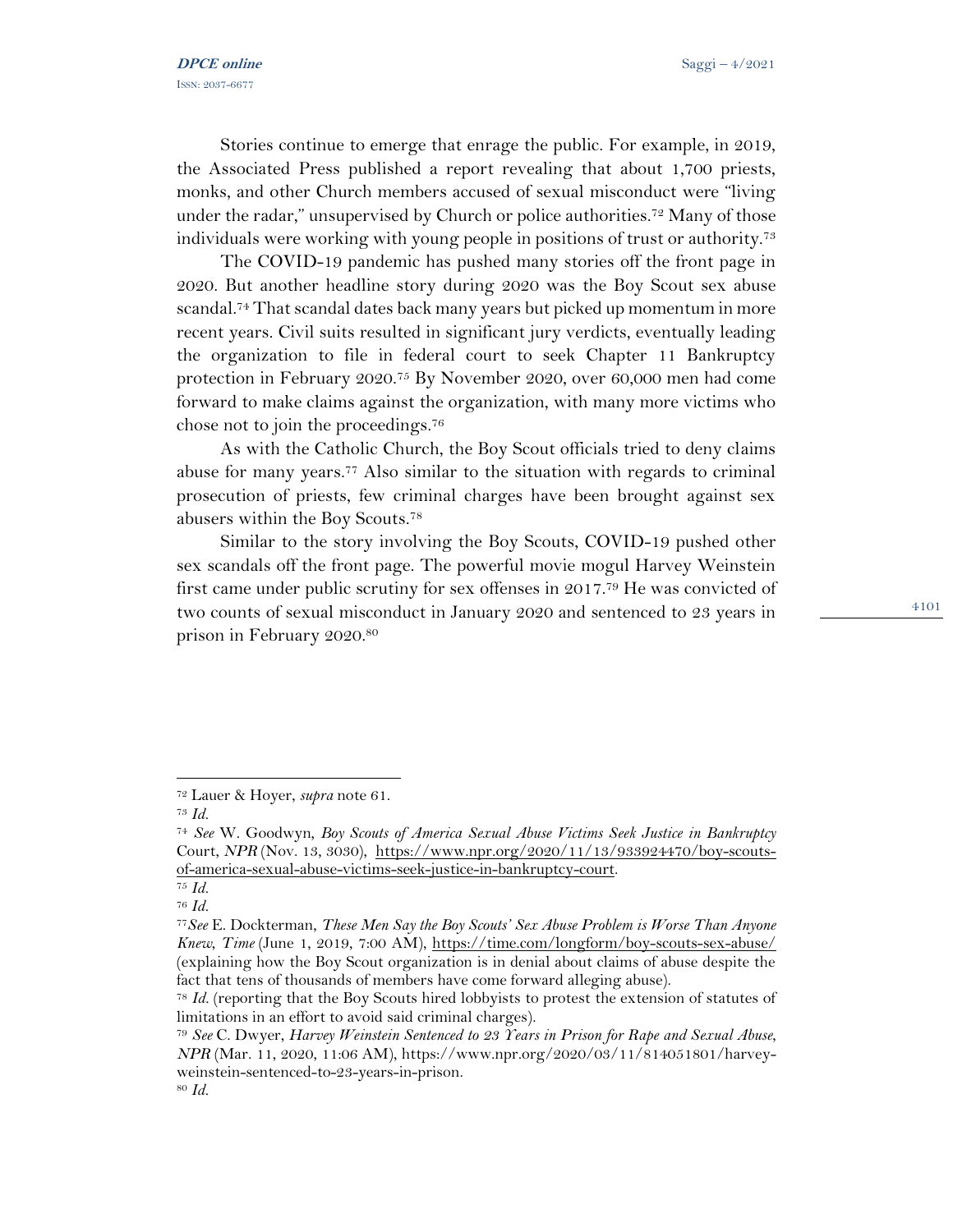Many claims of other act of sexual misconduct have surfaced against Weinstein.<sup>81</sup> While Weinstein faces an indictment in Los Angeles, California, many of the other charges are time-barred.<sup>82</sup>

Allegations against once beloved actor Bill Cosby also focused national attention on difficulties faced by women who have been assaulted by prominent men.<sup>83</sup> Despite more than 50 women coming forward with charges against Cosby, prosecutors were barely able to proceed against Cosby because the statute of limitations almost ran on the charges eventually brought against him.<sup>84</sup>

Before his suicide in jail, Jeffrey Epstein was yet another prominent man facing many charges of sexual abuse.<sup>85</sup> As with Weinstein, Boy Scout leaders, and priests, Epstein would have been able to avoid prosecution on state law charges but would have been subject to federal charges because of their longer statutes of limitations. 86

Cases like these make powerful headlines. Beyond the headlines, a number of interest groups, notably victims' rights organizations, have been able to advance their policy positions in part because of the headlines.<sup>87</sup> That agenda includes lengthening or abandoning statutes of limitations in sex and child sex offense cases.<sup>88</sup>

Backed by victims' rights organizations, policymakers have advanced several arguments to justify lengthening or abandoning statutes of limitations in sex and child sex offense cases. Here are some of those arguments in the words of victims' rights advocates. For example, according to a spokesperson for the Rape, Abuse, and Incest National Network (RAINN), "The act of rape doesn't change over time – just because a certain amount of time has passed

<sup>81</sup> *See id.* 

<sup>82</sup> *See, e.g., Full Coverage: Harvey Weinstein is Found Guilty of Rape*, *N.Y. Times* (Feb. 24, 2020, 7:43 PM), https://www.nytimes.com/2020/02/24/nyregion/harvey-weinsteinverdict.html (listing several allegations against Weinstein for which charges could not be filed because too much time had passed).

<sup>83</sup> *See* M. Giles & N. Jones, *A Timeline of the Abuse Charges Against Bill Cosby*, *Vulture* (Dec. 30, 2015), [https://www.vulture.com/2014/09/timeline-of-the-abuse-charges-against](https://www.vulture.com/2014/09/timeline-of-the-abuse-charges-against-cosby.html)[cosby.html.](https://www.vulture.com/2014/09/timeline-of-the-abuse-charges-against-cosby.html)

<sup>&</sup>lt;sup>84</sup> *See id.* (reporting only one accusation that falls within the statute of limitations).

<sup>85</sup> *See* M. Gajanan, *Here's What to Know About the Sex Trafficking Case Against Jeffrey Epstein*, *Time* (July 17, 2019, 12:00 PM), [https://time.com/5621911/jeffrey-epstein-sex](https://time.com/5621911/jeffrey-epstein-sex-trafficking-what-to-know/)[trafficking-what-to-know/.](https://time.com/5621911/jeffrey-epstein-sex-trafficking-what-to-know/)

<sup>86</sup> See M. Dorf*, The Epstein Indictment and Statutes of Limitations*, *Dorf on Law* (July 9, 2019), [http://www.dorfonlaw.org/2019/07/the-epstein-indictment-and-statutes-of.html.](http://www.dorfonlaw.org/2019/07/the-epstein-indictment-and-statutes-of.html)

<sup>87</sup> *See* Bazelon & Green, *supra* note 11, at 305-307.

<sup>88</sup> *Id.* at 307.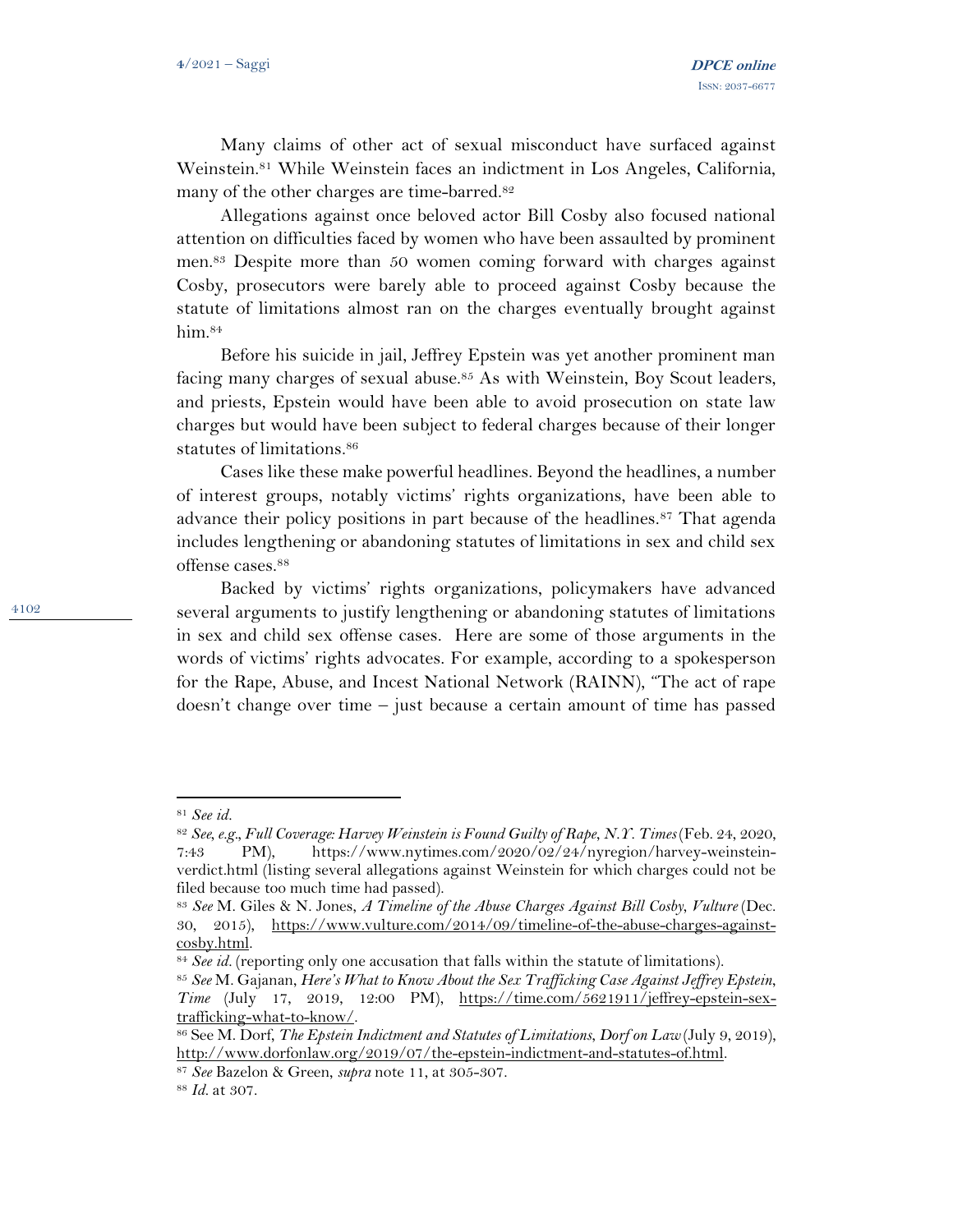doesn't mean that someone is less culpable."<sup>89</sup> Some offenders are serial offenders, creating a continuing public safety issue. As the RAINN spokesperson stated, "We don't want to reward a rapist for being good at not getting caught."<sup>90</sup>

Victims' advocates argue that abuse victims suffer from repressed memories.<sup>91</sup> A website for a group of child molestation attorneys states that, "Our legal team of child molestation attorneys . . . cannot even begin to count how many victims with whom we have spoken with convey that, in their 40's and 50's, little pieces of memories come at them bit by bit. . . Eventually, like a jigsaw puzzle, they put together these pieces until they come to the realization that, 'Oh my God, I was sexually abused by my coach.!'"<sup>92</sup> Apparently, the average age for childhood and adolescent abuse victims to reveal their abuse is  $52$  years old.<sup>93</sup> Some psychologists explain that delay by reference to difficulties that young victims have in trusting adults and to the need to be sufficiently independent to disclose the facts of their abuse.<sup>94</sup>

Advocates for victims of sexual and child sexual assault believe that "statutes of limitations are a bitter impediment to justice."<sup>95</sup> Contrary to conventional teaching, some advocates contend that "our brains are actually wired to hold on to the details of stressful and traumatic experiences."<sup>96</sup>

Victims' rights organizations also point to other legislative changes as part of their positive contribution to the law.<sup>97</sup> Most states now allow victim impact statements and evidence as part of the sentencing process in criminal cases.<sup>98</sup> Such evidence can be powerful, as evident in some widely reported

<sup>89</sup> J. Singer, *Statutes of Limitations Put an Expiration Date on Prosecuting Sexual Assault. In the #MeToo Era, Survivors Want Them Eliminated*, *Glamour* (Jan. 7, 2020), [https://www.glamour.com/story/statutes-of-limitations-sexual-assault.](https://www.glamour.com/story/statutes-of-limitations-sexual-assault) <sup>90</sup> *Id.* 

<sup>91</sup> *See id; see also* J. Hopper*, How Reliable Are the Memories of Sexual Assault Victims*?, *Scientific American* (Sept. 27, 2018), https://blogs.scientificamerican.com/observations/howreliable-are-the-memories-of-sexual-assault-victims/.

<sup>92</sup> *Changing the Statute of Limitations to Benefit Sex Abuse Victims*, *Corsiglia McMahon & Allard*, [https://childmolestationattorneys.com/changing-statute-limitations-benefit-sex-abuse](https://childmolestationattorneys.com/changing-statute-limitations-benefit-sex-abuse-victims/)[victims/.](https://childmolestationattorneys.com/changing-statute-limitations-benefit-sex-abuse-victims/)

<sup>93</sup> H. Giorgis, *The Biggest Deterrent to Reporting Child Sexual Abuse*, *The Atlantic* (June 26, 2019), [https://www.theatlantic.com/entertainment/archive/2019/06/fixing-statute](https://www.theatlantic.com/entertainment/archive/2019/06/fixing-statute-limitation-laws-child-sexual-abuse/592627/)[limitation-laws-child-sexual-abuse/592627/.](https://www.theatlantic.com/entertainment/archive/2019/06/fixing-statute-limitation-laws-child-sexual-abuse/592627/)

<sup>94</sup> *See id.* 

<sup>95</sup> Singer, *supra* note 89.

<sup>96</sup> *Id*. *See also* Hopper, *supra* note 91 ("[M]emories of highly stressful and traumatic experiences, at least their most central details, *don't* fade over time").

<sup>97</sup> Singer, *supra* note 89. *See also* Giorgis, *supra* note 93.

<sup>98</sup> P. Cassell & M. Garvin, *Protecting Crime Victims in State Constitutions: The Example of the New Marsy's Law for Florida*, in 110 *J. Crim. L. & Criminology* 99, 101 (2020).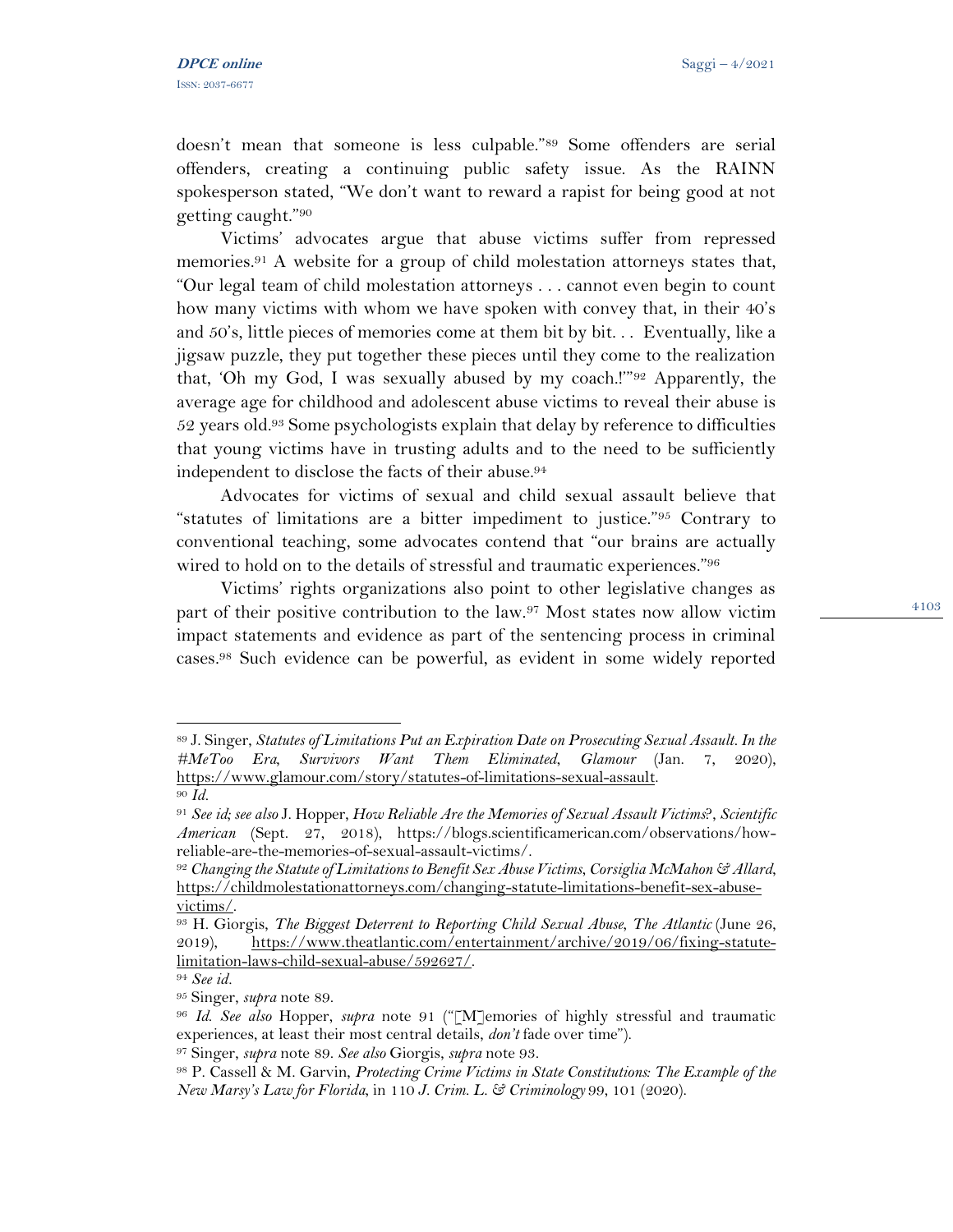cases.<sup>99</sup> Importantly, many victims' rights supporters argue that participating in criminal proceedings where victims can confront their abusers produces "closure" for the victims.<sup>100</sup>

Some legislatures single out for special treatment cases where DNA evidence exists.<sup>101</sup> While a state might keep in place statutes of limitations for other offenses, it might create an exception if DNA evidence is available.<sup>102</sup>

These efforts often go hand in hand with legislation to extend the statute of limitations in civil cases.<sup>103</sup> As indicated above, in some instances, as with the Boy Scouts, extending the statute of limitations has led to a flood of case filings, pushing the organization into bankruptcy.<sup>104</sup> Some victims' rights advocates argue that reality supports extending or abandoning the statute of limitations in criminal cases.<sup>105</sup>

Cases like those highlighted above produce broad public support. What is objectionable about efforts to support victims of such egregious crimes? I turn to that question below.<sup>106</sup> First, however, one needs to understand the role that the victims' rights movement has played in the development of criminal justice policy in the United States.<sup>107</sup>

# **Part III: Abandoning Statutes of Limitations and Eroding the Commitment to Protect Criminal Defendants**

<sup>99</sup> *See* J. Lepore, *The Rise of the Victims' Rights Movement*, *The New Yorker* (May 14, 2018), https://www.newyorker.com/magazine/2018/05/21/the-rise-of-the-victims-rightsmovement?source=search\_google\_dsa\_paid&gclid=EAIaIQobChMIqpuf7rLg7wIVTziz AB2UyA0sEAAYASAAEgKKu\_D\_BwE.

<sup>100</sup> *See, e.g.,* P. Cassell, *In Defense of Victim Impact Statements,* in 6 *Ohio St. J. Crim. L*. 611, 621-623 (suggesting that victim impact statements can be therapeutic for victims*). But see generally* S. Bandes, *Victims, "Closure," and the Sociology of Emotion*, in 72 *Law & Contemp. Probs*. 1 (2009) (critiquing the closure rationale for victim impact statements). <sup>101</sup> DiFonzo, *supra* note 15, at 1218-24.

<sup>102</sup> *Id.* 

<sup>103</sup> *See A Look at 15 States Making it Easier to Sue Over Sex Abuse*, *supra* note 21 (listing states in which efforts to expand civil statutes of limitations have been successful).

<sup>104</sup> L. Wamsley & W. Goodwyn, *Boy Scouts of American Files for Bankruptcy as it Faces Hundreds of Sex-Abuse Claims*, *NPR* (Feb. 18, 2020, 1:08 AM), [https://www.npr.org/2020/02/18/806721827/boy-scouts-of-america-files-for](https://www.npr.org/2020/02/18/806721827/boy-scouts-of-america-files-for-bankruptcy-as-it-faces-hundreds-of-sex-abuse-cla)[bankruptcy-as-it-faces-hundreds-of-sex-abuse-cla.](https://www.npr.org/2020/02/18/806721827/boy-scouts-of-america-files-for-bankruptcy-as-it-faces-hundreds-of-sex-abuse-cla)

<sup>105</sup> *Supra* Part II.

<sup>106</sup> *Infra* Part III.

<sup>107</sup> *See id.*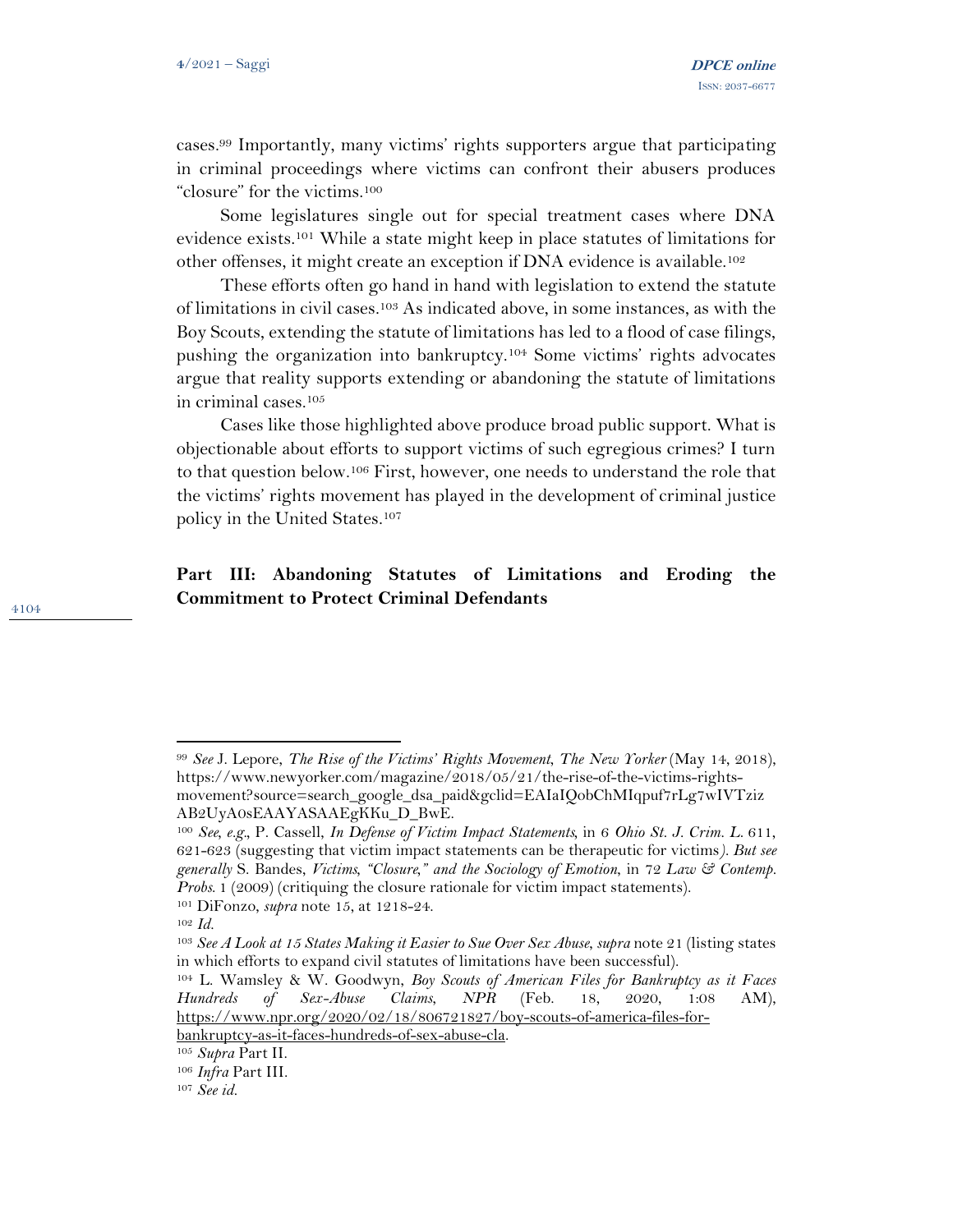Victims' rights organizations have had a profound effect on the criminal justice system in the United States.<sup>108</sup> That impact earns mixed reviews.<sup>109</sup>

The victims' rights movement gained traction in the United States, in part, as a reaction against expansion of criminal procedural rights established by the United States Supreme Court during the tenure of Chief Justice Earl Warren.<sup>110</sup> Notably, between 1961 and 1969, the Warren Court found that various provisions in the Bill of Rights applied as limitations on state, not merely federal, power.<sup>111</sup> For example, the Court held that the remedy for violations of the Fourth Amendment (protecting against unreasonable searches and seizures) was the exclusion of that evidence.<sup>112</sup> It found that states had to appoint counsel for indigent defendants charged with felonies.<sup>113</sup> Perhaps most famously, or infamously, depending on one's view of the issue, the Court held in *Miranda v. Arizona* that police needed to give a suspect a set of detailed warnings if police engaged in custodial interrogation.<sup>114</sup> The Court's critics saw such rights as contributing to rising crime rates. They argued that such rights came at the expense of crime victims.<sup>115</sup>

While that attack was largely from the political rightwing, the emerging women's rights movement joined as well.<sup>116</sup> Feminists focused on the shameful treatment of rape victims, not only by defense attorneys in rape cases, but the police.<sup>117</sup> Prominent law professor and social commentator Susan Estrich captured the latter issue in an article and then a book in the 1980s.<sup>118</sup> Her

<sup>108</sup> *See generally The Victim Impact Statements*, *supra* note 9. *See also* R. Ginsberg, *Victims Deserve the Best: Victims' Rights and the Decline of the Liberal Consensus* 1, 10-11 (Aug. 2013) (unpublished Ph.D. dissertation, University of North Carolina at Chapel Hill) (on file with the Carolina Digital Repository).

<sup>109</sup> *The Victim Impact Statements*, *supra* note 9.

<sup>110</sup> Ginsberg, *supra* note 108, at 60.

<sup>111</sup> J. Israel, *Selective Incorporation: Revisited,* 71 in *Geo. L. J.* 253, 283 (1982) ("In the years following *Powell*, due process cases considering various Bill of Rights safeguards used an approach similar to that taken in the right-to-counsel").

<sup>112</sup> Mapp v. Ohio, 367 U.S. 643 (1961).

<sup>113</sup> Gideon v. Wainwright, 372 U.S. 335 (1963).

<sup>114</sup> Miranda v. Arizona, 384 U.S. 436 (1966).

<sup>115</sup> *See, e.g.,* L. Henderson, *The Wrongs of Victim's Rights*, in 37 *Nev. L. Rev*. 937, 948-49 (1986).

<sup>116</sup> *See generally* A. Gruber, *#MeToo and Mass Incarceration,* in 17 *Ohio St. J. Crim. L*. 275 (2020) (analyzing the intersection between feminism and punishment).

<sup>117</sup> *See generally* S. Estrich, *Rape*, 95 in *Yale L. J.* 1087 (May 1986) (describing her own experience with police after she was raped).

<sup>118</sup> *Id.*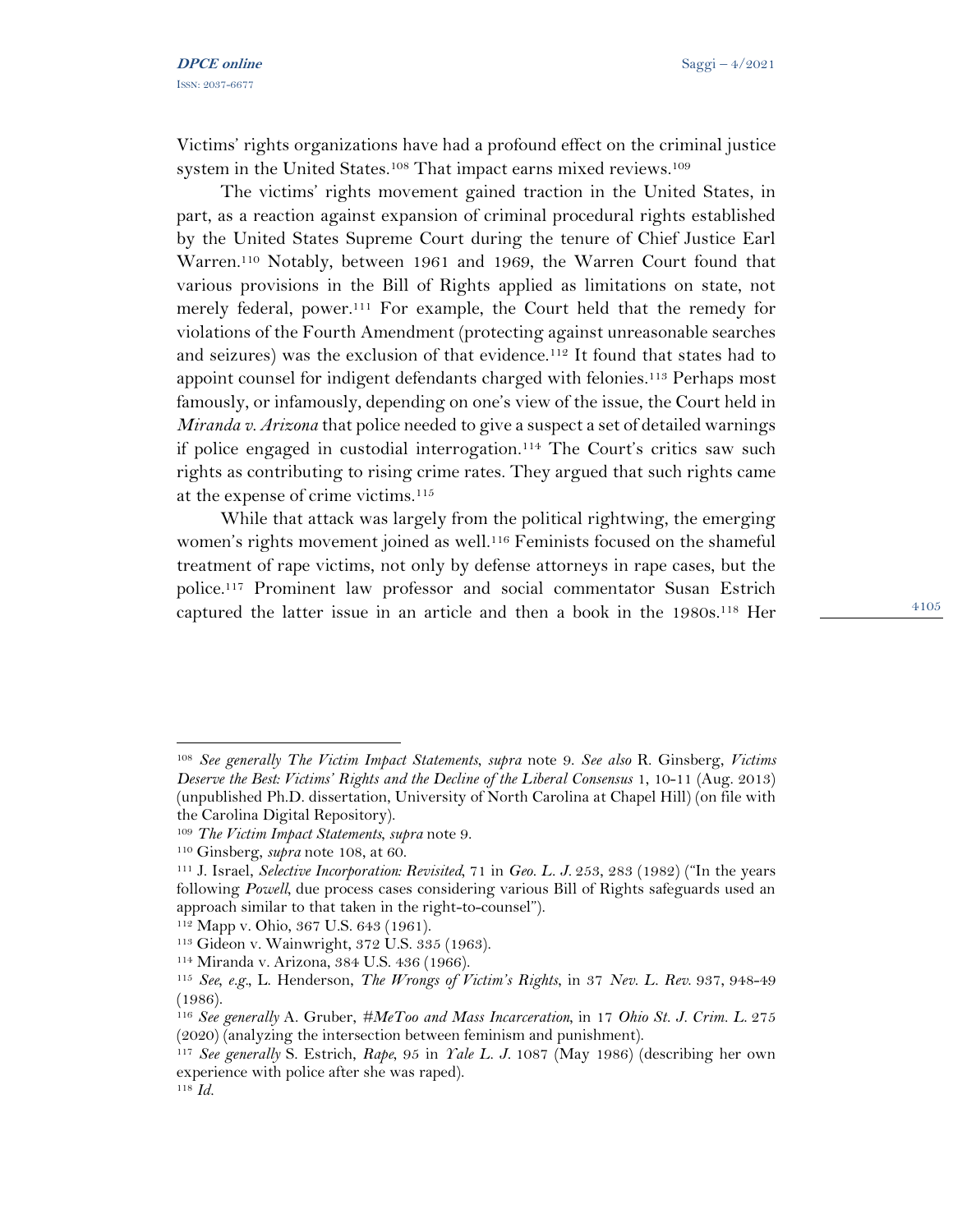writings focused on her experience as a rape victim.<sup>119</sup> Cases like hers helped advance reform in police departments.<sup>120</sup>

Indeed, probably the most worthwhile achievement of the victims' rights movement has been greater attention paid to crime victims.<sup>121</sup> Efforts have included development of police units to deal with victims of sexual violence;<sup>122</sup> greater notification to crime victims about the status of the case against the offender charged with harming the crime victim;<sup>123</sup> and at least in some instances, the provision of some resources to help crime victims through their experience.<sup>124</sup>

In part because the victims' rights movement spanned the political spectrum, it proved powerful in shaping criminal justice policy in the United States for most of four decades.<sup>125</sup> Starting in the 1970s, states moved from indeterminate sentencing, which focused on rehabilitation, to determinate sentencing and the reemergence of retributive sentencing.<sup>126</sup> Often, legislatures created mandatory minimum sentences for a variety of offenses.<sup>127</sup> The nation launched a war on drugs, which along with the other retributive policies, led to mass incarceration.<sup>128</sup> A new consensus in the United States recognizes that the

4106

<sup>127</sup> *Id.* at 981.

<sup>119</sup> *Id*. at 1087-89.

<sup>120</sup> *Improving the Police Response to Sexual Assault, Police Executive Res. F*. (March 2012), [http://enforcerapelaws.org/wp-content/uploads/2015/10/improving-the-police](http://enforcerapelaws.org/wp-content/uploads/2015/10/improving-the-police-response-to-sexual-assault-2012.pdf)[response-to-sexual-assault-2012.pdf.](http://enforcerapelaws.org/wp-content/uploads/2015/10/improving-the-police-response-to-sexual-assault-2012.pdf) 

<sup>121</sup> *See History of Victims' Rights*, *National Crime Victim L. Institute* (2011), [https://law.lclark.edu/centers/national\\_crime\\_victim\\_law\\_institute/about\\_ncvli/history](https://law.lclark.edu/centers/national_crime_victim_law_institute/about_ncvli/history_of_victims_rights/) [\\_of\\_victims\\_rights/](https://law.lclark.edu/centers/national_crime_victim_law_institute/about_ncvli/history_of_victims_rights/) (reviewing all of the efforts of the victims' rights movement).

<sup>122</sup> *See* M. Paula, *Inside the Special Police Unit That's Transforming How Cops Investigate Sexual Assault*, *Mother Jones* (2018), [https://www.motherjones.com/crime](https://www.motherjones.com/crime-justice/2018/09/inside-the-special-police-unit-thats-transforming-how-cops-investigate-sexual-assault/)[justice/2018/09/inside-the-special-police-unit-thats-transforming-how-cops-investigate](https://www.motherjones.com/crime-justice/2018/09/inside-the-special-police-unit-thats-transforming-how-cops-investigate-sexual-assault/)[sexual-assault/](https://www.motherjones.com/crime-justice/2018/09/inside-the-special-police-unit-thats-transforming-how-cops-investigate-sexual-assault/) (describing the New York State Police's Campus Sexual Assault Victims Unit).

<sup>123</sup> *See* Cassell & Garvin*, supra* note 98, at 109 (explaining the right to notice of case proceedings included in Florida's Marsy's Law).

<sup>124</sup> *See, e.g., Assistance and Resources for Victims, U.S. Dep't of Justice*, [https://www.justice.gov/enrd/assistance-and-resources-victims.](https://www.justice.gov/enrd/assistance-and-resources-victims) Not all states have followed through with the commitment to provide crime victims with resources. *See*  Ginsberg, *supra* note 108, at 13 ("victims' services have not been a priority for the victims' rights movement, and consequently, have not been as successful").

<sup>125</sup> *See The Victim Impact Statements, supra* note 9, at 5- 9 (generally reviewing the progress of the victims' rights movement from the 1970s to the present).

<sup>126</sup> *See* S. Kaddish, *Fifty Years of Criminal Law: An Opinionated Review*, in 87 *Cal. L. Rev*. 943, 978-79 (1999).

<sup>128</sup> *See generally* M. Alexander, *The New Jim Crow*, New York, 2012 (analyzing how the United States used the War on Drugs in order to discriminate, oppress, and incarcerate a disproportionately large rate of African American men).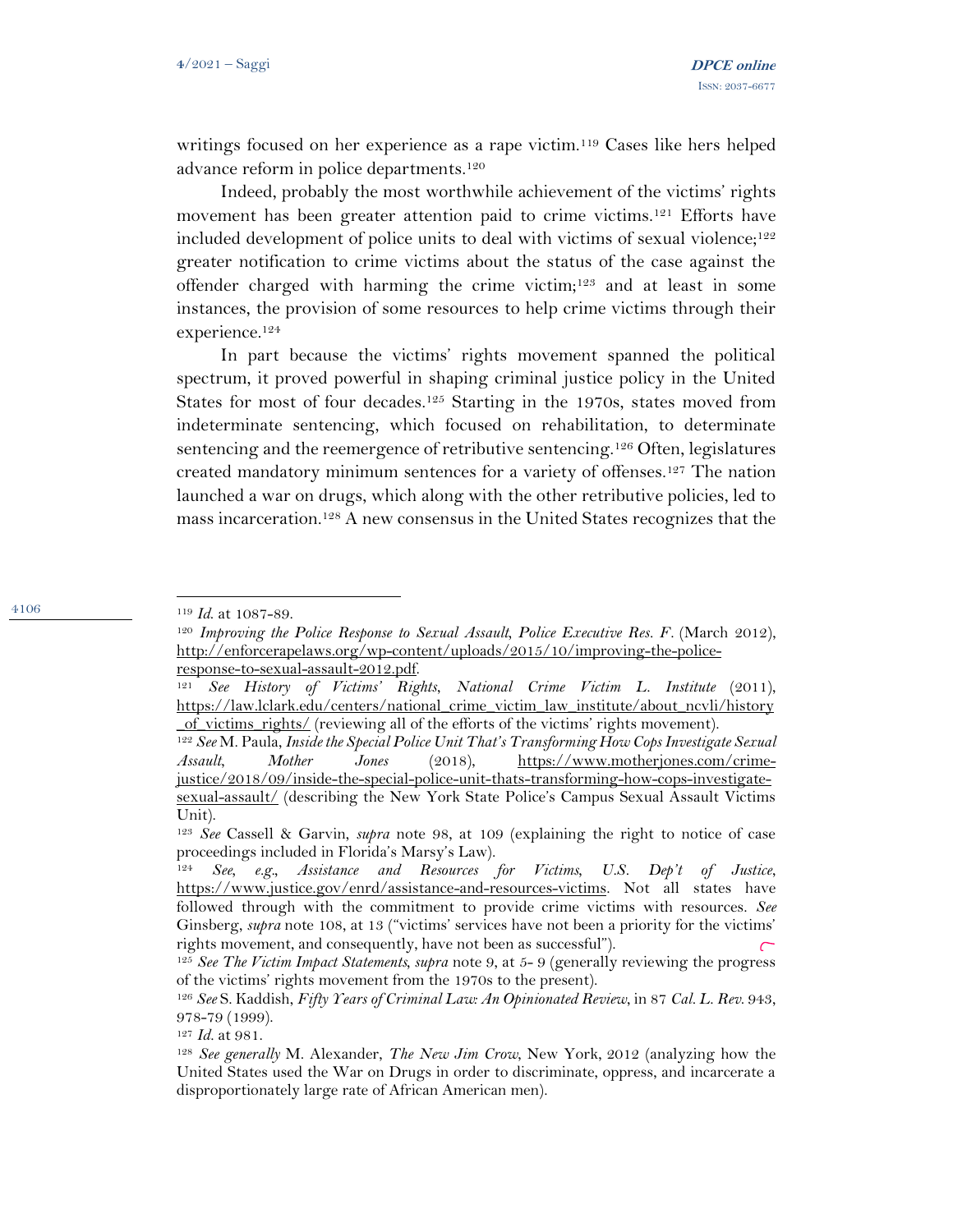War on Drugs was a failure,<sup>129</sup> and that mass incarceration has devastated minority communities.<sup>130</sup> Americans have begun to recognize that the nation has spent unnecessary billions of dollars on prisons, unnecessary because the country could have achieved protection of the public without the expenses required by mass incarceration.<sup>131</sup>

The mixed record of the victims' rights movement provides a segue to the central question of this paper: are efforts to extend or eliminate statutes of limitations in child-sex offenses and sexual assault cases generally a success or failure? To explore that question, this section is divided into two parts. In the first section, I examine arguments made by victims' rights advocates to support their agenda. <sup>132</sup> Thereafter, I expand the discussion to demonstrate how adherence to the victims' rights movement agenda increases the risk of criminalizing innocent defendants.<sup>133</sup>

### **(A) Arguments advanced by the victims' rights movement**

#### **(I) Judges and juries need information caused by the crime**

Victims' rights organizations focus on harm to crime victims.<sup>134</sup> Often, they ignore two fundamental principles of the criminal law: the importance of an offender's culpability<sup>135</sup> and the difference between the needs of society and of crime victims.<sup>136</sup> The use of victim impact evidence as part of the criminal sentencing process demonstrates the ways in which victims' rights advocates conflate criminal law and tort law principles.

One of the successes claimed by the victims' rights movement is the use of victim impact statements at the sentencing phase of a trial.<sup>137</sup> Professor Paul Cassell is one of the most important intellectual leaders of the victims' rights movement and one of the few proponents of the movement in the legal academy

<sup>129</sup> *See generally* M. Vitiello, *The War on Drugs: Moral Panic and Excessive Sentences*, in *Cleveland St. L. Rev*. (forthcoming 2021).

<sup>130</sup> *See* D. Schultz, *Rethinking Drug Criminalization Policies*, in 25 *Tex. Tech L. Rev*. 151, 161- 62 (1993) (reporting that "of the 1.2 million annual drug arrests, over 80% of those eventually prosecuted are [African] American males").

<sup>131</sup> *See How to Save Billions of Dollars in Unnecessary Government Spending, Equal Justice Initiative* (Jan. 22, 2018), [https://eji.org/news/how-to-save-billions-in-unnecessary](https://eji.org/news/how-to-save-billions-in-unnecessary-government-spending/)[government-spending/](https://eji.org/news/how-to-save-billions-in-unnecessary-government-spending/) (arguing that mass incarceration, which cost the United States \$80.7 billion in 2012, may actually increase crime rather than decreasing it).

<sup>132</sup> *Infra* Part III(A). <sup>133</sup> *Infra* Part III(B).

<sup>134</sup> *The Victim Impact Statements, supra* note 9, at 23.

<sup>135</sup> *Id.* at 22.

<sup>136</sup> *Id.*

<sup>137</sup> *See In Defense of Victim Impact Statements*, *supra* note 100, at 613.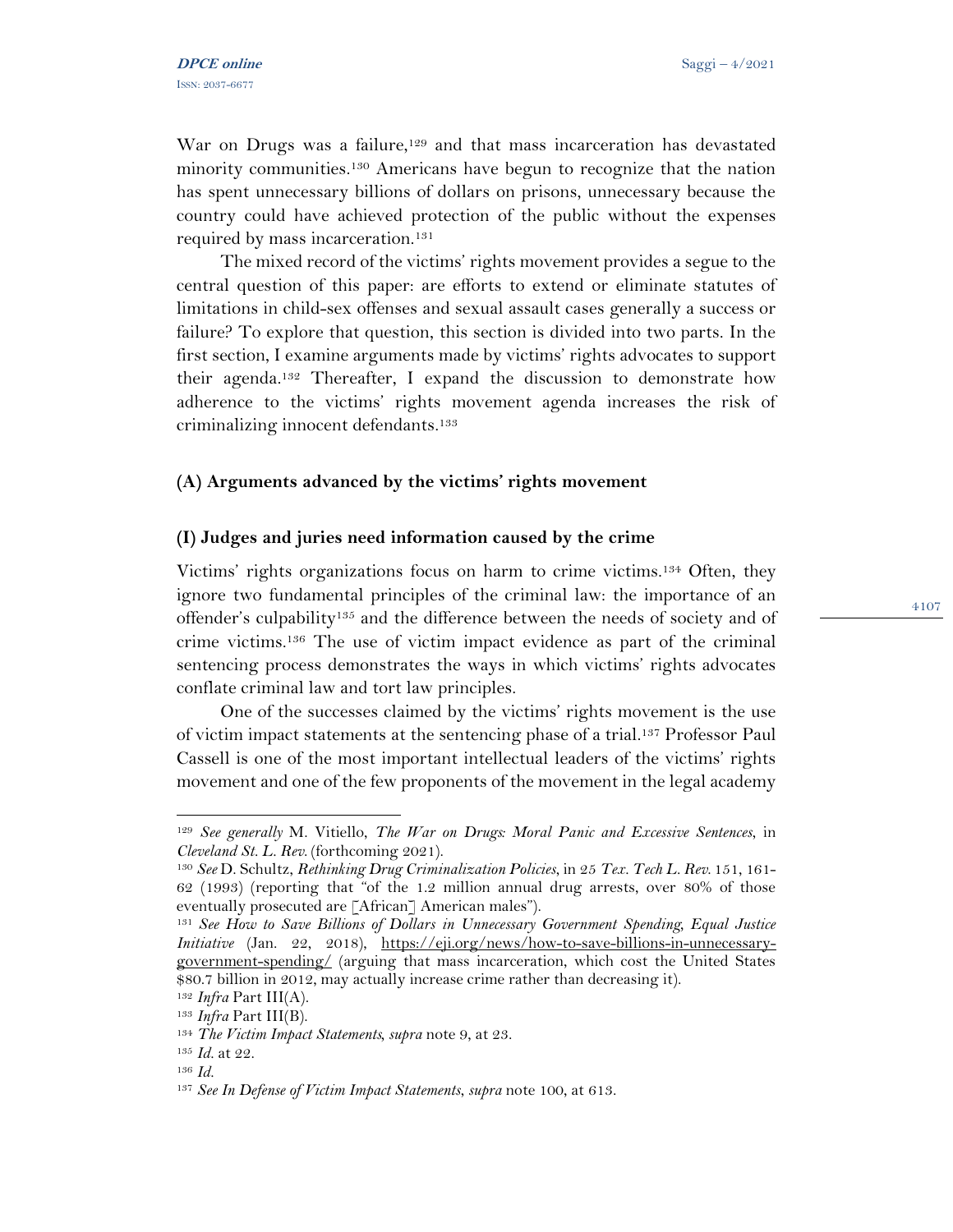in the United States.<sup>138</sup> Cassell has explained the importance of victim involvement in the process, in part, as follows: victim impact evidence "provide<sup>[s]</sup> information to the judge and jury about the harm caused by the crime, which may be helpful in determining an appropriate sentence. . . and they ensure fairness at sentencing because the State, the defendant, and the victim are all heard from."<sup>139</sup>

Cassell's statement is reflective of a core principle of the victims' rights movement. Victims' rights groups and some feminist scholars focus on the harm to victims without attention to the mental element of the offender.<sup>140</sup> Prominent feminist scholar Catherine MacKinnon summed it up in rejecting the idea that a man's mistake (even a reasonable mistake) as to consent should be relevant: "a woman [was] raped but not by a rapist."<sup>141</sup>

Scholars like Cassell and MacKinnon make a fundamental mistake in their overemphasis on harm to victims. To put the problem in the context of sexual assault, American criminal law governing sexual assault have experienced a dramatic change since the 1970s.<sup>142</sup> Then, rape cases typically involved only stranger-rape cases, often accomplished with the threat, or use of violence against the victim.<sup>143</sup> In the 1980s and beyond, courts and legislatures expanded sexual crimes to include instances where a woman experienced sex without consent, but in which the offender may have believed that he acted with consent.<sup>144</sup> That sets up the core philosophical debate between traditional criminal law scholars and victims' rights supporters.

To start with, much of the language supporting victims' participation in the criminal justice system conflates tort and criminal law.<sup>145</sup> Focus here on two

<sup>138</sup> *See generally id.* 

<sup>139</sup> *The Victim Impact Statements, supra* note 9, at 15.

<sup>140</sup> *Id.* at 23. Not all feminist scholars agree. *See* Aya Gruber, *The Feminist War on Crime: The Unexpected Role of Women's Liberation in Mass Incarceration* (2020) in *The New Front* (describing feminists' efforts to change laws governing date rape to increase convictions, without concerns for the defendant's mens rea).

<sup>141</sup> C. MacKinnon, *Feminism, Marxism, Method and the State: Toward Feminist Jurisprudence,* in 8 *Signs* 635, 654 (1983).

<sup>142</sup> *See generally* M. Vitiello*, Punishing Sex Offenders: When Good Intentions Go Bad*, in 40 *Ariz. St. L. J.* 651 (2008).

<sup>143</sup> *Id.* at 658-59.

<sup>144</sup> *See, e.g.,* Commonwealth v. Berkowitz, 609 A.2d 1338, 1343 (1992 (highlighting that Pennsylvania law at the time did not require resistance for a finding of rape) *and* State of New Jersey In the Interest of M.T.S., 609 A.2d 1266, 1279 (1992) (holding that the state need only show that sexual penetration was accomplished without affirmative and freelygiven permission of the victim and requiring no additional force or resistance).

<sup>145</sup> *The Victim Impact Statements, supra* note 9, at 22 (discussing how the victims' rights movement focuses on the harm to the victim and society, the focus of tort law, rather than offender culpability, the principle that is central to criminal law principles).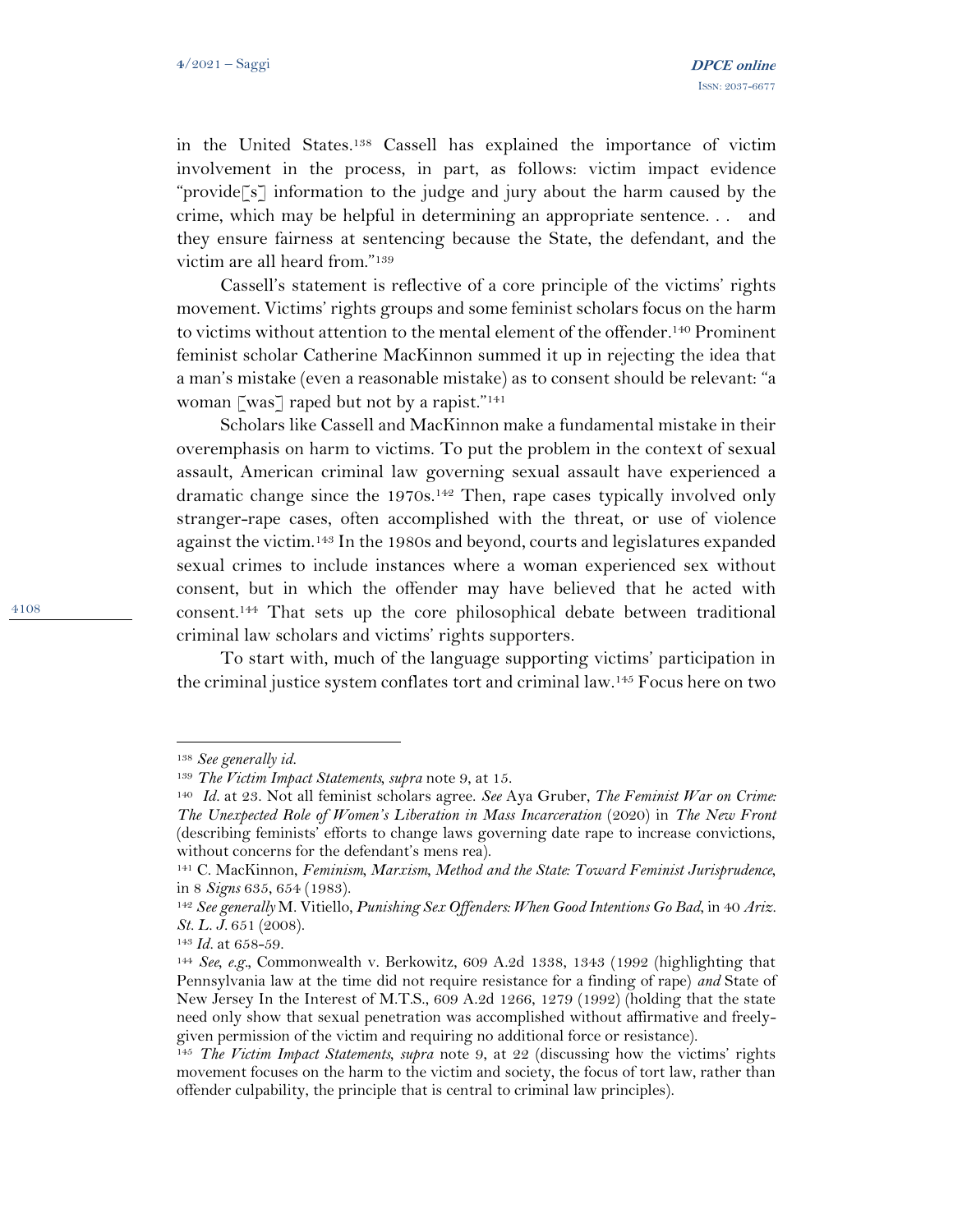points raised by Professor Cassell: providing the judge and jury with relevant information and ensuring fairness at sentencing.

When Americans learned about Amanda Knox's trial in an Italian court, they were incensed when they discovered that Patrick Lumumba, her former employer, was allowed to join his civil defamation suit with the government's criminal trial.<sup>146</sup> That reaction reflects a basic difference in the American and Italian systems.<sup>147</sup> Early English common law conflated criminal and tort law.<sup>148</sup> But the two areas of the law separated hundreds of years ago.<sup>149</sup>

Today, scholars recognize that the two systems have distinct purposes. Tort law involves risk-allocation.<sup>150</sup> Such a system can tolerate, for example, strict liability when a manufacturer sells a defective product.<sup>151</sup> It can insure itself against such risks and pass along those costs to consumers.<sup>152</sup> But criminal law, especially as it has evolved in the modern era, focuses on blameworthiness.<sup>153</sup> Strict liability in the criminal law is virtually unknown.<sup>154</sup> At times, courts construe statutes to include a mental element to avoid punishing an offender who may not have acted with a culpable mind.<sup>155</sup> Legislatures avoid strict liability offenses, except in minor crimes, where a fine may be the only punishment.<sup>156</sup> Scholars argue persuasively that strict liability offenses violate constitutional provisions.<sup>157</sup>

<sup>149</sup> *See* Simons, *supra* note 148, at 719.

<sup>146</sup> *See* D. Lenth, *Life, Liberty, and the Pursuit of Justice: A Comparative Legal Study of the Amanda Knox Case*, in 45 *McGeorge L. Rev*. 347, 354 (2013). <sup>147</sup> *See id.* 

<sup>148</sup> *See* K. Simons, *The Crime/Tort Distinction: Legal Doctrine and Normative Perspectives*, 17

in *Widener L. J.* 719, 719 (2008); D. Seipp, *The Distinction Between Crime and Tort in the Early Common Law*, in 76 *B.U. L. Rev.* 59, 59 (1996).

<sup>150</sup> *See* D. Vetri, L. Levine, J. Vogel, & I. Gassama, *Tort Law and Practice*, North Carolina, 2016, 11-13.

<sup>151</sup> *See id.* at 850-53 (explaining the history of strict products liability).

<sup>152</sup> *See id.* 

<sup>153</sup> Simons, *supra* note 148, at 723.

<sup>154</sup> *See id.* 

<sup>155</sup> *See, e.g.,* Staples v. U.S., 511 U.S. 600, 605 (1994) ("we must construe the statute in light of the background rules of the common law . . . In which the requirement of some *mens rea*  for a crime is firmly embedded. As we have observed, "[t]he existence of a *mens rea* is the rule of, rather that the exception to, the principle of Anglo-American criminal jurisprudence") (quoting U.S. v. U.S. Gypsum Co., 438 U.S. 422, 436 (1978)). *See also* Elonis v. United States, 575 U.S. 723 (2015) ("the mere omission from a criminal enactment of any mention of criminal intend should not be read as dispensing with it") (internal quotations omitted).

<sup>156</sup> *See* P. Larkin, Jr., *Strict Liability Offenses, Incarceration, and the Cruel and Unusual Punishments Clause*, in 37 *Harv. J. L. & Pub. Pol'y* 1065, 1068-69 (2014) (listing minor offenses, such as illegal parking, that may result in merely a monetary fine).

<sup>157</sup> *Id*. at 1087, 1101 (positing that strict liability offenses may violate the Due Process and Cruel and Unusual Punishments Clauses of the Constitution).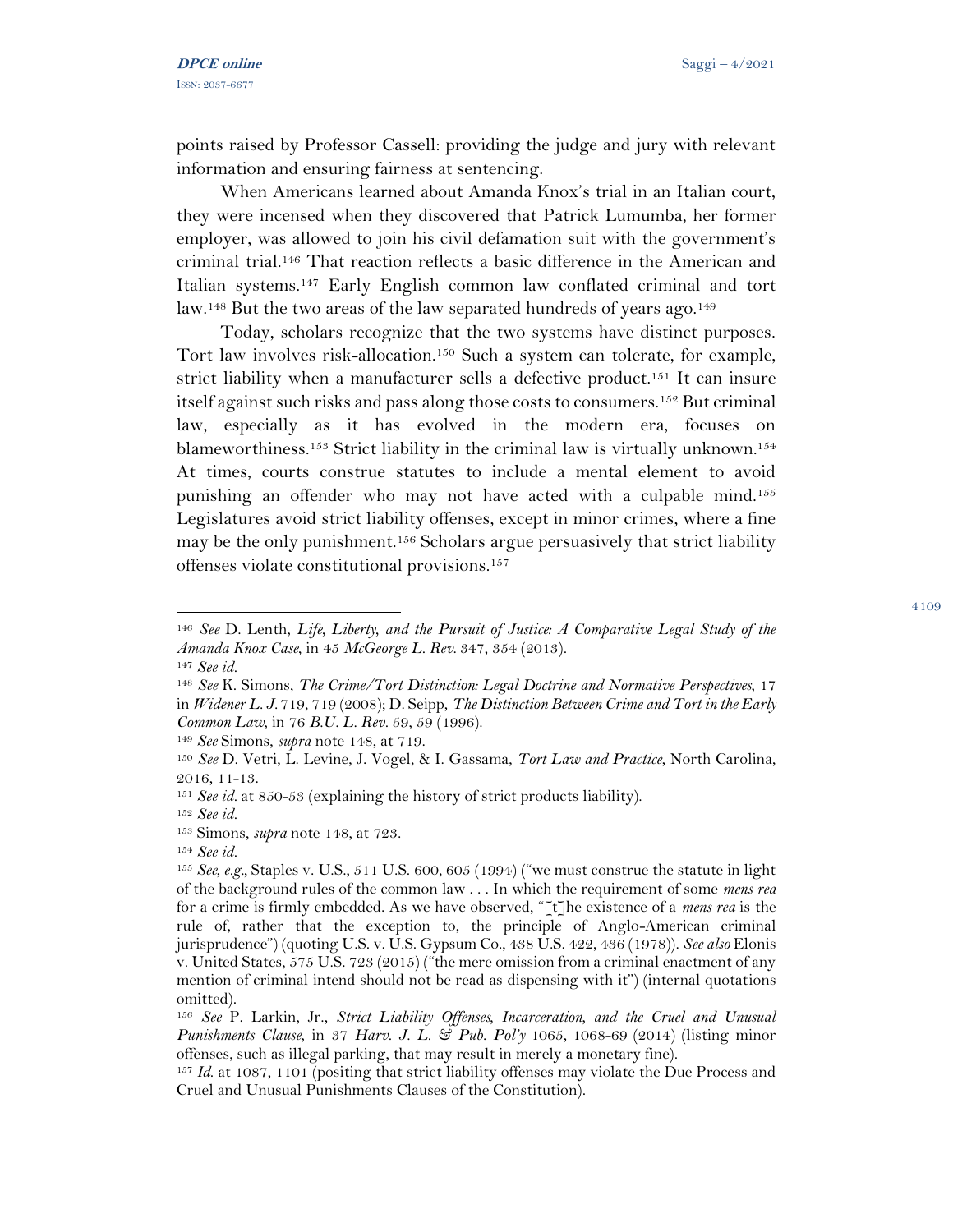4110

In the 1950s and 1960s, the American Law Institute promulgated the Model Penal Code.<sup>158</sup> Its efforts to bring coherence to the criminal law is probably the most important development in the criminal law in American history.<sup>159</sup> Most of its drafters were subjectivists; that is, the organizing theme was the focus on culpability.<sup>160</sup>

That brief history suggests one way in which the victims' rights movement's rhetoric is inconsistent with what has emerged as basic criminal law principles.<sup>161</sup> Victims may experience harm; but, absent a culpable criminal mind, society should not punish the offender.<sup>162</sup>

Another way to see the difference between the two systems, following directly from the previous example, is to realize that harm to an individual and harm to society may differ. Tort law compensates a person for her individual losses.<sup>163</sup> Social harm is more complex: incarcerating an offender who lacks culpability may deprive society of that person's labors and may leave the offender's family as wards of the state.<sup>164</sup>

As noted above, some states have expanded or eliminated statutes of limitations in civil cases.<sup>165</sup> Forcing an offender to pay for harm caused, even long after the events, may be acceptable in the civil context.<sup>166</sup> More complicated is the justification for criminalizing an offender in such cases. Beyond the scope of this paper is an extensive discussion of justifications for punishment. Even a few words about the different justifying goals of punishment suggest why extending the statutes of limitations may be unwarranted. Criminologists have demonstrated that many offenders "age" out of their criminal years; in effect, they self-rehabilitate. As such, the criminal law no longer needs to intervene to rehabilitate such offenders.<sup>167</sup> Similarly, the idea

<sup>158</sup> *See* P. Robinson & M. Dubber, *The American Model Penal Code: A brief Overview*, in 10 *New Crim. L. Rev*. 319, 322-24 (2007).

<sup>159</sup> *See id.* at 320 (asserting that the Model Penal Code was "far and away the most successful attempt to codify American criminal law").

<sup>160</sup> *See* P. Robinson & J. Darley, *Objectivist vs. Subjectivist Views of Criminality: A Study in the Role of Social Science in Criminal Law Theory*, in 18 *Oxford J. Legal Studies* 410, 413 (1998) (arguing that the drafters of the Model Penal Code took a subjectivist view of grading).

<sup>161</sup> *See* Simons, *supra* note 148, at 722-23 (reviewing the basic fault principles of criminal law).

<sup>162</sup> *Id.* at 723 (explaining that criminal law requires a higher level of minimal culpability than tort law).

<sup>163</sup> *See* Vetri, et al., *supra* note 150, at 2-3.

<sup>164</sup> *The Victim Impact Statements, supra* note 9 (describing ways in which harm to a victim may differ from harm to society generally).

<sup>165</sup> *See A Look at 15 States Making it Easier to Sue Over Sex Abuse*, *supra* note 21.

<sup>166</sup> *Supra* notes 150-57 and accompanying text.

<sup>167</sup> DiFonzo, *supra* note 15, at 1211. *See also No Easy Answers: Sex Offender Laws in the U.S.*, *Human Rights Watch* (Sept. 11, 2007), [https://www.hrw.org/report/2007/09/11/no-easy-](https://www.hrw.org/report/2007/09/11/no-easy-answers/sex-offender-laws-us)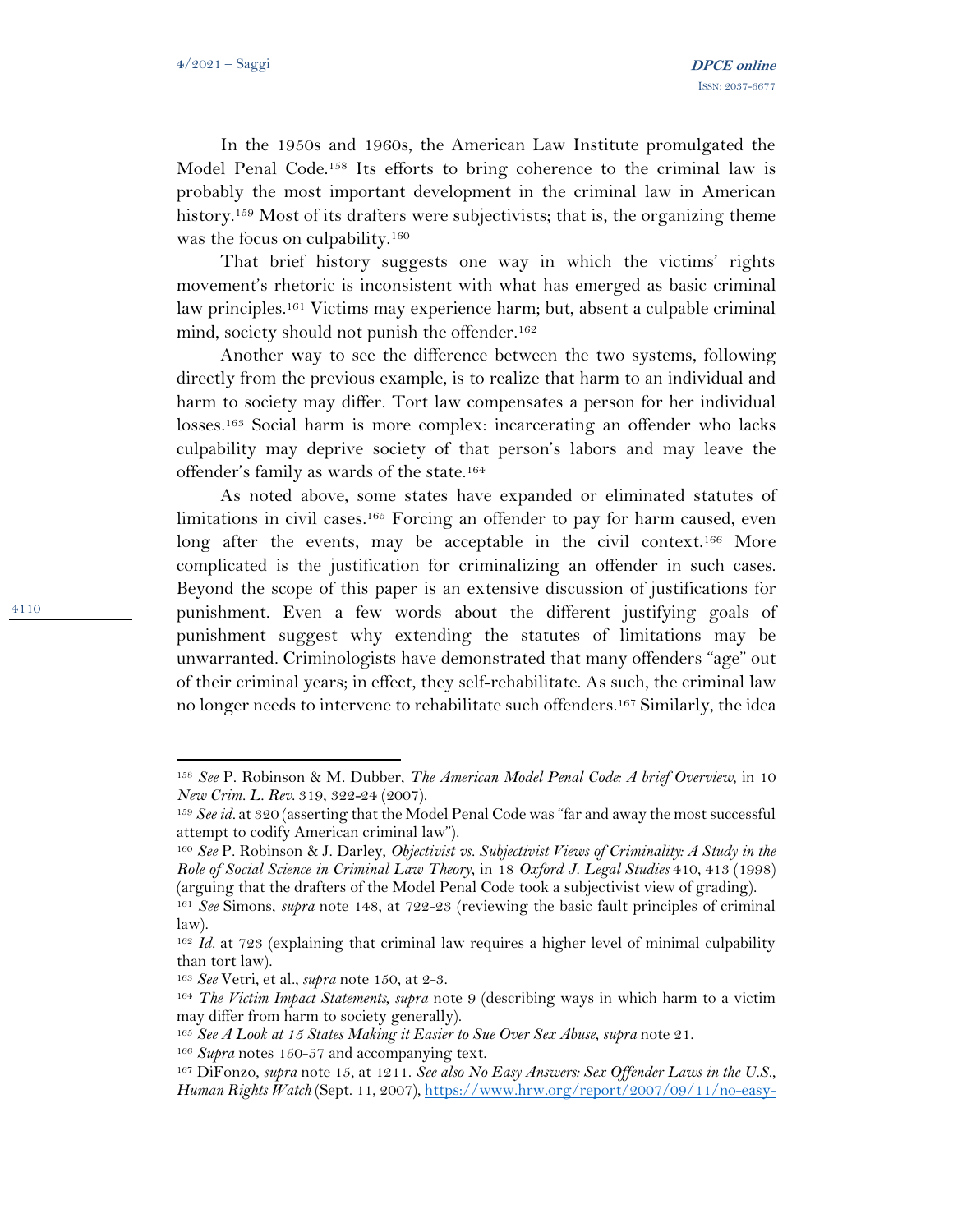that the prospect of facing criminal prosecution many years in the future would deter a prospective offender. Studies demonstrate that certainty of punishment is more important than severity of punishment.<sup>168</sup> In addition, experts know that young offenders are impulsive, not thinking about long-term consequences of their actions.<sup>169</sup> Retributive arguments point in different directions: perhaps, one must punish an offender long after the crime because he deserved punishment.<sup>170</sup> Alternatively, if a rehabilitated offender has become a "different" person, does the new person still deserve punishment for conduct done long ago?<sup>171</sup> Importantly, however, the goals of the tort system and the criminal law are different and should not be conflated.<sup>172</sup>

By way of summary, focus again on Professor Cassell's explanations for victims' participation in sentencing: the need to give judges and juries relevant evidence and to ensure fairness among the defendant, state, and victim.<sup>173</sup> The information provided by victim participation is relevant to harm to the victim; but that is personal harm, not the same as harm to society. <sup>174</sup> Further, it introduces arbitrariness and, at times, racial bias into sentencing of criminal offenders.<sup>175</sup> Imagine the realistic example of two perpetrators committing the

[answers/sex-offender-laws-us#](https://www.hrw.org/report/2007/09/11/no-easy-answers/sex-offender-laws-us) (reporting lower-than-expected recidivism rates for sex offenders and discussing how some young offenders age out of their behavior).

<sup>168</sup> *See* G. Antunes & A. Hunt, *The Deterrent Impact of Criminal Sanctions: Some Implications for Criminal Justice Policy,* in 51 *J. Urban L*. 145 (1973) (summarizing studies that support this assertion); V. Wright, *Deterrence in Criminal Justice*, *The Sentencing Project* (Nov. 2010) (indicating that studies support the concept that certainty of punishment is more important than severity).

<sup>169</sup> *See, e.g.,* Roper v. Simmons, 543 U.S. 551, 569-570 (2005) (highlighting the differences between juvenile and adult offenders), Thompson v. Okla., 487 U.S. 815, 834-35 (1988) (prohibiting the execution of a 15-year-old and asserting that less culpability should attach to a crime committed by a juvenile because adolescents are less mature than adult offenders), *and* Graham v. Fla., 560 U.S. 48, 82 (2010) (ruling the imposition of a life without parole sentence on juvenile offenders who did not commit homicide unconstitutional).

<sup>170</sup> *See* Immanuel Kant, *The Philosophy of Law* 194-98 (1887) in J. Dressler & S. Garvey, *Criminal Law: Cases and Materials*, 2019, 44-45.

<sup>171</sup> *See No Easy Answers, supra* note 167.

<sup>172</sup> *See* Simons, *supra* note 148, 719-25 (noting important differences between the tort and criminal law systems).

<sup>173</sup> *The Victim Impact Statements, supra* note 9, at 15.

<sup>174</sup> Simons, *supra* note 148, at 722-23. A dramatic example highlighting the difference between harm to victims and societal concerns can be seen in the Breonna Taylor case. Her family already settled a lawsuit against the city of Louisville for millions of dollars. Less clear is whether individual police officers committed any crimes during the events leading to her death. R. Callimachi, *Breonna Taylor's Family to Receive \$12 Million Settlement From City of Louisville, N.Y. Times* (Sept. 15, 2020), [https://www.nytimes.com/2020/09/15/us/breonna-taylor-settlement-louisville.html.](https://www.nytimes.com/2020/09/15/us/breonna-taylor-settlement-louisville.html)

<sup>175</sup> *See generally* S. Phillips & J. Marceau, *Whom the State Kills,* in *Harv. Civ. Rights – Civ. Liberties L. Rev*. (2020) (confirming that death sentences are imposed in cases with white victims much more often than in those with black victims). *See also* A. Alaka, *Victim Impact*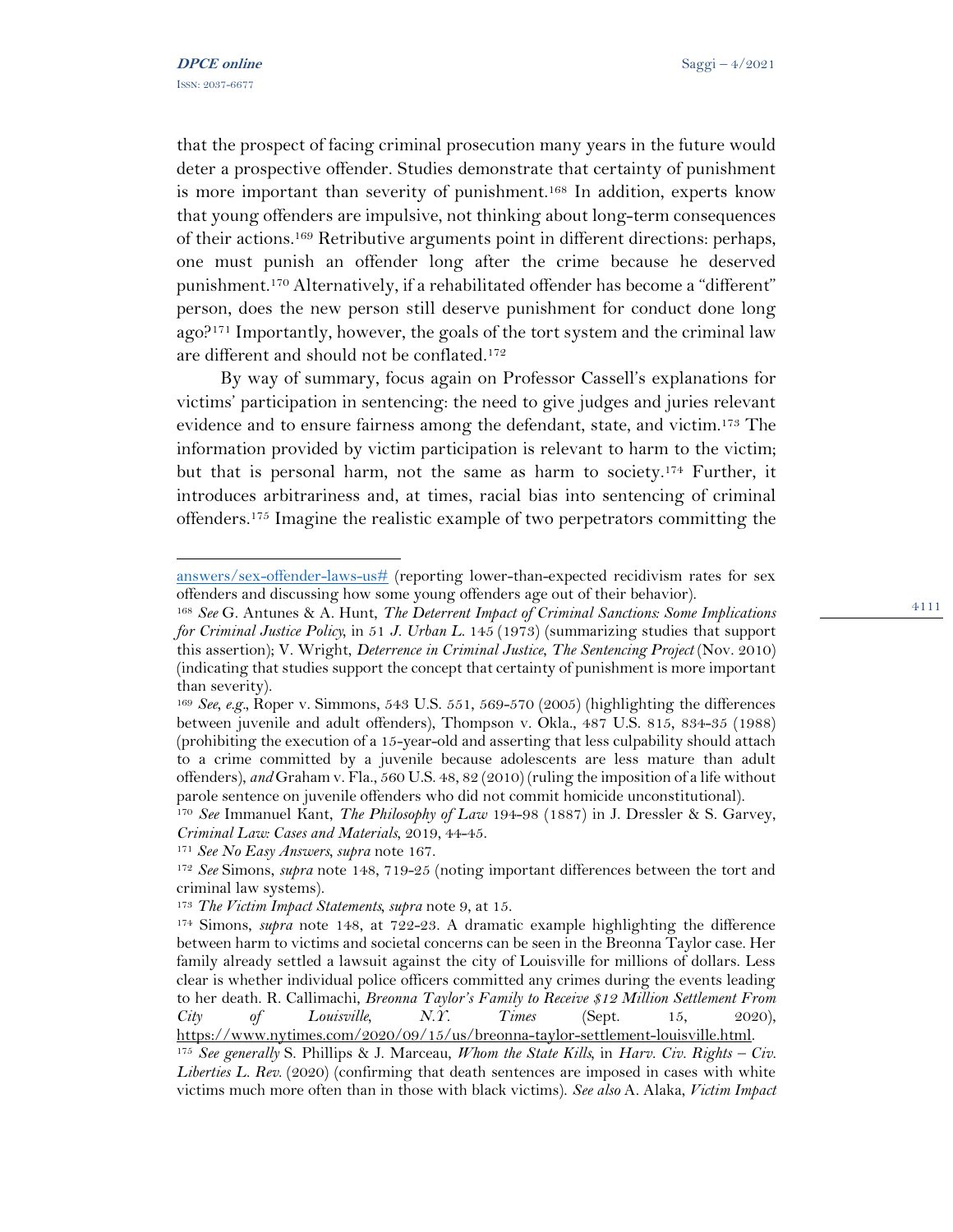same crime with the same level of mens rea. In one instance, her victim is African American; in the other instance, the offender's victim is white. Further, imagine that the African American family is less well off, less articulate, less interested in vengeance than the family of the white victim. In one instance, participation by the victim's family leads to a term of life in prison and the death penalty in the second example.<sup>176</sup> A proper focus on offender culpability demonstrates where the victims' rights movement has distorted a fundamental principle of criminal law.<sup>177</sup>

Professor Cassell's call for fairness to offenders, the state, and the victim also conflates tort and criminal law.<sup>178</sup> Tort law compensates victims. Criminal law should punish culpable offenders and protect society. The United States has not adopted a system like Italy has where the defendant's victim can join the public prosecution.<sup>179</sup>

Hence, when victims' rights advocates argue that the act of rape does not change over time, the answer is that it depends. A victim may still experience the psychological harm of the offense.<sup>180</sup> The needs of society more generally may not require prosecution.<sup>181</sup>

### **(II) Many rapists are serial rapists**

As cited above, victims' rights advocates argue that extending or abandoning statutes of limitations for sex offenses is warranted because sex offenders are serial rapists.<sup>182</sup> As a result, even if an offender has avoided capture during the statutory period, he remains a threat to other victims.<sup>183</sup> The argument makes little sense for two reasons.

*Evidence, Arbitrariness, and the Death Penalty: The Supreme Court Flipflops in Payne v.* Tennessee, in 23 *Loyola Univ. Chi. L. J*. 581, 599, 611 (1992) (agreeing with the *Booth* Court's holding that the use of victim impact statements injects arbitrariness into penalty proceedings).

<sup>176</sup> *See* Phillips & Marceau, *supra* note 175. *See also* Alaka, *supra* note 175, at 599, 611 (discussing the arbitrariness of victim impact statements and the dangerous effect arbitrariness can have on juries).

<sup>177</sup> Simons, *supra* note 148, at 722-23 (reviewing the fundamental principles of blameworthiness that are central to the criminal law system).

<sup>178</sup> *The Victim Impact Statements, supra* note 9, at 15.

<sup>179</sup> *See* Lenth, *supra* note 146, at 354.

<sup>180</sup> *Supra* notes 89-94 and accompanying text.

<sup>&</sup>lt;sup>181</sup> As discussed above, individual harm and social harm may not overlap. Further, even if a person committed crime in the past but has "self-rehabilitated," society may have little need to punish that individual to protect against further crimes. DiFonzo, *supra* note 15, at 1211-12.

<sup>182</sup> Singer, *supra* note 89.

<sup>183</sup> *Id.*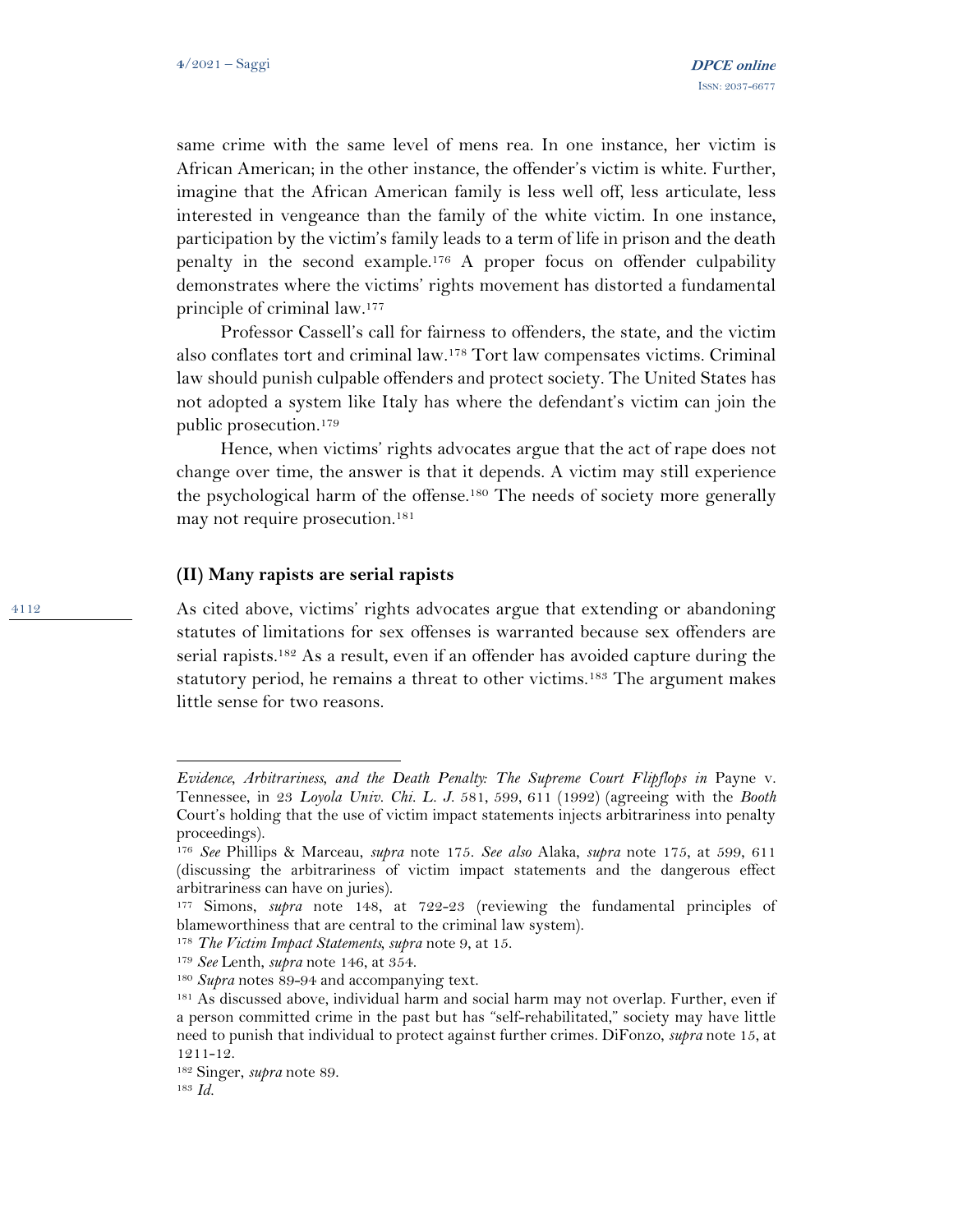Writing to defend statutes of limitations in sex offenses, the late Professor DiFonzo addressed the concern about the repeat offender.<sup>184</sup> According to DiFonzo, "a chronic offender is more easily – and with greater likelihood of success – prosecuted for more recent crimes."<sup>185</sup> While victims' rights advocates may argue that deprives a victim of her day in court, that argument fails for reasons discussed above: the criminal justice system is about protecting society, not about addressing individual harm.<sup>186</sup> The latter in the United States is the province of the tort system.<sup>187</sup>

The second fallacy in the repeat-offender argument is that rapists are more likely to be recidivists than are other offenders. Headline cases create that impression.<sup>188</sup> As I have observed elsewhere,

A young child vanishes from her home. After frantic efforts to locate the child, her body is found, with evidence of sexual assault. Police eventually arrest a convicted sex offender, who lives in her neighborhood. In another episode, police find an abducted child's severed head. In yet another headline case, the police learn that the perpetrator, another convicted sex offender, buried his victim alive.

Who cannot react with outrage to such stories? Despite the infrequency of such abductions and murders, they command the public's attention, often staying in the headlines for weeks. Cases like these, although statistical aberrations, have driven America's policies for dealing with sexual offenders for over a decade.<sup>189</sup>

Headline cases like these create a false impression about recidivism and sex offenders.

Sex offenders are not a homogenous group, as often assumed by the public and policymakers. Measuring recidivism is not a perfect science but, as recognized by some researchers, "sex offenders are relatively unlikely to commit future sexual offenses, and actually pose a greater risk of committing future nonsexual offenses."<sup>190</sup>

<sup>184</sup> J. DiFonzo, *In Praise of Statutes of Limitations in Sex Offense Cases*, in 41 *Hous. L. Rev*. 1205 (2004).

<sup>185</sup> *Id.* at 11.

<sup>186</sup> *See* Simons, *supra* note 148, at 720.

<sup>187</sup> *See* Vetri, et al., *supra* note 150, at 2-3.

<sup>188</sup> *See Punishing Sex Offenders*, *supra* note 142, at 667.

<sup>189</sup> *Id.* 

<sup>190</sup> F. Zimring, *An American Travesty: Legal Responses to Adolescent Sexual Offending*, 2009, 29 ("When serious sex offenders are compared with those who commit theft or violent crimes, the prevalence of a distinct pathology is greater among sex offenders, but there is nevertheless substantial heterogeneity in almost every category of severe sex crime."); J. Stinneford, *[Incapacitation Through Maiming: Chemical Castration, the Eighth Amendment, and](http://www.westlaw.com/Link/Document/FullText?findType=Y&serNum=0329743988&pubNum=182912&originatingDoc=Ib82e23a4496c11dd935de7477da167c1&refType=LR&fi=co_pp_sp_182912_569&originationContext=document&vr=3.0&rs=cblt1.0&transitionType=DocumentItem&contextData=(sc.UserEnteredCitation)#co_pp_sp_182912_569)  [the Denial of Human Dignity](http://www.westlaw.com/Link/Document/FullText?findType=Y&serNum=0329743988&pubNum=182912&originatingDoc=Ib82e23a4496c11dd935de7477da167c1&refType=LR&fi=co_pp_sp_182912_569&originationContext=document&vr=3.0&rs=cblt1.0&transitionType=DocumentItem&contextData=(sc.UserEnteredCitation)#co_pp_sp_182912_569)*, in 3 *U. St. Thomas L.J.* 559, 569-70 (2006).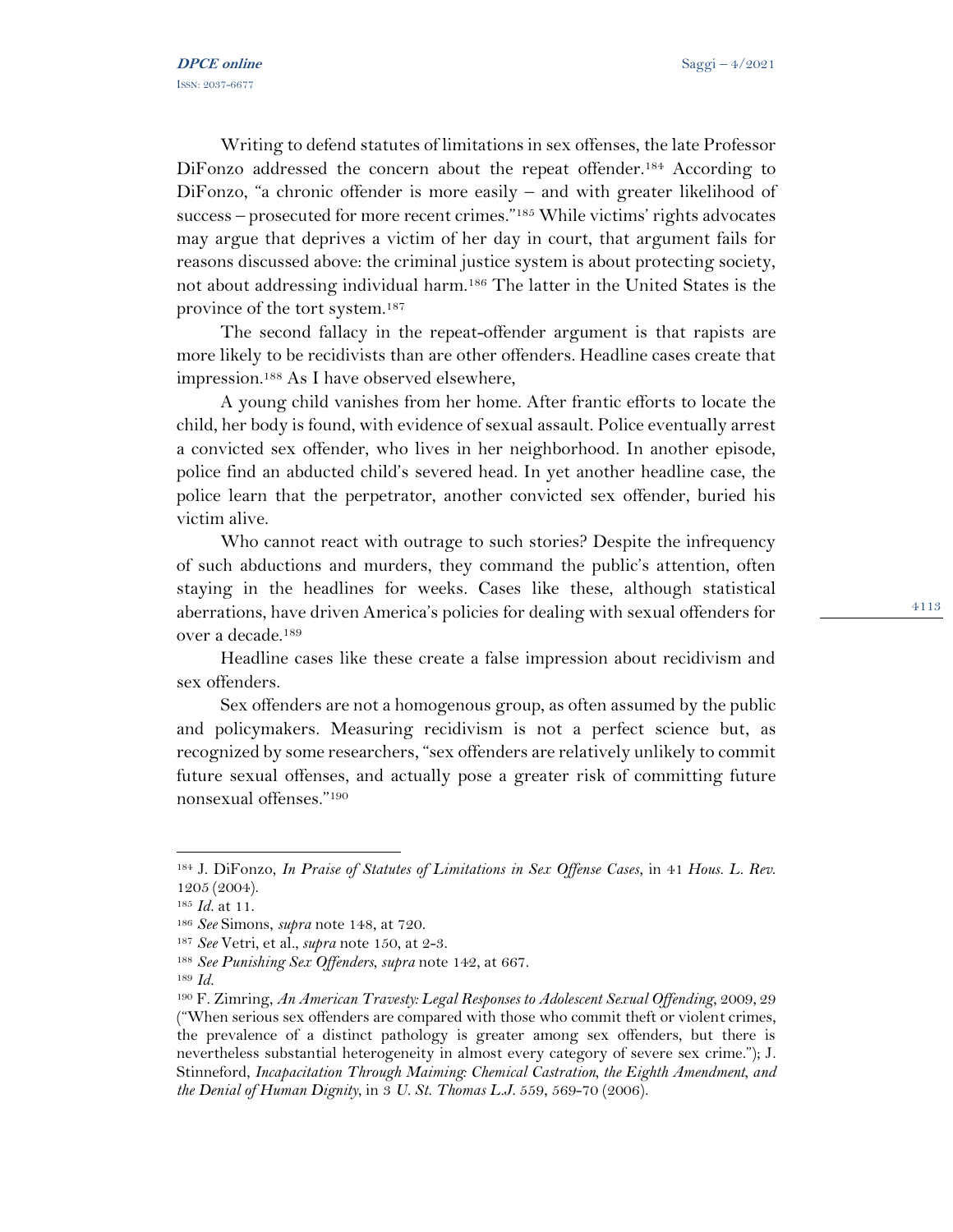Again, once one recognizes that the criminal justice system is about protecting society, not compensating victims, extending the statutes of limitations cannot be justified based on the unsupported claim that "many rapists are serial rapists." The claim is overstated: most sex offenders are not serial offenders.<sup>191</sup> If they have not reoffended during the statutory period, they may have self-rehabilitated, no longer creating a risk to society.<sup>192</sup> If they are serial rapists, their new offenses, occurring within the statutory period, means that they will spend years in prison.<sup>193</sup>

## **(III) "[O]ur brains are actually wired to hold on to the details of stressful and traumatic experiences."**

Victims' rights advocates who urge expanding statutes of limitations for sex offenses argue that memory of essential details does not fade over time.<sup>194</sup> That assertion is open to vigorous debate.<sup>195</sup>

In an article summarizing the arguments for abandoning statutes of limitations in sex offense cases, the author cited Jim Hopper, a Harvard professor of psychology, as supporting the claim that our brains hold onto details occurring during stressful events.<sup>196</sup> But, even the cited article suggests that victims of trauma may not remember all details with precision.<sup>197</sup>

Hopper argues that traumatic memories involve three processes. First is encoding, whereby the brain retains central details, but not peripheral details.<sup>198</sup> The second stage is storage.<sup>199</sup> Again, the brain retains central details more completely than peripheral details, which may be gone within a day of an incident.<sup>200</sup> Finally, a person's retrieval of details of traumatic events depends on whether the fact was central or peripheral. Thus, one can recall with some clarity central details, but not peripheral details.<sup>201</sup>

Even Hopper's discussion of memory raises questions about expanding statutes of limitations. In any given case, the victim will have focused on

<sup>191</sup> H. Arkowitz & S. Lilienfield, *Once a Sex Offender, Always a Sex Offender? Maybe Not*, *Scientific American* (APR. 1, 2008), [https://www.scientificamerican.com/article/misunderstood-crimes/.](https://www.scientificamerican.com/article/misunderstood-crimes/) 

<sup>192</sup> DiFonzo, *supra* note 15, at 1211.

<sup>193</sup> *Id.* 

<sup>194</sup> *See, e.g.,* Singer, *supra* note 89.

<sup>195</sup> *See generally Memory*, *supra* note 17; *The Myth of Repressed Memory*, *supra* note 18.

<sup>196</sup> Singer, *supra* note 89; Hopper, *supra* note 96.

<sup>197</sup> Hopper, *supra* note 96.

<sup>198</sup> *Id.* 

<sup>199</sup> *Id.* 

<sup>200</sup> *Id.* 

<sup>201</sup> *Id.*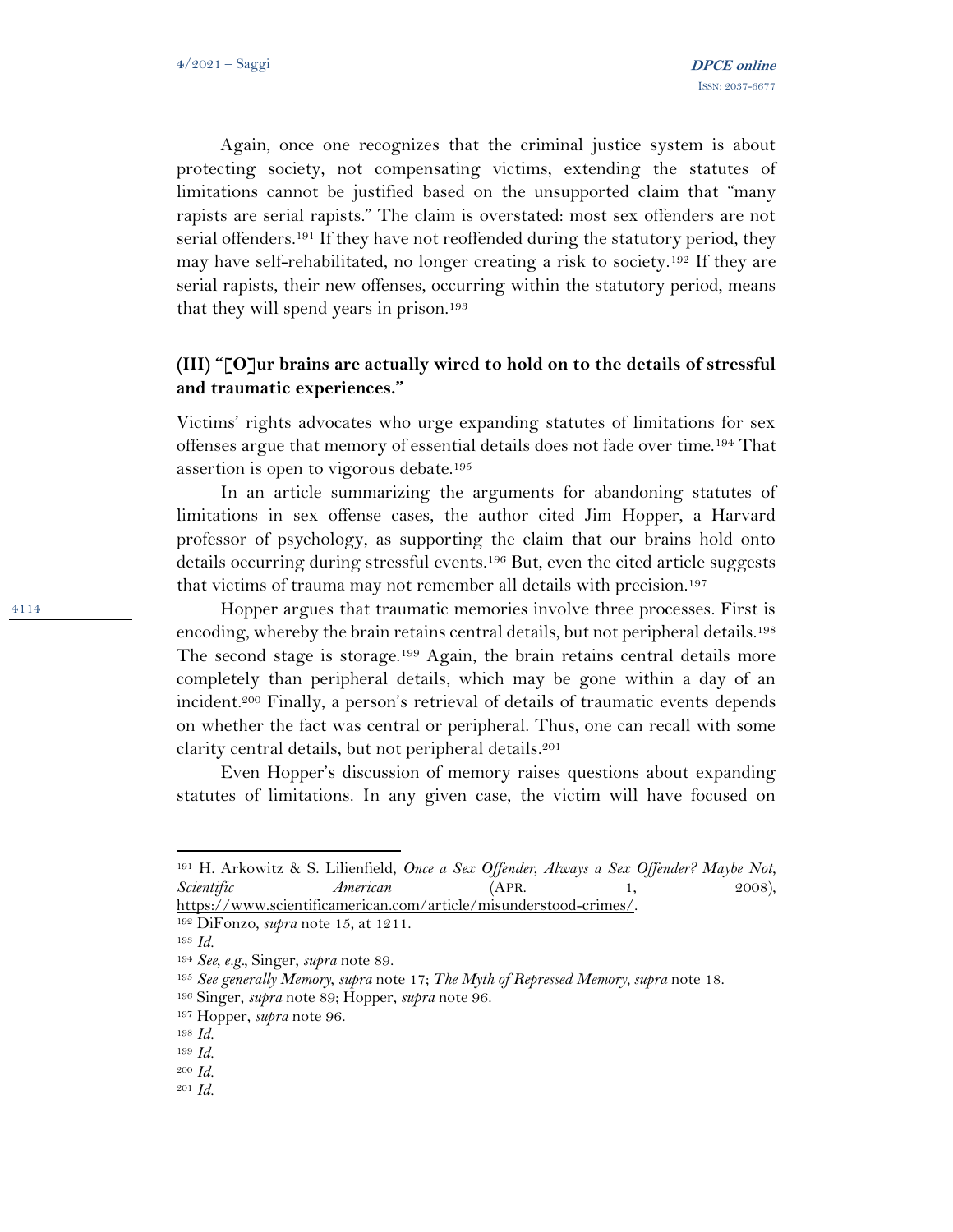different central details.<sup>202</sup> Whether those details will be essential to key issues in a given case is speculative. Focus on an example discussed below, involving two college students.<sup>203</sup> If the critical issue at trial was the man's mens rea, the woman's memory of facts that may have led him to believe she consented would likely to be peripheral.<sup>204</sup> One might recognize a second problem with that case and central vs. peripheral details. The woman was intoxicated, limiting her ability to form memories of essential details.<sup>205</sup>

Hopper's argument about memory is hardly accepted doctrine among psychologists and other researchers. For years, the leading scholar in the field has been Professor Elizabeth Loftus.<sup>206</sup> Her early research focused on weaknesses of eyewitness identification. Relevant to this discussion, Loftus found that information received by witnesses after the event influenced their accounts.<sup>207</sup>

Even more directly relevant to this discussion are her later works involving false memories, even in cases where an event did not take place at all.<sup>208</sup> Her work has dealt with false memories in trauma cases and her results, widely accepted, contradict Hopper's claims.<sup>209</sup> Loftus served as a defense witness in a case involving a defendant accused of raping and murdering his daughter's childhood friend. Loftus suggested that the "memory," recovered during the daughter's therapy, was a false one, a product of suggestion and possible because of malleability of memory.<sup>210</sup> Elsewhere, she has described cases of memories "recovered" from young children that seem contradicted by the lack of any physical corroboration in instances where, had the events taken place, massive physical injuries would have occurred.<sup>211</sup>

Unable ethically to engage in research in which she would attempt to implant false memories of sexual abuse, Loftus conducted other research that established that one can implant false memories.<sup>212</sup> She and her assistant used a "lost-in-the-mall" technique whereby they suggested to subjects that they had gotten lost in a mall as young children.<sup>213</sup> Significant percentages of participants

<sup>209</sup> *See, e.g*., *Memory*, *supra* note 17, at 49.

<sup>202</sup> *Id.* 

<sup>203</sup> *Infra* Part III(B)(II)

<sup>204</sup> *See, e.g.,* Berkowitz, 609 A.2d at 1340.

<sup>205</sup> *See Memory*, *supra* note 17, at 87-96.

<sup>206</sup> *See id*. *See also The Myth of Repressed Memory*, *supra* note 18.

<sup>207</sup> *Memory*, *supra* note 17, at 45-47.

<sup>208</sup> *See generally The Myth of Repressed Memory* (outlining her work with women in whom false memories have been developed).

<sup>210</sup> *The Myth of Repressed Memory*, *supra* note 18, at 40-76.

<sup>211</sup> *See, e.g., id.* at 1-2.

<sup>212</sup> *See* E. Loftus, *Lost-in-the-Mall: Misrepresentations and Misunderstandings*, in *Ethics & Behavior* 1-13 (1999) (clarifying the details of her Lost-in-the-Mall study). <sup>213</sup> *Id.*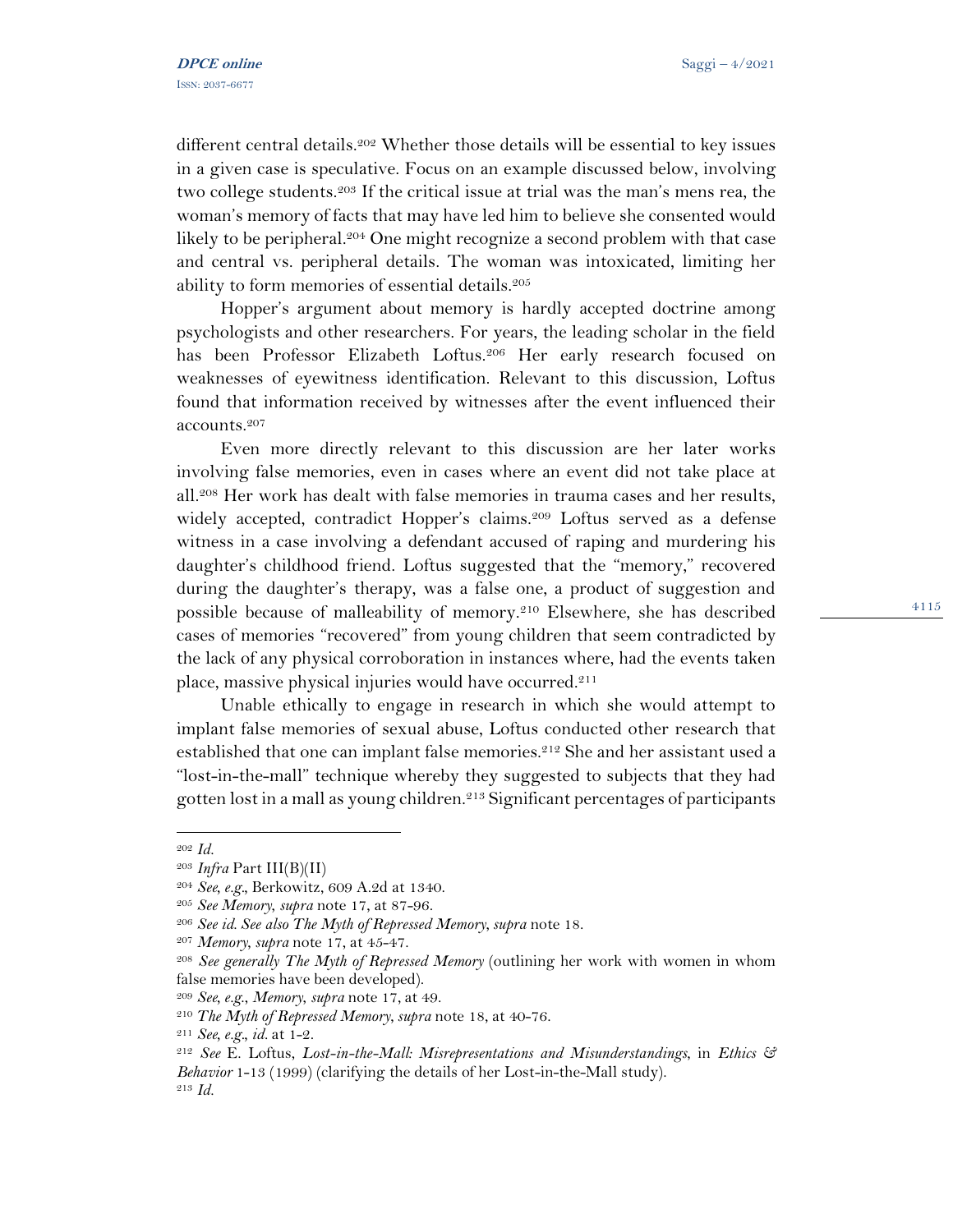were convinced that the events had taken place, when in reality the memories were implanted by researchers.<sup>214</sup>

A case arose in California in 2015, involving two intoxicated college students.<sup>215</sup> Stanford student Brock Turner was found engaging in some form of sexual conduct with a severely intoxicated young woman.<sup>216</sup> During the presentencing stage of the proceedings, a probation officer interviewed the victim, who at that time expressed hopes that Turner would get help and not have his life destroyed by incarceration.<sup>217</sup> However, the victim became a cause celebré when Michele Dauber, a family friend, became involved.<sup>218</sup> Encouraged by Dauber and victims' rights supporters, the victim made various statements, inconsistent with her earlier statements.<sup>219</sup>

An outsider cannot tell whether Dauber and others altered the victim's view of what occurred. But it takes little imagination to believe that a person might have her views of events altered by passionate advocates for a cause.<sup>220</sup> Those advocates, consistent with Professor Loftus' work, might easily alter the victim's understanding of events.<sup>221</sup>

Those concerns exist in cases involving adults. They are as compelling when the victims were children when events took place. Again, Loftus has worked with cases involving alleged victims of child sexual abuse.<sup>222</sup> The most notable and one of the longest trials in United States history involved

<sup>214</sup> *Id*. at 5.

<sup>215</sup> *See* M. Miller, *All-American Swimmer Found Guilty of Sexually Assaulting Unconscious Woman on Stanford Campus, Wash. Post* (Mar. 31, 2016, 3:41 AM), [https://www.washingtonpost.com/news/morning-mix/wp/2016/03/31/all-american](https://www.washingtonpost.com/news/morning-mix/wp/2016/03/31/all-american-swimmer-found-guilty-of-sexually-assaulting-unconscious-woman-on-stanford-campus/)[swimmer-found-guilty-of-sexually-assaulting-unconscious-woman-on-stanford-campus/.](https://www.washingtonpost.com/news/morning-mix/wp/2016/03/31/all-american-swimmer-found-guilty-of-sexually-assaulting-unconscious-woman-on-stanford-campus/)  <sup>216</sup> *See id.* 

<sup>217</sup> Probation Report at 5, [People v. Turner, No. B1577162 \(Cal. Super. Ct. June 2,](https://1.next.westlaw.com/Link/Document/FullText?findType=Y&serNum=2039231417&pubNum=0004031&originatingDoc=I167be42049bb11e89bf199c0ee06c731&refType=RP&originationContext=document&transitionType=DocumentItem&contextData=(sc.DocLink))  [2016\),](https://1.next.westlaw.com/Link/Document/FullText?findType=Y&serNum=2039231417&pubNum=0004031&originatingDoc=I167be42049bb11e89bf199c0ee06c731&refType=RP&originationContext=document&transitionType=DocumentItem&contextData=(sc.DocLink)) available athttps://assets.documentcloud.org/documents/2858997/Probationofficer-s-report-in-Brock-Turner-case.pdf (on file with The University of the Pacific Law Review).

<sup>218</sup> *See* J. Ioffe, *When the Punishment Feels Like a Crime*, *Highline* (June 1, 2018), <https://highline.huffingtonpost.com/articles/en/brock-turner-michele-dauber/> (detailing Michele Dauber's involvement with the case).

<sup>219</sup> *See, e.g., Chanel Miller Reads Her Entire Victim Impact Statement*, *CBSNews* (Aug. 9, 2020), [https://www.cbsnews.com/news/chanel-miller-reads-her-entire-victim-impact-](https://www.cbsnews.com/news/chanel-miller-reads-her-entire-victim-impact-statement-she-wrote-to-address-brock-turner-60-minutes-2020-08-09/)

[statement-she-wrote-to-address-brock-turner-60-minutes-2020-08-09/](https://www.cbsnews.com/news/chanel-miller-reads-her-entire-victim-impact-statement-she-wrote-to-address-brock-turner-60-minutes-2020-08-09/) (reporting the entire text of Chanel Miller's victim impact statement).

<sup>220</sup> *See* Graber, *supra* note 140, at 178-90 (describing how the Stanford Law professor became involved in the Brock Turner case, changing the victim's view of how the court should punish the defendant).

<sup>221</sup> *See Memory*, *supra* note 17, at 47.

<sup>222</sup> *See* E. Loftus & K. Ketcham, *Witness for Defense: The Accused, the Eyewitness, and the Expert Who Puts Memory on Trial*, New York, 2015, 8.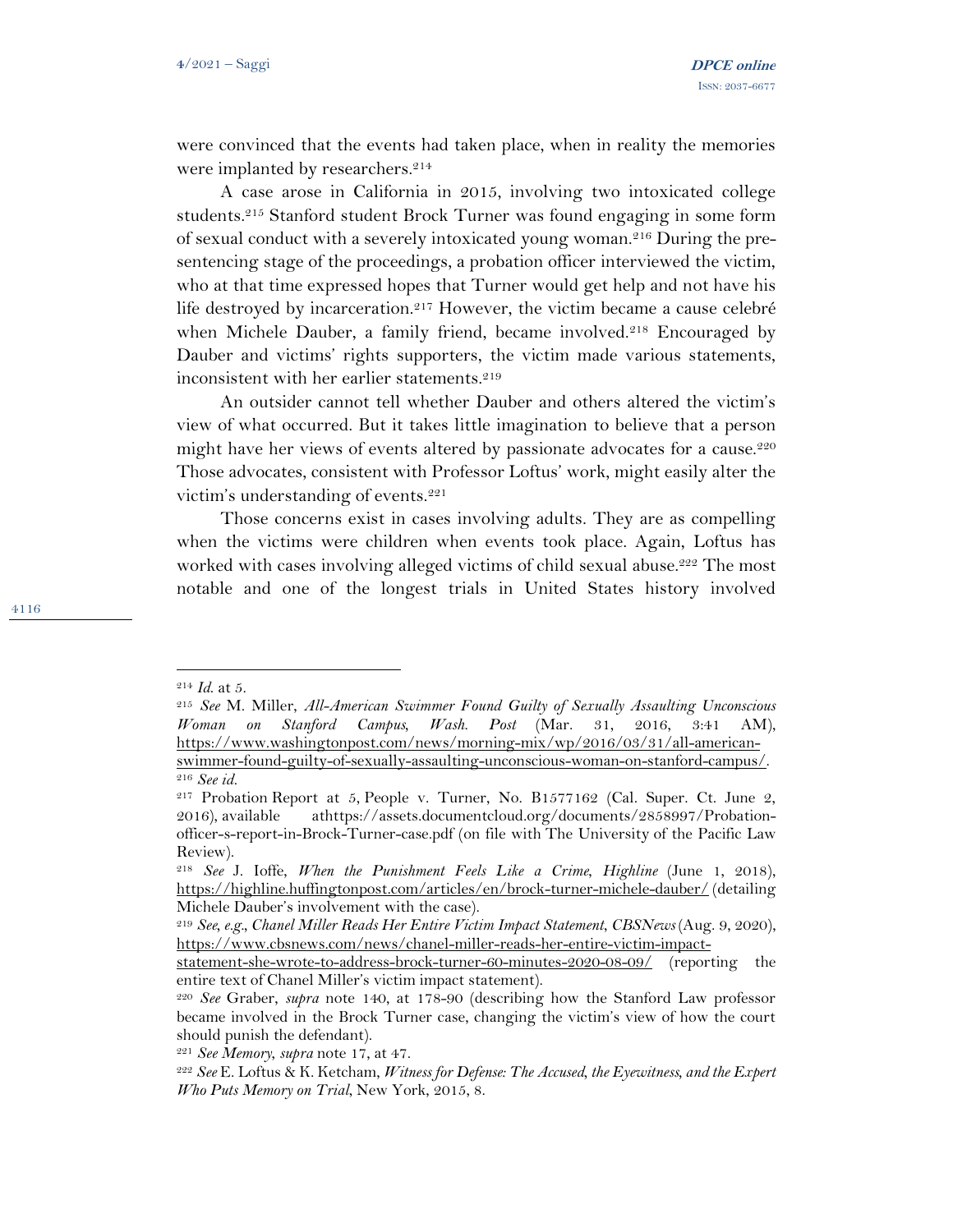defendants who ran a preschool.<sup>223</sup> The family members were accused of committing a host of sexual acts with the children, part of Satanic rituals.<sup>224</sup> The long and expensive trial resulted in no convictions.<sup>225</sup> The prosecution eventually dropped all charges against the family members.<sup>226</sup> The childwitnesses confirmed a variety of perverse acts, but experts like Loftus challenged the suggestive techniques used to interview the children.<sup>227</sup> The general consensus is that the interviews, using such techniques, resulted in false memories and testimony.<sup>228</sup>

Even timely interviews with crime victims can result in false memories and other distortions about critical events.<sup>229</sup> Best law enforcement practices can reduce such risks.<sup>230</sup> Beyond the scope of this paper is a larger concern within the criminal justice community: even apart from questions about extending statutes of limitations are concerns about interviewing techniques by the police generally. Critics of common police interviewing techniques argue that relying on the typical question-answer format of police interviews distorts facts towards the interviewers' version of the events.<sup>231</sup> Critics urge that best police practices include interviewing that asks witnesses and victims for narratives of events, rather than for responses to officer-framed questions.<sup>232</sup>

<sup>231</sup> *See id.* 

<sup>223</sup> *See* C. Haberman, *The Trial That Unleashed Hysteria Over Child Abuse*, *N.Y. Times* (Mar. 9, 2014), [https://www.nytimes.com/2014/03/10/us/the-trial-that-unleashed-hysteria](https://www.nytimes.com/2014/03/10/us/the-trial-that-unleashed-hysteria-over-child-abuse.html)[over-child-abuse.html.](https://www.nytimes.com/2014/03/10/us/the-trial-that-unleashed-hysteria-over-child-abuse.html)

<sup>224</sup> *See id.* 

<sup>225</sup> *Id.* 

<sup>226</sup> *See* J. Mathews, *Most Charges Dropped in McMartin Case; Children Removed From Witness List*, *Wash. Post* (June 13, 1985), [https://www.washingtonpost.com/archive/politics/1985/06/13/most-charges-dropped](https://www.washingtonpost.com/archive/politics/1985/06/13/most-charges-dropped-in-mcmartin-case/f6107810-ab1a-4f75-ac51-d9deaf1ba2c7/)[in-mcmartin-case/f6107810-ab1a-4f75-ac51-d9deaf1ba2c7/;](https://www.washingtonpost.com/archive/politics/1985/06/13/most-charges-dropped-in-mcmartin-case/f6107810-ab1a-4f75-ac51-d9deaf1ba2c7/) L. Timnick, *Charges Against Buckey Dismissed: McMartin Case: After Seven Years and Two Trials, All Molestation Counts Are Dropps Buckey Says He is Filing a Lawsuit*, *L.A. Times* (Aug. 2, 1990, 12:00 AM), <https://www.latimes.com/archives/la-xpm-1990-08-02-me-1421-story.html> (reporting that, with the dismissal of charges against Ray Buckey, the McMartin case had finally come to a close).

<sup>227</sup> L. Newberry, *Weinstein Hires Expert on Memories: Lawyers in New York Rape Trial to Call 'False Memory' Specialist to Cast Doubt on Accusers of Hollywood Mogul*, *L.A. Times* (Feb. 7, 2020), (highlighting, briefly, Loftus' work showing that therapists implanted false memories in the children of the McMartin case) (available on Westlaw). <sup>228</sup> *See id.* 

<sup>229</sup> *See* B. Snook, K. Luther, H. Quintana, & R. Milne, *Let 'em Talk!: A Field Study of Police Questioning Practices of Suspects and Accused Persons,* in *Crim. Just. & Behav.* (2012), <https://journals.sagepub.com/doi/full/10.1177/0093854812449216> (explaining how some law enforcement interview tactics can lead to incomplete or inaccurate accounts). <sup>230</sup> *See id.* 

<sup>232</sup> *See id.* Interestingly, civil litigators use the narrative technique when they are collecting information during depositions, but use leading questions during cross-examination when they seek to pin down a particular theory of the case.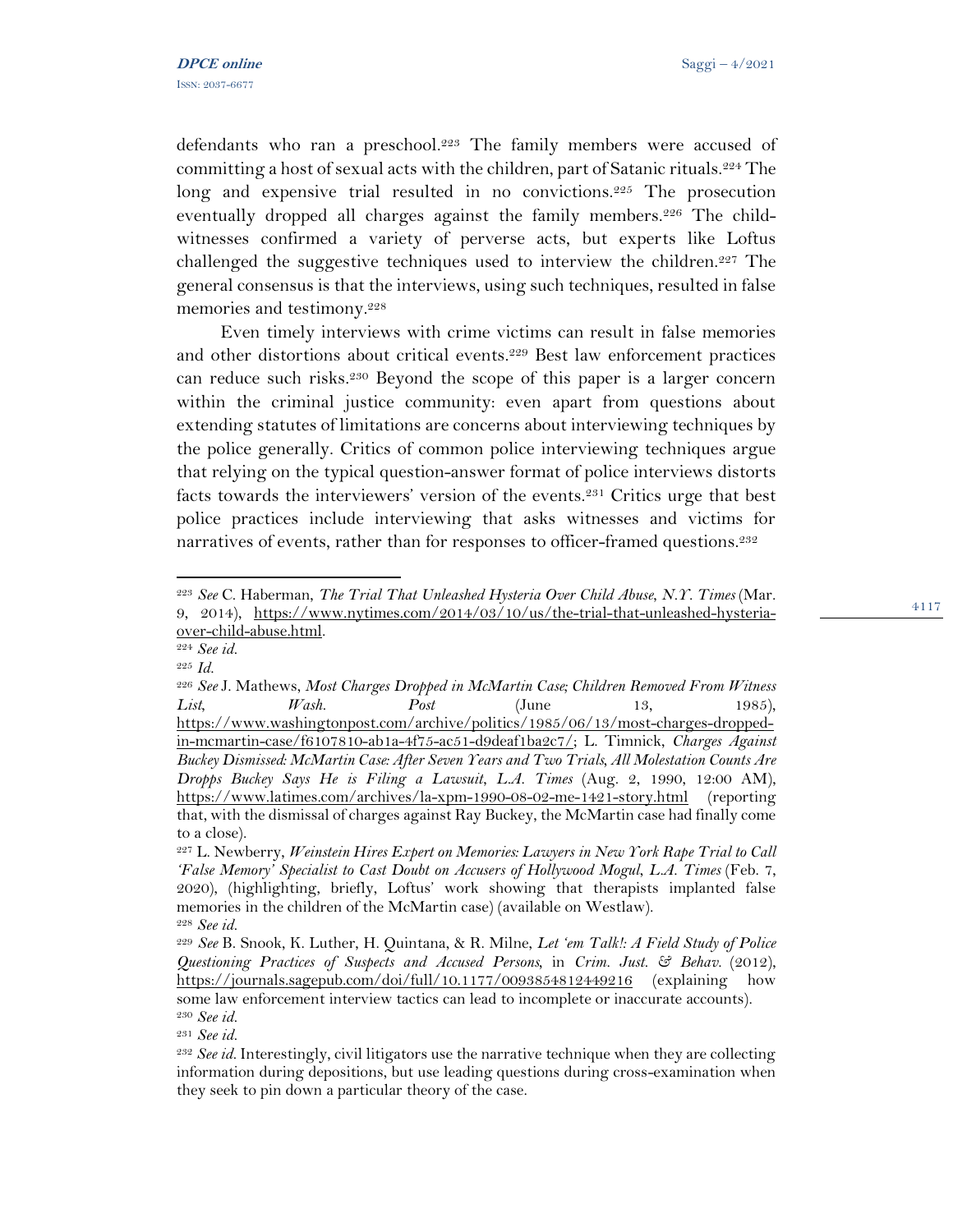My concern with extending statutes of limitations is that long gaps between events and prosecution leave putative victims open to unmeasurable influences that can distort memory.

### **(IV) Participation in the criminal process gives victims closure**

One might argue that the criminal justice system should allow victims and their families to participate in the process because that participation benefits them psychologically.<sup>233</sup> That seems to be the point when victims' rights advocates argue that participation – and in this context, extending or abandoning statutes of limitations to assure participation – provides "closure."<sup>234</sup> Media discussions of issues surrounding victim participation in the criminal justice process use the term "closure" as if it has a well-established meaning.<sup>235</sup> That is not the case.<sup>236</sup>

The term began to appear in public discourse only about two decades ago as the victims' impact movement was gaining traction.<sup>237</sup> Professor Susan Bandes, among others, has raised serious questions about the concept of "closure" generally and its influence in the criminal justice system, especially in capital murder cases.<sup>238</sup> She has written, for example, that, " $\lceil c \rceil$ losure is a term with no accepted psychological meaning. It is, in fact, an unacknowledged umbrella term for a host of loosely related and often empirically dubious concepts."<sup>239</sup>

Despite the lack of recognition of "closure" among mental health professionals, advocates of the concept in the criminal justice system suggest that victims and families of criminal violence will experience closure by participating in the criminal justice system.<sup>240</sup> Death penalty proponents have been especially vocal in urging that members of the decedent's family provide victim impact evidence at the sentencing stage a capital case.<sup>241</sup>

<sup>233</sup> Cassell, *supra* note 100, at 621-23.

<sup>234</sup> *See* Bandes, *supra* note 100, at 2.

<sup>235</sup> *Id.* at 1-2.

<sup>236</sup> *Id.* at 1.

<sup>237</sup> *Id.* at 1-2.

<sup>238</sup> *Id.* 

<sup>239</sup> *Id.* at 1.

<sup>240</sup> *See, e.g.,* Cassell*, supra* note 100, at 622-23 (describing the idea that victim impact statements may bring therapeutic change to victims, regardless of whether full closure occurs); *Alison's Story, RAINN*, <https://www.rainn.org/survivor-stories/alison> (sharing the story of one sexual assault survivor who said, based on her own experience, that participation in the justice system brings victims closure).

<sup>241</sup> *See* Lepore*, supra* note 99 (describing the push for victim involvement in the trial of Timothy McVeigh).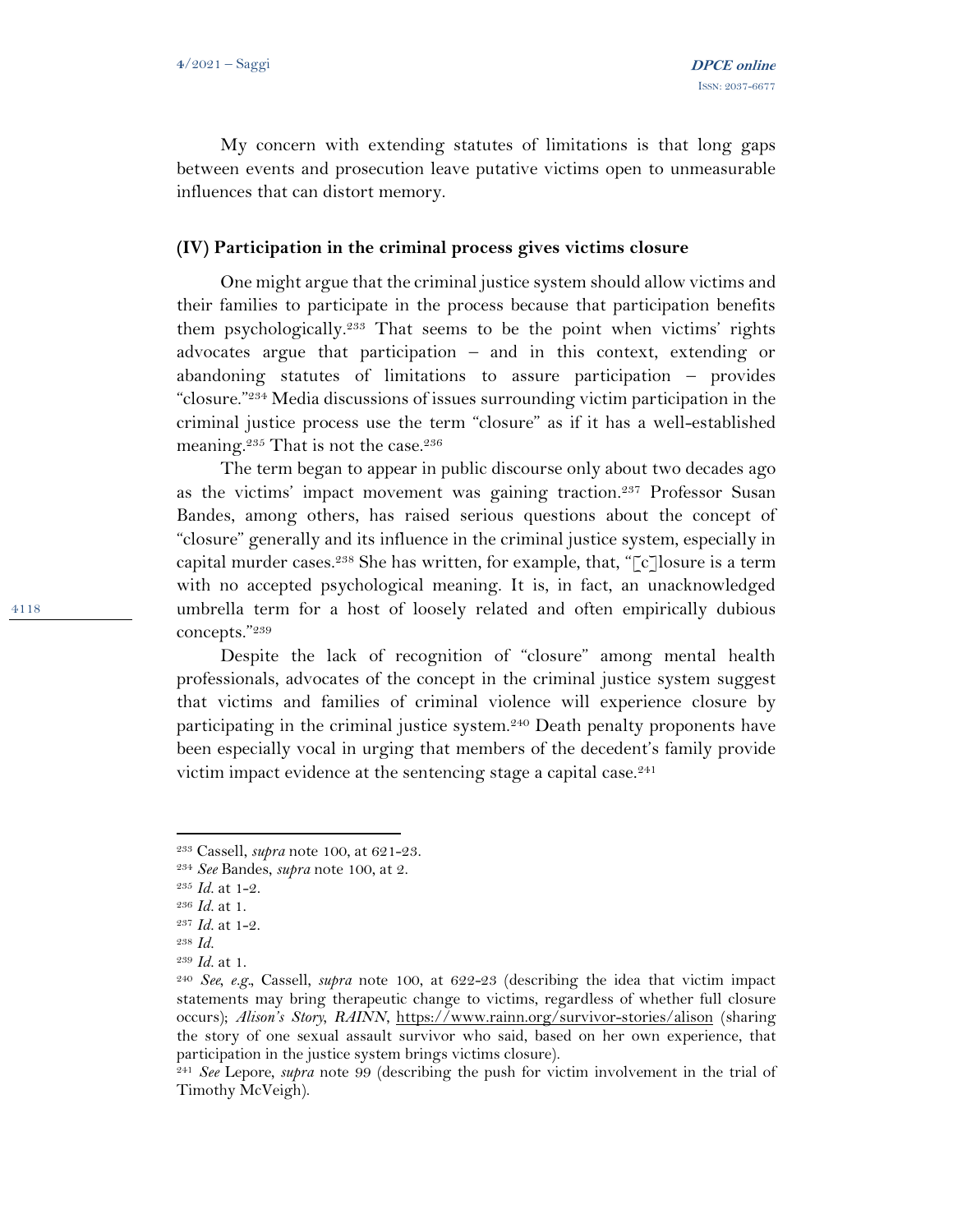The idea that participation in determining a criminal sentence advances victims' healing is open to serious questions. Although prosecutors routinely advance closure as a reason for victims to participate in the process,  $242$  as a practical matter, they are more interested in victim participation only when victims, for example, in capital cases favor the sentence sought by the prosecutor.<sup>243</sup> The Boston bomber cases is illustrative: Dzhokhar Tsarnaev and his brother killed three people and injured hundreds of others when the brothers detonated a bomb during the Boston Marathon.<sup>244</sup> Many families participated in urging the jury to impose the death penalty.<sup>245</sup> Notably, the prosecutor refused to call victims not interested in seeing Tsarnaev executed.<sup>246</sup>

Beyond the way in which prosecutors are concerned about only some victims' ability to achieve closure is the reality that participation in the criminal justice system does not produce closure – if by closure, one means that the victim is emotionally repaired.<sup>247</sup>

Consider why not: criminal violence causes trauma.<sup>248</sup> The victims most in need of help are suffering from post-traumatic stress disorder (PTSD).<sup>249</sup> Even a cursory review of the literature concerning treatment modalities for PTSD indicates that effective treatment takes time with a skilled therapist.<sup>250</sup> Mental health professionals have developed a variety of treatment modalities.<sup>251</sup> All require extensive treatment with a healthcare professional. For example, cognitive processing therapy involves 12 weeks, with each session taking between 60 and 90 minutes.<sup>252</sup> Other treatments may take longer.<sup>253</sup>

As indicated, extending or eliminating statutes of limitations, is more about prosecutorial power and perhaps vengeance on the part of victims than it is about healing victims. Assume that a rape victim received treatment to deal with her trauma, the state's pursuit of her victimizer years later may retraumatize her by forcing her to relive the experience during a trial.

[center/services/students/concerns/sexual-assault/reactions.](https://www.loyola.edu/department/counseling-center/services/students/concerns/sexual-assault/reactions) 

<sup>242</sup> *See id. See also* Bandes, *supra* note 100, at 21-24.

<sup>243</sup> *See* Lepore, *supra* note 99, *and* Bandes, *supra* note 100, at 21-24.

<sup>244</sup> *See* Lepore, *supra* note 99.

<sup>245</sup> *See id.* 

<sup>246</sup> *See id.*

<sup>247</sup> DiFonzo, *supra* note 15, at 1271-76.

<sup>248</sup> *See, e.g., Common Reactions to Sexual Assault,*  [https://www.loyola.edu/department/counseling-](https://www.loyola.edu/department/counseling-center/services/students/concerns/sexual-assault/reactions)

<sup>249</sup> *Post-Traumatic Stress Disorder*, *Nat'l Inst. of Mental Health*, https://www.nimh.nih.gov/health/topics/post-traumatic-stress-disorderptsd/index.shtml.

<sup>250</sup> *Id.*

<sup>251</sup> *Id.*

<sup>252</sup> *Id.*

*<sup>253</sup> Id.*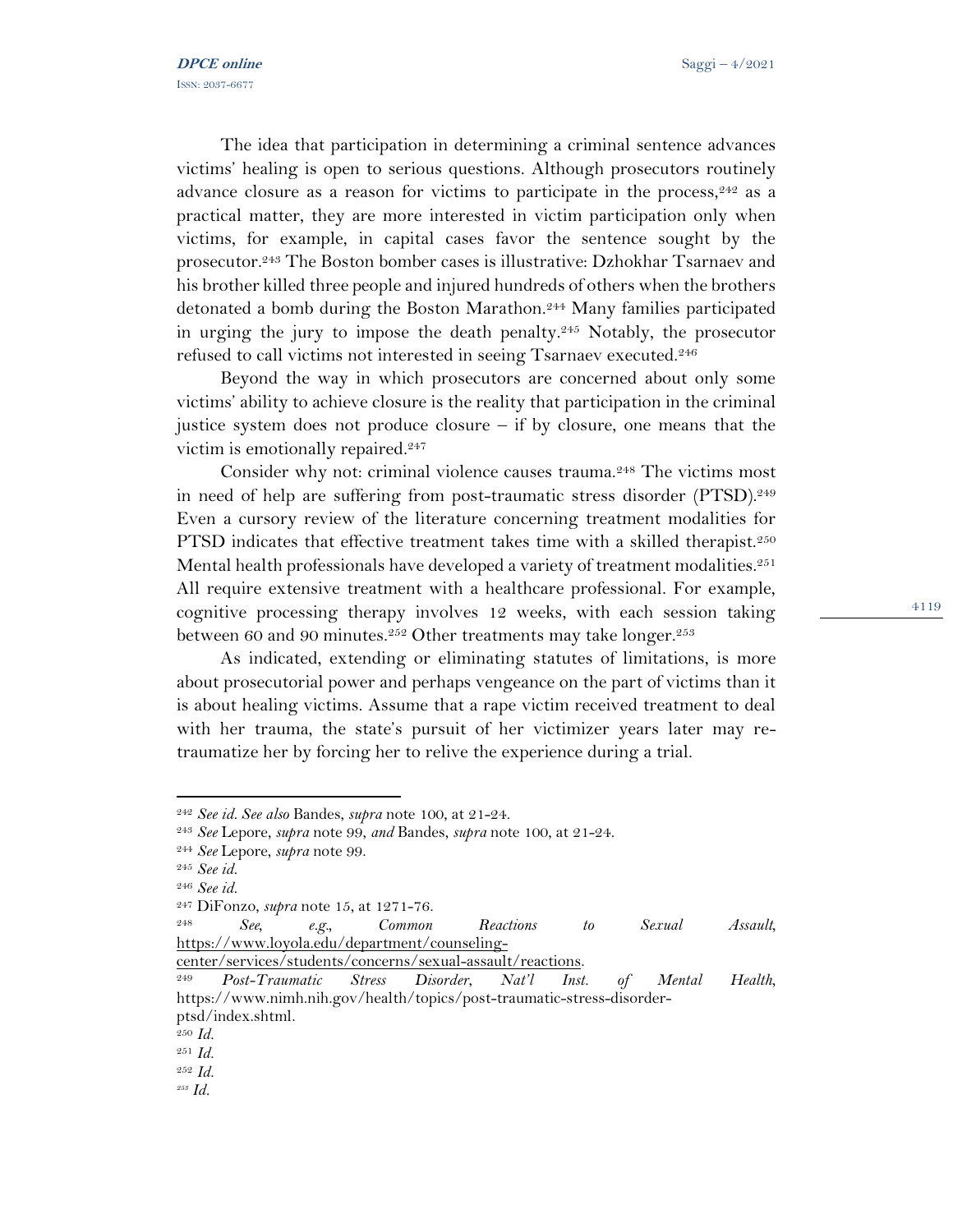While allowing a victim to speak to her victimizer in open court might be part of a therapeutic regime, that is not what happens in the criminal justice system.<sup>254</sup> Instead, the victim speaks her mind and is then back on her own.<sup>255</sup> Although victims' rights proponents advocated for financial resources for victims, that is one area where the movement has not won out.<sup>256</sup>

Many crime victims lack resources to pay for psychological care.<sup>257</sup> Even with the expansion of coverage under the Affordable Care Act ("Obamacare"),<sup>258</sup> many Americans lack care or have limited coverage, with high deductibles and marginal access to mental healthcare.<sup>259</sup>

Thus, a result of the "success" of the victims' rights movement, the United States spends billions of dollars on prisons, far more than needed for social protection.<sup>260</sup> At the same time, it provides healthcare begrudgingly.<sup>261</sup> The irony is that, at least according to some commentators, expanded healthcare helped lower crime rates after enactment of Obamacare.<sup>262</sup>

### **(B) Putting Innocent Defendants at Risk**

Does extending or abandoning the statute of limitations create the risk of convicting innocent defendants? Here, one ought to focus on different kinds of

<sup>254</sup> *See* Bandes, *supra* note 100, at 13-16

<sup>255</sup> *See* Ginsberg, *supra* note 108, at 13.

<sup>256</sup> *See id.* 

<sup>257</sup> M. McCart, D. Smith, & G. Sawyer, *Help Seeking Among Victims of Crime: A Review of the Empirical Literature*, in *Nat'l Inst. of Health* 8 (2010) (describing barriers that prevent crime victims from seeking mental health services, including lack of financial resources).

<sup>258</sup> *See Affordable Care Act 101: Expanding Mental Health and Addiction Coverage*, *Mental Health Am*., [https://www.mhanational.org/issues/affordable-care-act-101-expanding](https://www.mhanational.org/issues/affordable-care-act-101-expanding-mental-health-and-addiction-coverage)[mental-health-and-addiction-coverage](https://www.mhanational.org/issues/affordable-care-act-101-expanding-mental-health-and-addiction-coverage) (summarizing how Obamacare expanded mental health coverage to Americans).

<sup>259</sup> *See Mental Health in America – Access to Care Data 2018*, *Mental Health Am.,* <https://www.mhanational.org/issues/mental-health-america-access-care-data-2018>

<sup>(</sup>reporting 55.8% of American adults with a mental illness received no treatment for various reasons, including lack of insurance, lack of available providers, and high copays).

<sup>260</sup> *See, e.g.,* C. Ingraham, *U.S. Spends Twice As Much on Law and Order As it Does on Cash Welfare, Data Show*, *Wash. Post* (June 4, 2020, 5:54 AM), [https://www.washingtonpost.com/business/2020/06/04/us-spends-twice-much-law-](https://www.washingtonpost.com/business/2020/06/04/us-spends-twice-much-law-order-it-does-social-welfare-data-show/)

[order-it-does-social-welfare-data-show/](https://www.washingtonpost.com/business/2020/06/04/us-spends-twice-much-law-order-it-does-social-welfare-data-show/) (comparing public spending on police, prisons, and courts against that on social programs as share of national income).

<sup>261</sup> *See* J. Miller, *Most Americans Support Universal Health Care. But Can it Actually Happen?*, *Am. Magazine* (May 29, 2020), [https://www.americamagazine.org/politics](https://www.americamagazine.org/politics-society/2020/05/29/most-americans-support-universal-health-care-can-it-actually-happen)[society/2020/05/29/most-americans-support-universal-health-care-can-it-actually-](https://www.americamagazine.org/politics-society/2020/05/29/most-americans-support-universal-health-care-can-it-actually-happen)

[happen](https://www.americamagazine.org/politics-society/2020/05/29/most-americans-support-universal-health-care-can-it-actually-happen) (highlighting, among other things, American leaders' unwillingness to provide universal healthcare).

<sup>262</sup> *See* D. Scott, *The Striking New Evidence That Expanding Health Coverage Reduces Crime*, *Vox* (Oct. 10, 2017, 4:30 PM), [https://www.vox.com/policy-and](https://www.vox.com/policy-and-politics/2017/10/10/16455304/voxcare-expanding-health-coverage-reduces-crime)[politics/2017/10/10/16455304/voxcare-expanding-health-coverage-reduces-crime.](https://www.vox.com/policy-and-politics/2017/10/10/16455304/voxcare-expanding-health-coverage-reduces-crime)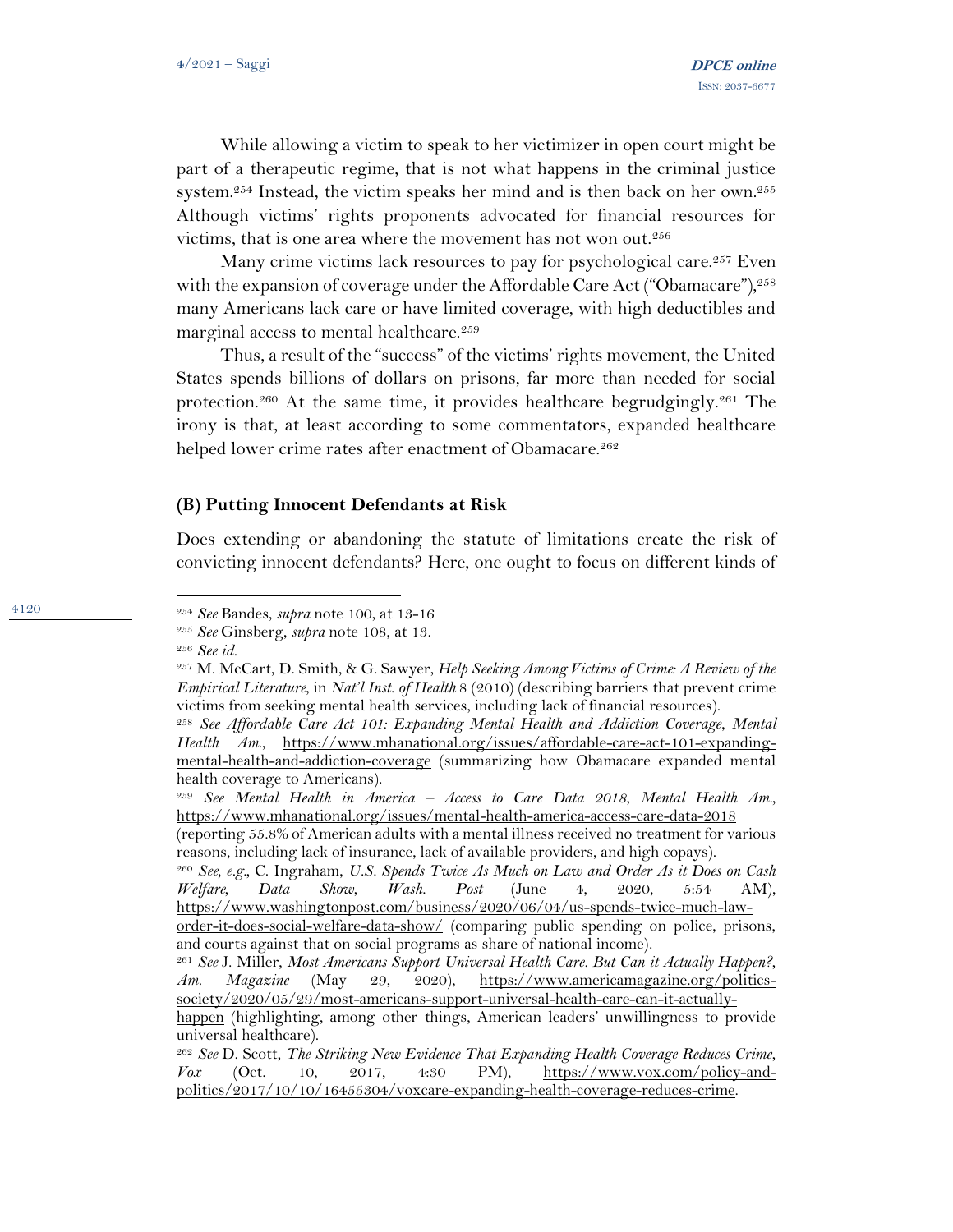sexual assaults. The arguments about convicting innocent defendants looks different depending on the nature of the crime.

This section turns first to what seems like the strongest case for extending or abandoning statutes of limitations.<sup>263</sup> The case in which the state has retained DNA evidence seems like one where victims' rights advocates have an airtight case. But, of course, scholars must ask whether that is true. The section then turns to sexual assault cases where the defendant and victim know each other. There, concerns about delay are particularly hard to overcome if one is serious about protecting innocent defendants.<sup>264</sup>

#### **(I) DNA Evidence**

As developed above, some states have extended or eliminated statutes of limitations when DNA evidence exists, even if they have not done so more generally.<sup>265</sup> The argument for such statutes at first blush seems unassailable. DNA evidence is infallible; or at least, that is the generally held belief about DNA evidence.<sup>266</sup>

Imagine, for example, a defendant who has managed to avoid arrest until after the statute of limitations has run. Most commonly, in cases involving strangers, the victim may not have been able to identify her attacker. Through the DNA data base, police identify the defendant years after the rape took place.<sup>267</sup>

The typical response that defense attorneys make on behalf of their clients when the arrest comes long after the crime is that the defendant is unable to launch a defense.<sup>268</sup> Witnesses may not be available; even if they are, their memories have faded; or even worse, so much time has passed that the defendant has no way to reconstruct where he was when the assault took place.<sup>269</sup> But, in cases where the offender left DNA evidence at the scene and cannot plausibly claim consent,<sup>270</sup> what difference does the time lapse make?

<sup>263</sup> *Infra* Part III(B)(I).

<sup>264</sup> *Infra* Part III(B)(II).

<sup>265</sup> *Supra* note 20.

<sup>266</sup> DiFonzo, *supra* note 15, at 1232-33.

<sup>267</sup> *See, e.g.,* Ruth Padawer, *Should Statutes of Limitations for Rape be Abolished?,* N.Y. TIMES (June 19, 2018), [https://www.nytimes.com/2018/06/19/magazine/should-statutes-of](https://www.nytimes.com/2018/06/19/magazine/should-statutes-of-limitations-for-rape-be-abolished.html)[limitations-for-rape-be-abolished.html.](https://www.nytimes.com/2018/06/19/magazine/should-statutes-of-limitations-for-rape-be-abolished.html)

<sup>268</sup> *See, e.g.,* DiFonzo, *supra* note 15, at 1279 (outlining some of the challenges defense attorneys face when attempting to defend, for example, a twenty-year-old case).

<sup>269</sup> *See Memory*, *supra* note 17, at 66-76 (explaining why memories fail).

<sup>270</sup> For example, the offender may deny ever having contact with the victim, thereby, later preventing him from claiming consensual sex.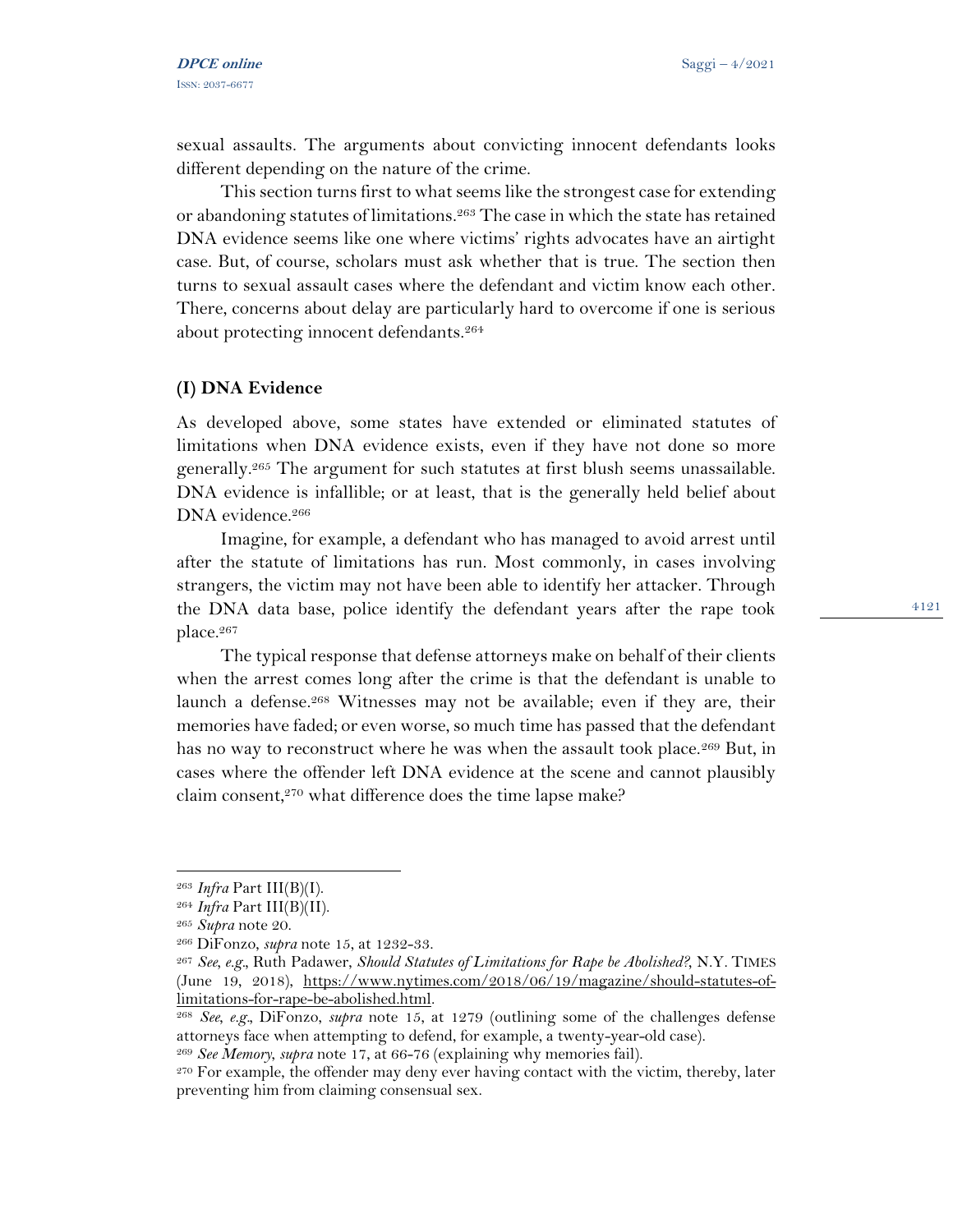DNA techniques have improved, increasing reliability.<sup>271</sup> That, however, masks problems with DNA evidence. Take simple examples, without a suggestion of bad faith on the part of police or prosecutors. DNA may degrade.<sup>272</sup> DNA samples may be misidentified or contaminated.<sup>273</sup> Such instances are real, not merely the stuff of scholarly debate.<sup>274</sup>

Also, not a matter of bad faith, some DNA technicians are not competent.<sup>275</sup> The public and, more importantly, participants in the criminal justice system may believe in the infallibility of DNA testimony.<sup>276</sup> That may even be the case among criminal defense lawyers.<sup>277</sup> But poorly trained experts may get the testing wrong. As argued by one critic of DNA infallibility, " $\lceil s \rceil$ o many of the people who give DNA testimony . . . went to two weeks of training by the F.B.I. . . . and they are miraculously transformed from beat policemen into forensic experts."<sup>278</sup> Often, the experts are aligned with the police and may be eager to read DNA samples to create false-positive readings.<sup>279</sup> Scandal involving crime labs handling of DNA evidence should give one pause about adhering to its infallibility.<sup>280</sup>

Less frequent, one hopes, are instances not of incompetence but bad faith. Such examples exist.<sup>281</sup> Some instances involve experts who shade the truth to

<sup>271</sup> *See* C. Artaud, *Thirty Years of DNA Forensics: How DNA Has Revolutionized Criminal Investigations,* in 95 *Chem & Eng'g News* 16 (Sept. 18, 2017), [https://cen.acs.org/magazine/95/09537.html.](https://cen.acs.org/magazine/95/09537.html)

<sup>272</sup> DiFonzo, *supra* note 15, at 1266 (noting that retesting is sometimes impossible, including when the sample has degraded over time). <sup>273</sup> *Id.* at 1246-47.

<sup>274</sup> *See, e.g., id.* (offering a real-world example of the physical conditions of a crime lab leading to contamination or degradation of DNA samples).

<sup>275</sup> DiFonzo, *supra* note 15, at 1254-55 (finding that often "technicians are poorly trained" in many DNA testing labs) (internal quotations omitted). *See also* K. Alexander, *Crime Lab in D.C. is Told to Halt DNA Tests*, *Wash. Post* (APR. 28, 2015), [https://www.washingtonpost.com/local/crime/national-accreditation-board-suspends](https://www.washingtonpost.com/local/crime/national-accreditation-board-suspends-all-dna-testing-at-district-lab/2015/04/26/2da43d9a-ec24-11e4-a55f-38924fca94f9_story.html)[all-dna-testing-at-district-lab/2015/04/26/2da43d9a-ec24-11e4-a55f-](https://www.washingtonpost.com/local/crime/national-accreditation-board-suspends-all-dna-testing-at-district-lab/2015/04/26/2da43d9a-ec24-11e4-a55f-38924fca94f9_story.html)

[<sup>38924</sup>fca94f9\\_story.html.](https://www.washingtonpost.com/local/crime/national-accreditation-board-suspends-all-dna-testing-at-district-lab/2015/04/26/2da43d9a-ec24-11e4-a55f-38924fca94f9_story.html) *But see Quality Assurance Standards for Forensic DNA Testing Laboratories*, [https://www.fbi.gov/file-repository/quality-assurance-standards-for](https://www.fbi.gov/file-repository/quality-assurance-standards-for-forensic-dna-testing-laboratories.pdf/view)[forensic-dna-testing-laboratories.pdf/view](https://www.fbi.gov/file-repository/quality-assurance-standards-for-forensic-dna-testing-laboratories.pdf/view) (attempting to establish "standards describing the quality assurance requirements that laboratories performing forensic DNA testing or utilizing CODIS should follow to ensure the quality and integrity of the generated data," effective July 1, 2020).

<sup>276</sup> *Id.* at 1232-33.

<sup>277</sup> *Id.* at 1262.

<sup>278</sup> DiFonzo, *supra* note 15, at 1235. *But see Quality Assurance Standards for Forensic DNA Testing Laboratories*, *supra* note 277.

<sup>279</sup> DiFonzo, *supra* note 15, at 1241.

<sup>280</sup> *Id.* at 1246-47. *See also* Cooper v. Brown, 565 F. 3d 581, 582 (9th Cir. 2009) (Fletcher, J., dissenting).

<sup>281</sup> *See generally,* Cooper, 565 F. 3d at 582 (Fletcher, J., dissenting). *See also* M. Vitiello, *Personal Reflections on Connick v. Thompson*, in 11 *Ohio St. J. Crim. L*. 217 (2013).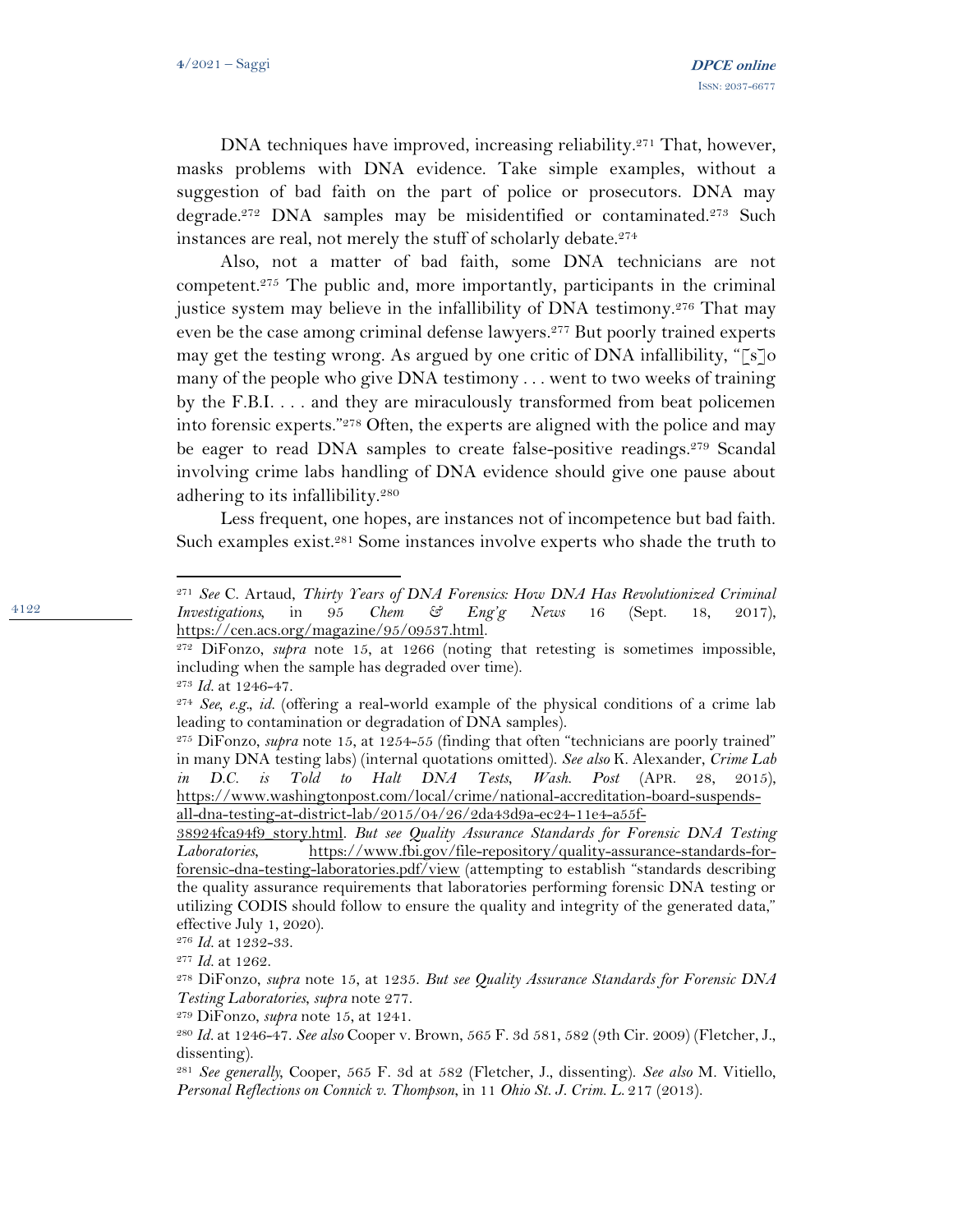make guilt more certain than justified.<sup>282</sup> Judge Willie Fletcher's powerful dissent in *Cooper v. Brown* raised the real possibility that members of law enforcement intentionally used blood taken from Cooper after his arrest at the crime scene to cover up incompetence or criminal conduct on the part of law enforcement agents.<sup>283</sup>

Perhaps greater controls on the system can make such cases minuscule in number. But even in the best-case scenario for extending statutes of limitations in sexual assault cases, one ought to pause before endorsing such changes.

#### **(II) He Said-She Said**

As indicated above, prior to the late-1970s and early-1980s, sexual assault cases seldom involved date rape or other instances where the man and woman knew each other.<sup>284</sup> That changed rapidly in the 1980s and beyond.<sup>285</sup> Unlike cases reviewed immediately above, DNA evidence is likely irrelevant in such cases. The parties to the sex act agree that some form of sexual touching took place.<sup>286</sup> The issues are likely to focus on whether the woman consented or, more often, whether the state proved the man's mens rea.<sup>287</sup> Extending or abandoning statutes of limitations in those cases poses a serious risk of criminalizing an innocent defendant.

Many leading criminal law casebooks include a case that arose in Pennsylvania.<sup>288</sup> There, two college students had sexual intercourse.<sup>289</sup> Defendant was initially convicted of a violating the state's rape statute, which included an element of "forcible compulsion."<sup>290</sup> Some uncontested facts included these: the woman involved had been drinking early in the day and went to the defendant's dormitory room.<sup>291</sup> She was looking for the defendant's roommate.<sup>292</sup> She ended up staying in the room.<sup>293</sup> The defendant asked her to join him on his bed. She declined.<sup>294</sup>

During the interlude, the woman told the defendant, "no," when he began

<sup>282</sup> DiFonzo, *supra* note 15, at 1240-41 (reporting that proprosecution bias is evident at every stage of the forensic process) (internal quotations omitted).

<sup>283</sup> Cooper, 565 F. 3d at 591 (Fletcher, J., dissenting).

<sup>284</sup> *Supra* notes 142-44 and accompanying text.

<sup>285</sup> *See, e.g*., Berkowitz, 609 A.2d 1338 *and* In the Interest of M.T.S., 609 A.2d at 1267.

<sup>286</sup> *See, e.g.,* Berkowitz, 609 A.2d at 1339-41.

<sup>287</sup> DiFonzo, *supra* note 15, at 1246-47.

<sup>288</sup> Commonwealth v. Berkowitz, 641 A.2d 1161 (Pa. 1994).

<sup>289</sup> *Id*. at 1163.

<sup>290</sup> *Id.*

<sup>291</sup> *Id.*

<sup>292</sup> *Id.*

<sup>293</sup> *Id.*

<sup>294</sup> *Id.*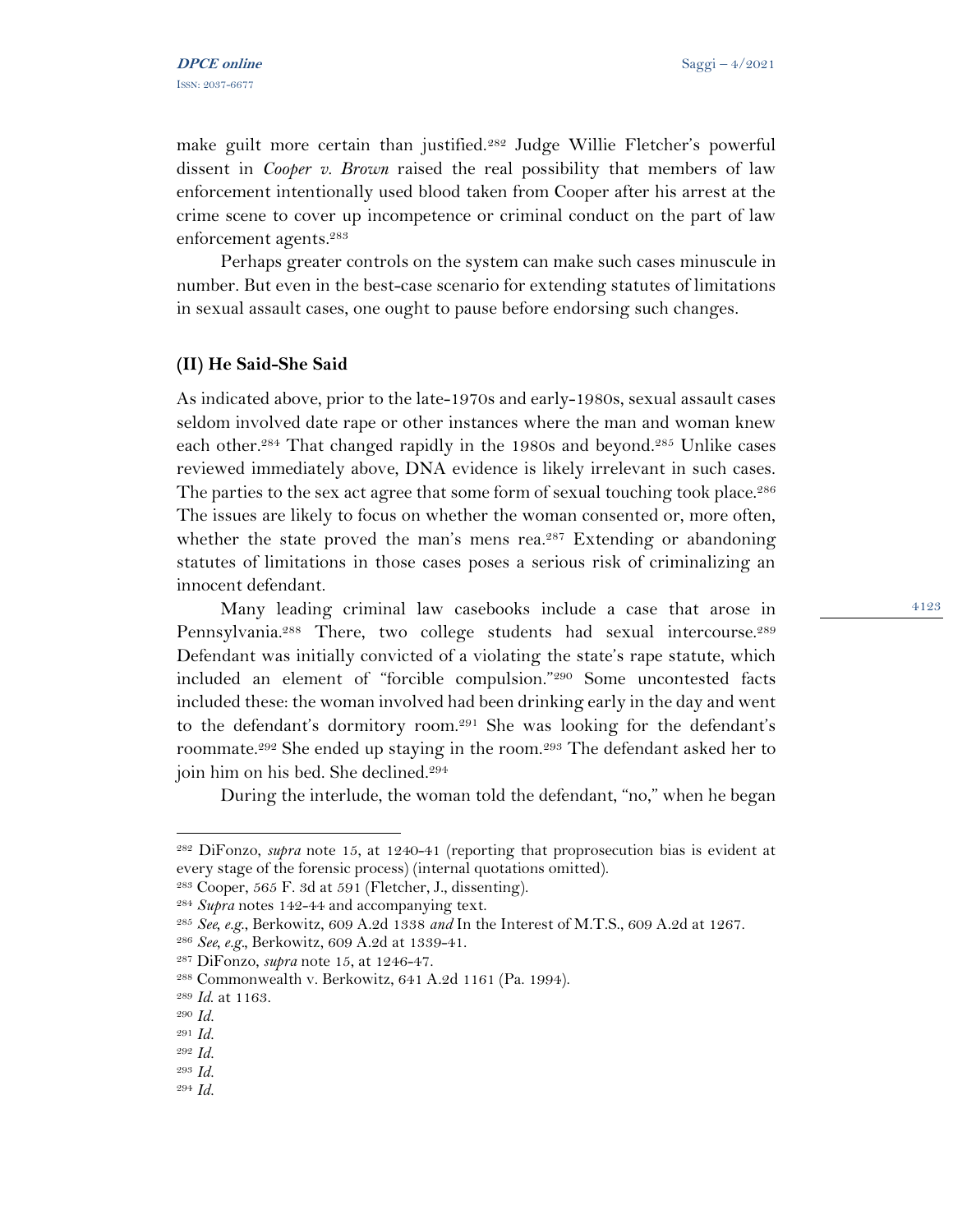kissing and fondling her.<sup>295</sup> As reported by the courts of appeals that reversed the defendant's conviction, the act of intercourse followed this interaction:

Ten or fifteen more seconds passed before the two rose to their feet. Appellant disregarded the victim's continual complaints that she "had to go," and instead walked two feet away to the door and locked it so that no one from the outside could enter.

Then, in the victim's words, "[appellant] put me down on the bed. It was kind of like—he didn't throw me on the bed. It's hard to explain. It was kind of like a push but no...." She did not bounce off the bed. "It wasn't slow like a romantic kind of thing, but it wasn't a fast shove either. It was kind of in the middle."<sup>296</sup>

The act of intercourse followed once the defendant placed the woman on his bed.<sup>297</sup>

The court found that the preceding conduct did not amount to a sufficient act of force to bring the defendant's conduct within the statutory term of "forcible compulsion." 298That is, the only force was that incidental to an act of intercourse.

The case provides a good example of additional issues, including the importance of mens rea in sexual assault cases.<sup>299</sup> The record included additional evidence about prior interactions between the defendant and the woman with whom he had intercourse.<sup>300</sup> After a lecture at their university on sexual behavior, she inquired about the size of his penis.<sup>301</sup> On another occasion, she stopped by his room on more than one occasion. During one of those visits, "she had laid down on his bed. When asked whether she had asked [the defendant] again at that time what his penis size was, the victim testified that she did not remember."<sup>302</sup>

Similar instances exist in many states in the United States.<sup>303</sup> Such cases present difficult questions: a woman (typically, although male victims exist as

<sup>295</sup> *Id.*

<sup>296</sup> Berkowitz, 609 A.2d at 1340.

<sup>297</sup> *Id.*

<sup>298</sup> *Id.* at 1342.

<sup>299</sup> *See* J. Dressler, *Where We Have Been, and Where We Might Be Going: Some Cautionary Reflections on Rape Law Reform*, in 46 *Cleveland St. L. Rev*. 409, 431-32 (1998). <sup>300</sup> Berkowitz, 609 A.2d at 1341.

<sup>301</sup> *Id.* 

<sup>302</sup> *Id.* 

<sup>303</sup> *See Dressler & Garvey*,*supra* note 170, at 467-73 (offering a detailed discussion of different instances in which consent may be an issue).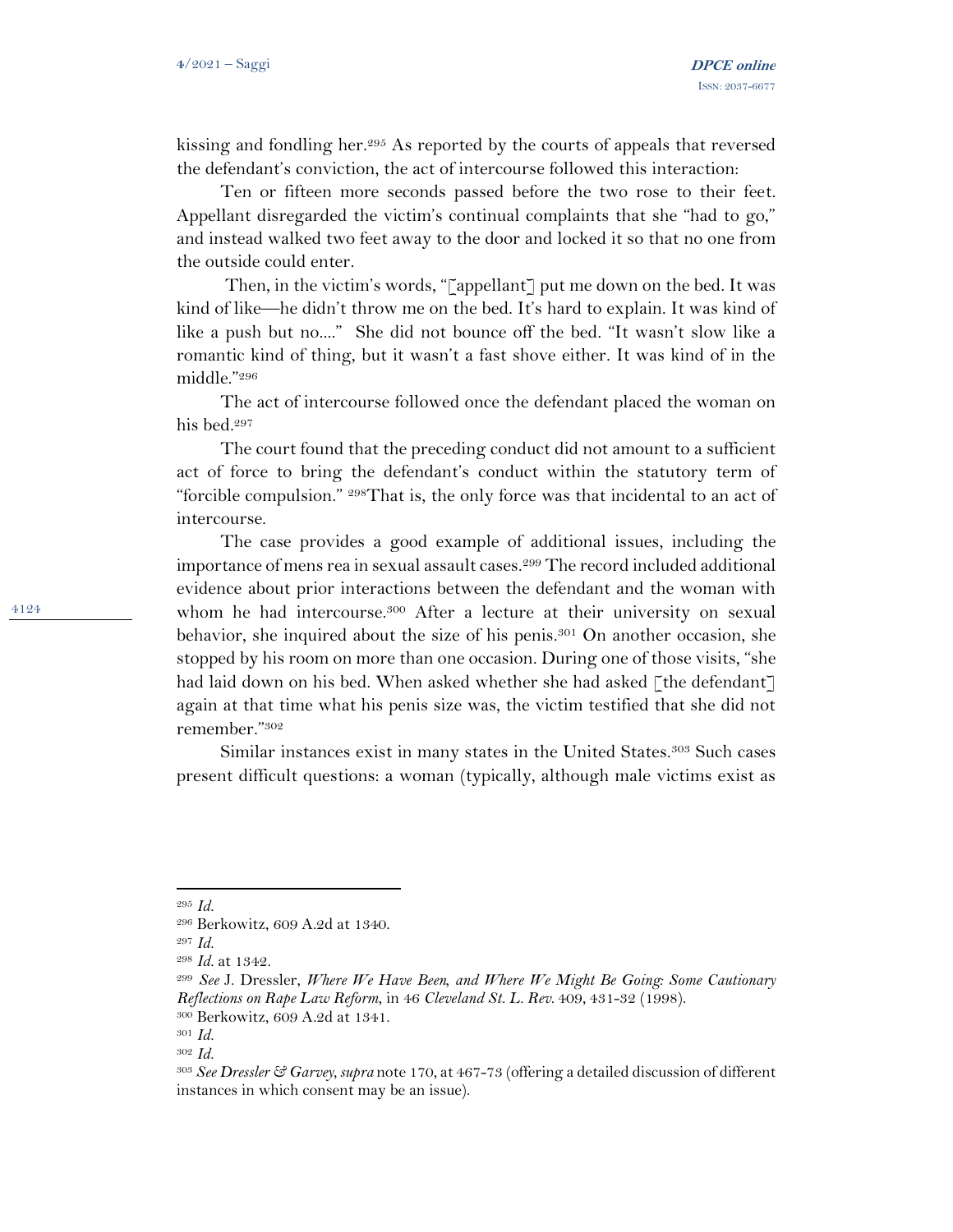well)<sup>304</sup> engages in intercourse without her consent. But, based on surrounding circumstances, a man may reasonably believe that he has acted with consent.<sup>305</sup>

What about cases like these if a state has abandoned or extended its statute of limitations for rape offenses? Victims' rights supporters contend that women, like the woman described above, often do not come forward for years.<sup>306</sup> As argued by proponents of expanding statutes of limitations, victims may not trust the system and may not come to grips with their trauma for many years.<sup>307</sup>

Expanding the statute of limitations in such cases increases the risk of convicting innocent defendants. Imagine a case like that described above being tried many years after the events. A defendant might need to find friends of his accuser who might remember details relevant to the woman's conduct. For example, she inquired about the defendant's penis during a speaker-phone call with the defendant and his roommate, evidence relevant to his mens rea.<sup>308</sup> Years later, would his roommate remember the phone call, even if the roommate would still be available to testify?<sup>309</sup> What about other witnesses, like friends of the woman to whom she might have made statements relating to the events prior to or after the act of intercourse?

Also, as developed above, memory is malleable.<sup>310</sup> In the case described, already clouded by intoxication, the woman *might* have a good recall of the events. Years later, the events may be altered in ways described by cognitive psychologists like Professor Loftus.<sup>311</sup> Unlike claims discussed above by some victims' rights supporters, trauma does not produce clear memories.<sup>312</sup> Instead, memories are subject to manipulation and seem to become crystal clear despite the reality that the events did not take place as recalled.<sup>313</sup>

<sup>304</sup> *The 1 in 6 Statistic*, *1in6*, <https://1in6.org/get-information/the-1-in-6-statistic/> (reporting that at least 1 in 6 men have experienced sexual abuse or assault at some point in their lives).

<sup>305</sup> *See* M. Baron, *"I Thought She Consented,"* in 11 *Phil. Issues* 1, 15-18 (2001) (offering examples of potentially reasonable mistakes as to consent).

<sup>306</sup> *See* Singer, *supra* note 89. *See also* Hopper, *supra* note 91.

<sup>307</sup> *See* Singer, *supra* note 89.

<sup>308</sup> Berkowitz, 609 A.2d at 1341

<sup>309</sup> *See generally Memory*, *supra* note 17, at 63-76 (explaining the various reasons people may forget past experiences).

<sup>310</sup> *See generally The Myth of Repressed Memory*, *supra* note 18 (reporting various incidents in which individuals had their memories altered and reformed through suggestion) <sup>311</sup> *Id.* 

<sup>312</sup> *See* D. Strange & M. Takarangi, *Memory Distortion for Traumatic Events: The Role of Mental Imagery*, *Frontiers in Psychol*. (Feb. 23, 2015), <https://www.frontiersin.org/articles/10.3389/fpsyt.2015.00027/full> (explaining that memories for traumatic events are easily distorted).

<sup>313</sup> *See The Myth of Repressed Memory*, *supra* note 18, at 12-13 (telling the story of a woman who clearly remembered both of her parents sexually abusing her despite the fact that the events did not occur at all).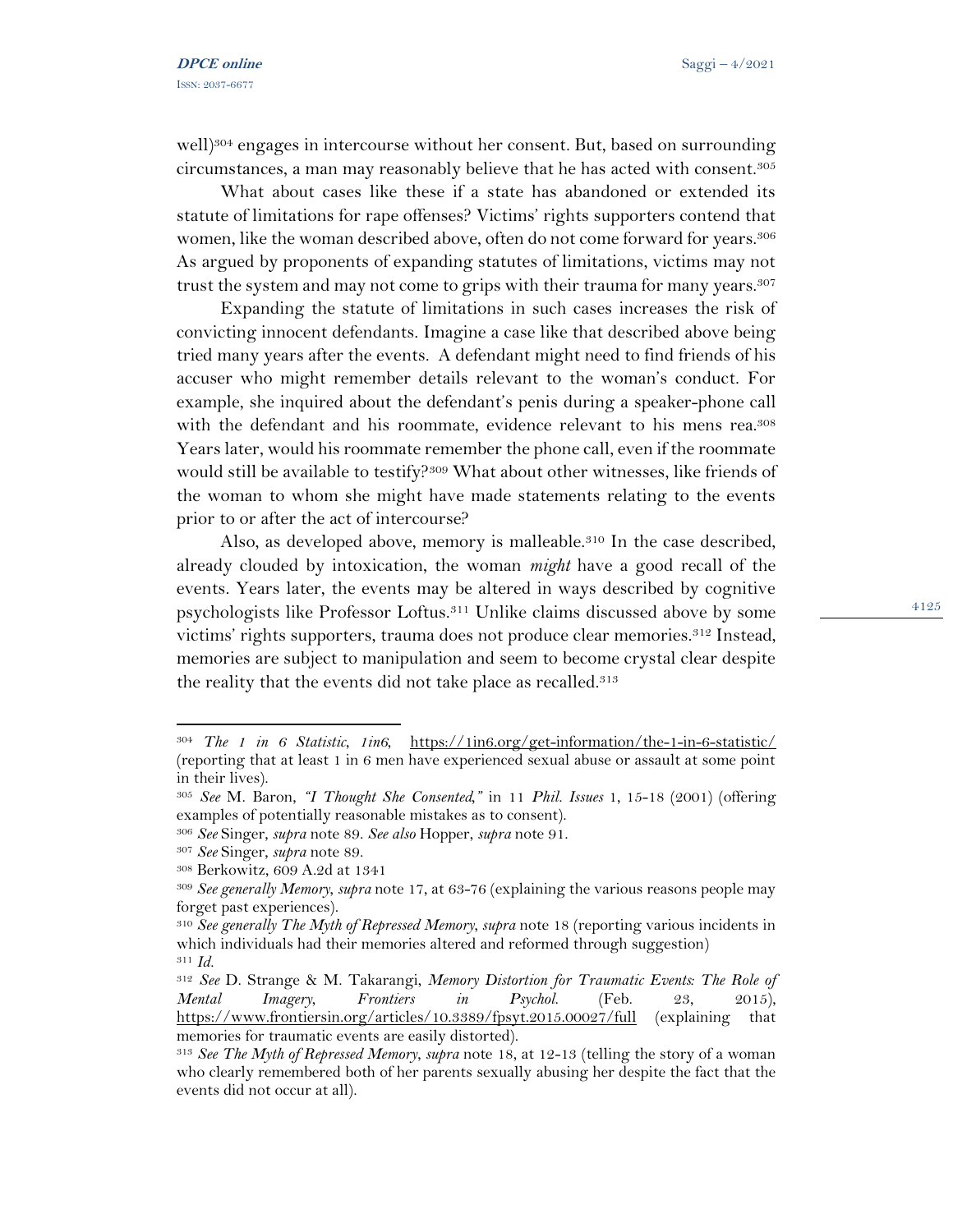4126

Cases like those pose a classic balancing act between competing, often compelling, goals. Protecting victims of sex assault is obviously an important goal. But the United States historically made a commitment to establishing rights of criminal defendants designed to protect the innocent from being convicted.<sup>314</sup> Extending statutes of limitations does not seem justified in light of that risk.<sup>315</sup>

#### **Part IV: Concluding Thoughts**

Victims' rights advocates' arguments are appealing to members of the public. As suggested above, who can defend sexual abusers, especially child abusers?<sup>316</sup> The answer to that question is that legal scholars and those interested in protecting innocent defendants and developing sound public policy must do so.<sup>317</sup>

Newspaper headlines do not make good public policy.<sup>318</sup> Anyone who knows the name Brock Turner will tell you, most likely, that he was the Stanford rapist who received an inappropriately low sentence because he was a spoiled college athlete.<sup>319</sup> Much of that is a false narrative.<sup>320</sup>

<sup>314</sup> The frequently quoted statement by English jurist William Blackstone comes to mind: "better that ten guilty persons escape, than that one innocent suffer." 4 W. Blackstone, *Commentaries* 352. *See also* In Re Winship, 397 U.S. 358, 361-64 (1970) (emphasizing the importance of guilt beyond a reasonable doubt to the U.S. criminal justice system and to a defendant's right to Due Process).

<sup>315</sup> This applies to cases involving children as well. *See, e.g., The Myth of Repressed Memory*, *supra* note 18, at 10-14 (offering an example of how childhood memories can be incredibly malleable).

<sup>316</sup> *See, e.g.,* Yoon-Hendricks, *supra* note 12.

<sup>317</sup> Prominent Criminal Law Professor Franklin Zimring, among others, has lamented the rejection of expertise in development of criminal justice policy. F. Zimring, G. Hawkins, & S. Kamin, *Punishment and Democracy: Three Strikes and You're Out in California*, New York, 2001, 13. Unquestionably, the victims' rights movement relies on popular sentiment and repudiates experts' views. *See, e.g.,* Ginsberg, *supra* note 108, at 67-68 (describing the work of Frank Carrington, who laid the foundation of the victims' rights movement while rejecting expertise and scientific knowledge).

<sup>318</sup> *See, e.g*., M. Vitiello*, Brock Turner: Sorting Through the Noise*, in 49 *U. Pac. L. Rev*. 631, 634-38 (2018) (comparing headlines covering the case to the facts of the case).

<sup>319</sup> *See, e.g.,* L. Stack, *Light Sentence for Brock Turner in Stanford Rape Case Draws Outrage*, *N.Y. Times* (June 6, 2016), [https://www.nytimes.com/2016/06/07/us/outrage-in](https://www.nytimes.com/2016/06/07/us/outrage-in-stanford-rape-case-over-dueling-statements-of-victim-and-attackers-father.html?_r=0)stanford-rape-case-over-dueling-statements-of-victim-and-attackers-father.html? r=0.

<sup>&</sup>lt;sup>320</sup> See generally, Brock Turner: Sorting Through the Noise, supra note 320. For example, many members of the public believe that Turner raped his victim. The evidence did not support that "fact." Widely reported was the "fact" that Turner was committing his sexual assault behind a dumpster, creating a powerful image of an insensitive male treating his victim as garbage. Again, those were not the facts. He and the victim were found in front of a dumpster, visible to any passerby. *See Humane Justice, Collateral Damage: A Candid Look at*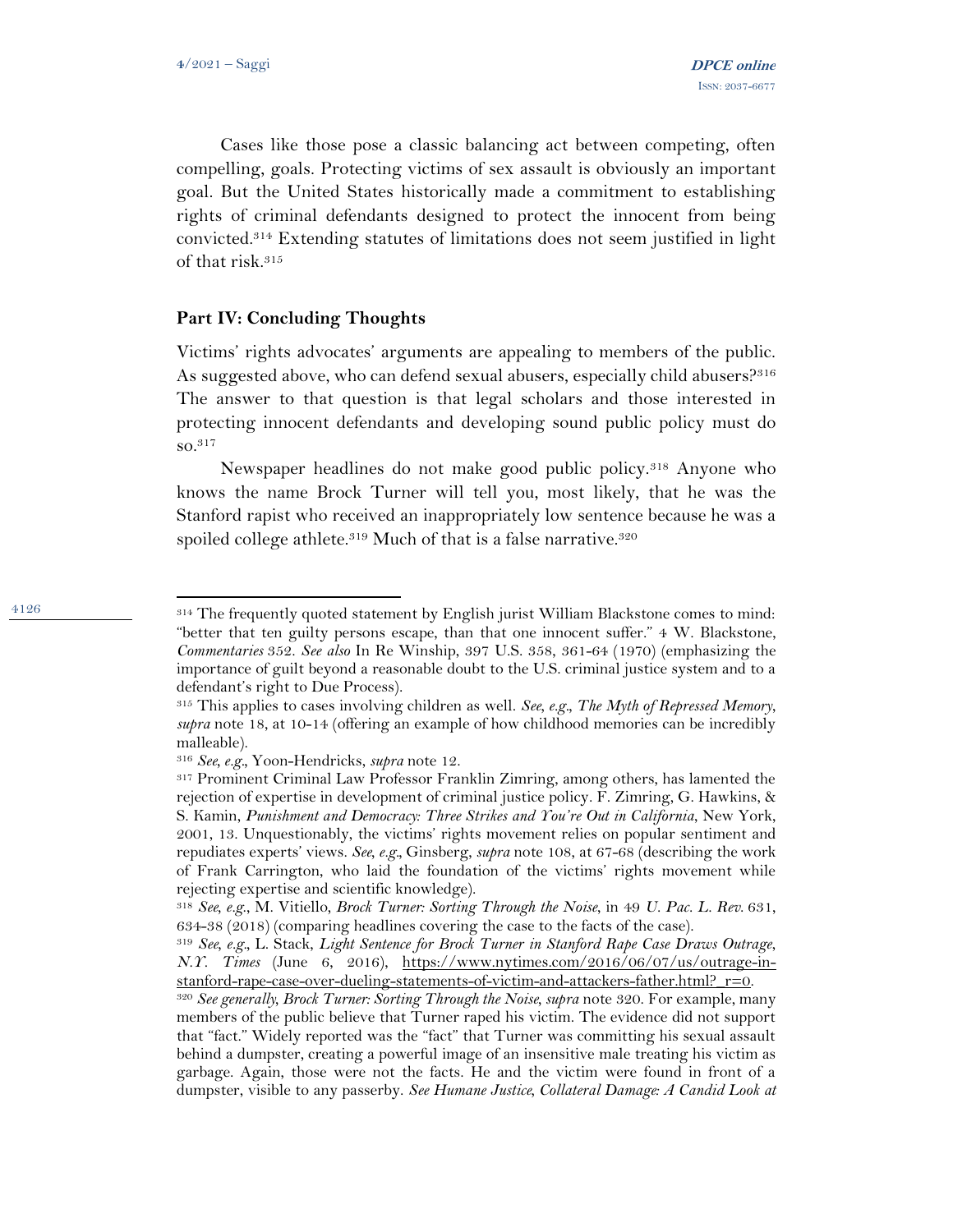As I have argued above, victims' rights advocates' proposals to expand statutes of limitations in sexual crimes will lead to the conviction of some innocent defendants.<sup>321</sup> Unlike popular misperceptions about sex offenders, most sex offenders are not repeat offenders and those who are most likely can be convicted on current charges without extending the statutes of limitations.<sup>322</sup>

The widely accepted notion that victims' participation in the criminal justice process gives them closure is questionable at best.<sup>323</sup> Adhering to such "truths" has led to prison sentences longer than necessary for social protection.<sup>324</sup> Mass incarceration has diverted billions of dollars from other, more socially useful programs.<sup>325</sup> We might start with developing a better health care system that might genuinely assist crime victims.<sup>326</sup>

Defendants accused of sex offenses evoke little sympathy.<sup>327</sup> Crime victims do.<sup>328</sup> Allowing criminal justice policy to be based on popular sentiment comes with costs to basic values of our criminal justice system.<sup>329</sup> Notably, the United States has touted adherence to principles like the presumption of innocence and guilt beyond a reasonable doubt as ways to protect defendants from erroneous conviction.<sup>330</sup> Expansion of statutes of limitations increases the risk of convicting the innocent and, as I have argued above, cannot be justified by countervailing policies.<sup>331</sup>

*the Brock Turner Case and Recall of Judge Aaron Persky* 14-17 (2020) (offering a factual account of the scene of the assault).

<sup>321</sup> *Supra* Part III(B).

<sup>322</sup> *Supra* Part II.

<sup>323</sup> *Supra* Part III(A)(IV).

<sup>324</sup> *Id.* 

<sup>325</sup> *Id.* 

<sup>326</sup> *See id.* 

*<sup>327</sup> See generally* E. Dockterman*, Can Bad Men Change? What It's Like Inside Sex Offender Therapy*, *Time* (May 14, 2018, 4:14 PM), [https://time.com/magazine/us/5272326/may-](https://time.com/magazine/us/5272326/may-21st-2018-vol-191-no-19-u-s/)[21st-2018-vol-191-no-19-u-s/](https://time.com/magazine/us/5272326/may-21st-2018-vol-191-no-19-u-s/) (describing opposition to efforts to challenge sex offender punishments).

<sup>328</sup> *See, e.g., Read Judge Rosemarie Aquilina's Powerful Statement to Larry Nassar, CNN* (Jan. 24 2018, 8:37 PM), [https://www.cnn.com/2018/01/24/us/judge-rosemarie-aquilina-full](https://www.cnn.com/2018/01/24/us/judge-rosemarie-aquilina-full-statement)[statement.](https://www.cnn.com/2018/01/24/us/judge-rosemarie-aquilina-full-statement) *See also* S. Bandes, *Empathy, Narrative, and Victim Impact Statements,* in 63 *Univ. Chi. L. Rev*. 361 (1996) (analyzing the intersection of emotion and the law generally and, more specifically, in regard to victim impact statements).

<sup>329</sup> *See supra* Part III(B).

<sup>330</sup> *See id.* 

<sup>331</sup> *See id.*